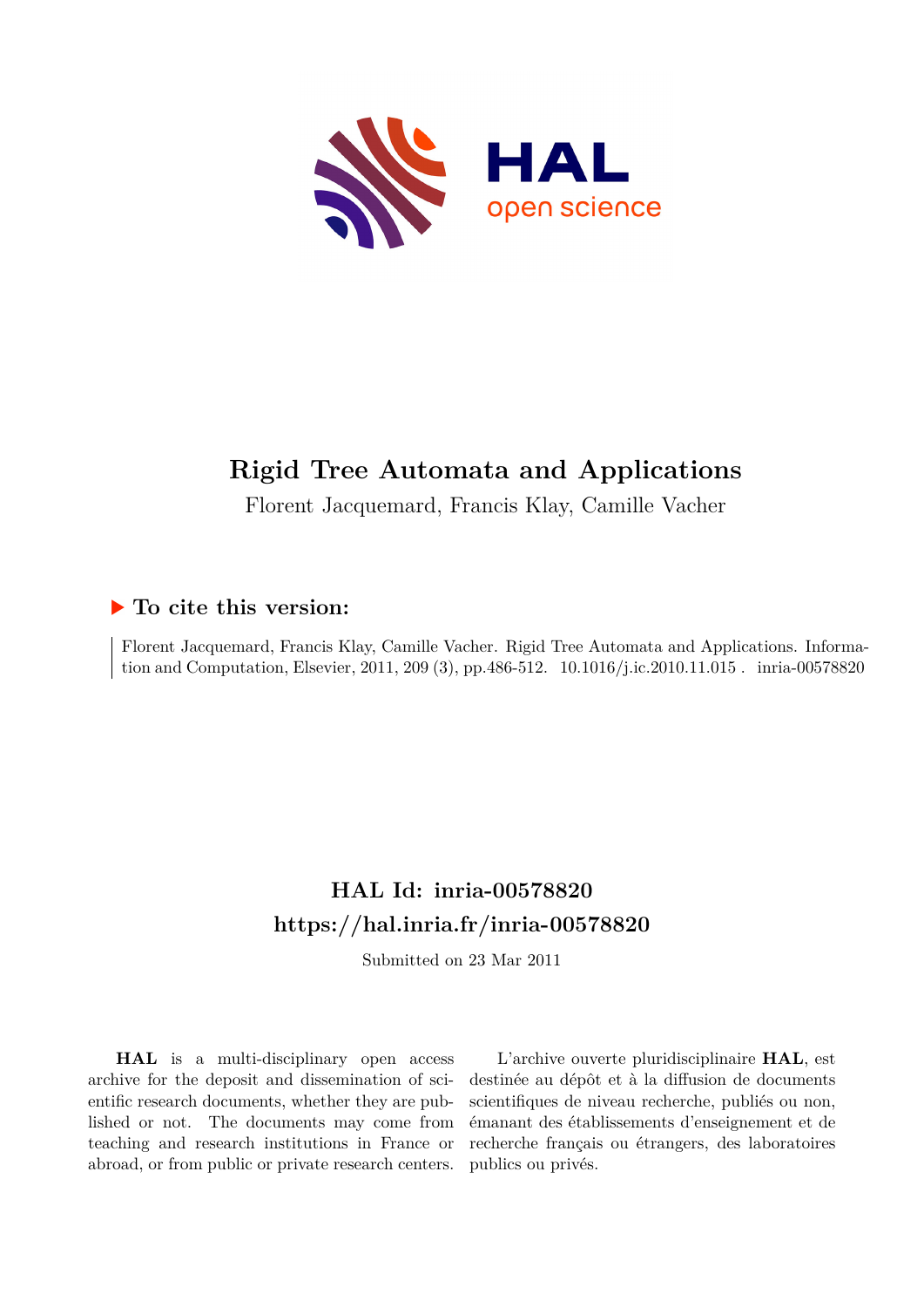# Rigid Tree Automata and Applications $\mathbf{\hat{z}}$

Florent Jacquemard<sup>a,b</sup>, Francis Klay<sup>c</sup>, Camille Vacher<sup>d,b</sup>

 $^{a}INRIA$  Saclay - Île de France <sup>b</sup>LSV (CNRS/ENS Cachan)  $\sqrt[c]{F T / R} D / M \overline{A} P S / A M S / S L E$  ${}^dFT/\r{RD}$ 

# Abstract

We introduce the class of Rigid Tree Automata (RTA), an extension of standard bottom-up automata on ranked trees with distinguished states called rigid. Rigid states define a restriction on the computation of RTA on trees: RTA can test for equality in subtrees reaching the same rigid state. RTA are able to perform local and global tests of equality between subtrees, non-linear tree pattern matching, and some inequality and disequality tests as well. Properties like determinism, pumping lemma, Boolean closure, and several decision problems are studied in detail. In particular, the emptiness problem is shown decidable in linear time for RTA whereas membership of a given tree to the language of a given RTA is NP-complete. Our main result is the decidability of whether a given tree belongs to the rewrite closure of an RTA language under a restricted family of term rewriting systems, whereas this closure is not an RTA language. This result, one of the first on rewrite closure of languages of tree automata with constraints, is enabling the extension of model checking procedures based on finite tree automata techniques, in particular for the verification of communicating processes with several local non rewritable memories, like security protocols. Finally, a comparison of RTA with several classes of tree automata with local and global equality tests, with dag automata and Horn clause formalisms is also provided.

Keywords: Tree Automata, Symbol Constraints, Term Rewriting, Verification

## Introduction

Tree automata (TA) are finite representations of infinite sets of terms. In automated theorem proving, they allow to cut infinite computation branches

Preprint submitted to March 22, 2011

<sup>✩</sup>This work has been partly supported by the FET-Open grant agreement FOX no. FP7- ICT-23359, the INRIA ARC 2010 project ACCESS, and the ANR Sesur 07 project AVOTE. ´ Email addresses: florent.jacquemard@inria.fr (Florent Jacquemard),

francis.klay@orange-ftgroup.com (Francis Klay), vacher@lsv.ens-cachan.fr (Camille Vacher)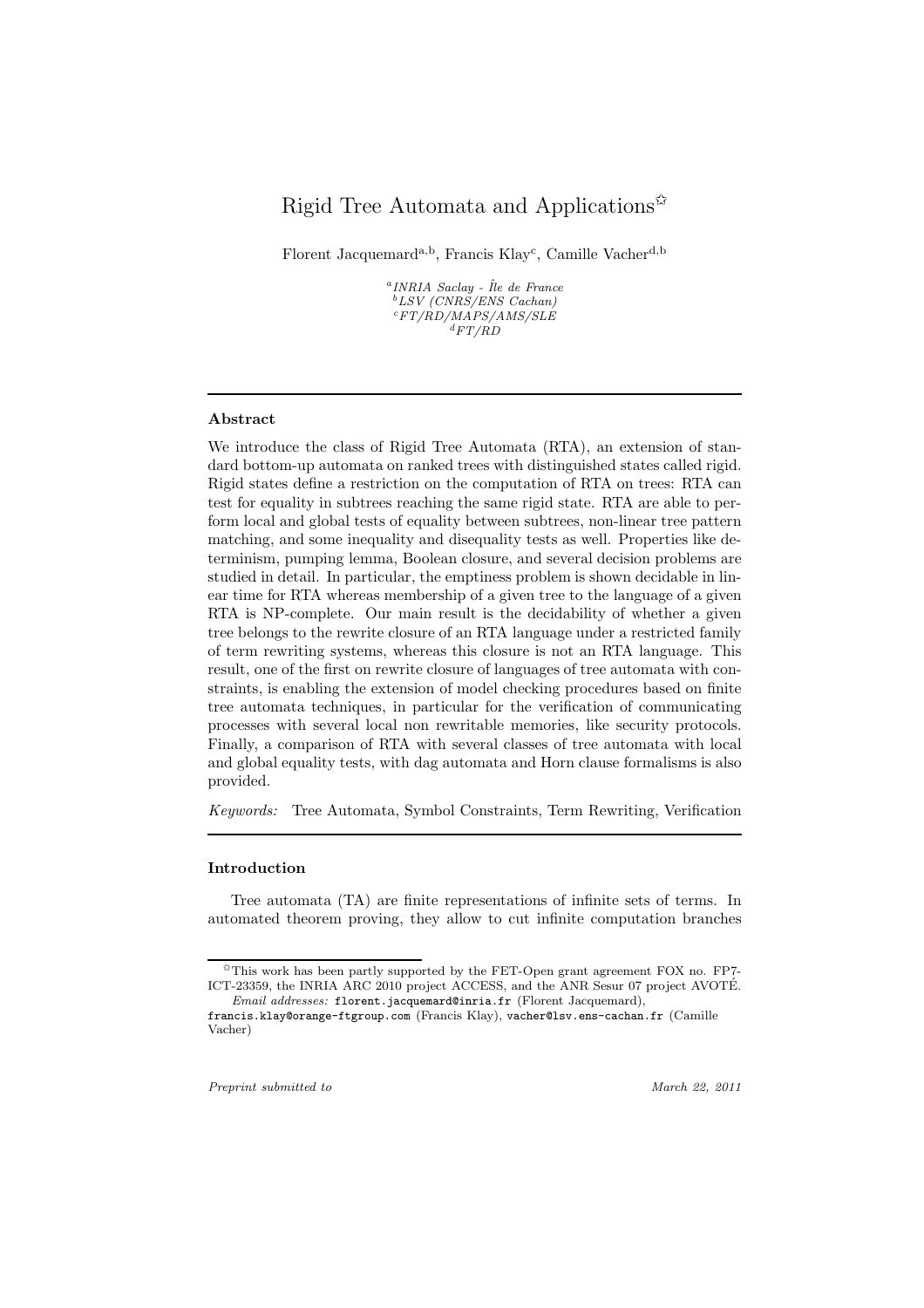by reduction to TA decision problems. In system and software verification, TA can be used to represent infinite sets of states of a system or a program (in the latter case, a term can represent the program itself), messages exchanged in a communication protocol, XML documents... In these settings, the closure properties of TA languages permit incremental constructions and verification problems can be reduced to TA problems decidable in polynomial time like emptiness (is the language recognized by a given TA empty) and membership (is a given term  $t$  recognized by a given TA).

Despite these nice properties, a big limitation of TA is their inability to test equalities between subterms during their computation: TA are able to detect linear patterns like  $fst(pair(x_1, x_2))$  but not a pattern like pair $(x, x)$ . Several extensions of TA have been proposed to overcome this problem, by addition of equality and disequality tests in TA transition rules (the classes [1, 2] have a decidable emptiness problem), or an auxiliary memory containing a tree and memory comparison [3]. Pushdown tree automata [4, 5] also permit such tests. However, they are all limited to local tests, at a bounded distance from the current position.

In this paper, we define the *rigid tree automata* (RTA) by the distinction of some states as rigid, and the condition that the subterms recognized in one rigid state during a computation are all equal. With such a formalism, it is possible to check local and global equality tests between subterms, and also the subterm relation or restricted disequalities. In Sections 2 to 6 we study issues like pattern matching, pumping lemmas, compare expressiveness with related classes of automata, determinism, closure of recognized languages under Boolean operations, and decision problems for RTA. RTA are a particular case of the more general class Tree Automata with General Equality and Disequality constraints (TAGED [6], see Section 3.1). The study of the class RTA alone is motivated by the complexity results and specific applications to verification mentioned below. But our most original contribution is the study of the rewrite closure of RTA languages in Section 7.

Term rewriting systems (TRS) is a general formalism for the symbolic evaluation of terms by replacement of some patterns by others, following rewrite rules. Combining tree automata and term rewriting techniques has been very successful in verification, see e.g.  $[7, 8]$ . In this context, term rewriting systems (TRS) can describe the transitions of a system, the evaluation of a program [7], the specification of operators used to build protocol messages [9] or also transformation of documents. If a TA  $A$  is used to finitely represent an infinite set  $L(\mathcal{A})$  of states of a system, the rewrite closure  $\mathcal{R}^*(L(\mathcal{A}))$  of the language  $L(\mathcal{A})$ using  $R$  represents the set of states reachable from states described by  $A$ . When  $\mathcal{R}^*(L(\mathcal{A}))$  is again a TA language, the verification of a safety property amounts to checking for the existence of an error state in  $\mathcal{R}^*(L(\mathcal{A}))$  (either a given term t or a term in a given regular language). This technique, sometimes referred as regular tree model checking, has driven a lot of attention to the rewrite closure of tree automata languages. However, there has been very few studies of this issue for constrained TA (see e.g.  $[10]$ ). The reason is the difficulty to capture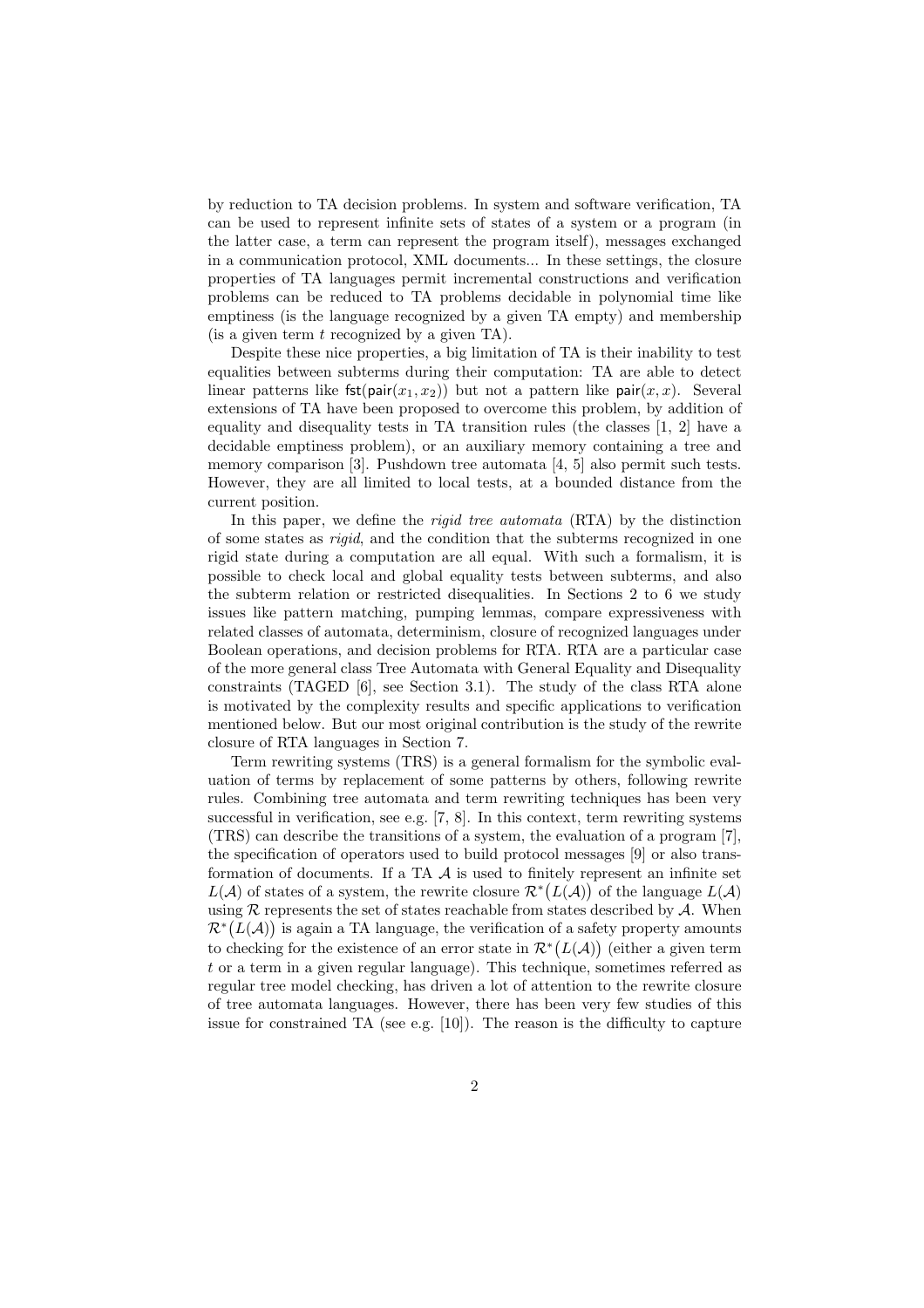the behaviour of constraints after the application of rewrite rules.

In Section 7, we show that it is decidable whether a given term  $t$  belongs to the rewrite closure of a given RTA language for a restricted class of linear TRS called invisibly pushdown, whereas this closure is generally not an RTA language. Linear and invisibly pushdown TRS can typically specify cryptographic operators like decrypt(crypt(x, pk(A)), sk(A))  $\rightarrow$  x.

Using RTA instead of TA in a regular tree model checking procedure permits to handle processes with local and global memories taking their values in infinite domains and which can be written only once. We illustrate this idea in Section 8 with the description of a potential application of RTA to the verification of security protocols.

#### 1. Preliminaries

A signature  $\Sigma$  is a finite set of function symbols with arity. We write  $\Sigma_m$ for the subset of function symbols of  $\Sigma$  of arity m. Given an infinite set X of variables, the set of terms built over  $\Sigma$  and  $\mathcal X$  is denoted  $\mathcal T(\Sigma,\mathcal X)$ , and the subset of ground terms (terms without variables) is denoted  $\mathcal{T}(\Sigma)$ . The set of variables occurring in a term  $t \in \mathcal{T}(\Sigma, \mathcal{X})$  is denoted vars(t). A term  $t \in \mathcal{T}(\Sigma, \mathcal{X})$  is called *linear* if every variable of vars $(t)$  occurs at most once in t. A *substitution* σ is a mapping from a finite subset of  $\mathcal X$  into  $\mathcal T(\Sigma,\mathcal X)$ . The application of a substitution  $\sigma$  to a term t is the homomorphic extension of  $\sigma$  to  $\mathcal{T}(\Sigma,\mathcal{X})$ .

A term t can be seen as a function from its set of *positions*  $Pos(t)$  into function symbols or variables of  $\Sigma \cup \mathcal{X}$ . The positions of  $\mathcal{P}os(t)$  are sequences of positive integers ( $\varepsilon$ , the empty sequence, is the root position). Positions are compared wrt the prefix ordering:  $p_1 < p_2$  iff there exists  $p \neq \varepsilon$  such that  $p_2 = p_1 \cdot p$  (where  $p_1 \cdot p$  denotes the concatenation of  $p_1$  and  $p$ ). In this case, p is denoted  $p_2 - p_1$ . The subterm of t at position p is denoted  $t|_p$ , and the replacement in t of the subterm at position p by u is denoted  $t[u]_p$ . The depth  $d(t)$  of t is the length of its longest position. A *n*-context is a linear term of  $\mathcal{T}(\Sigma, \{x_1, \ldots, x_n\})$ . The application of a *n-context* C to *n* terms  $t_1, \ldots, t_n$ , denoted by  $C[t_1, \ldots, t_n]$ , is defined as the application to C of the substitution  ${x_1 \mapsto t_1, \ldots, x_n \mapsto t_n}.$ 

#### 1.0.1. Term Rewriting.

A term rewrite system (TRS) over a signature  $\Sigma$  is a finite set of rewrite rules  $\ell \to r$ , where  $\ell \in \mathcal{T}(\Sigma, \mathcal{X})$  (it is called the left-hand side (*lhs*) of the rule) and  $r \in \mathcal{T}(\Sigma, vars(\ell))$  (it is called right-hand-side (*rhs*)). A term  $t \in \mathcal{T}(\Sigma, \mathcal{X})$ rewrites to  $s \in \mathcal{T}(\Sigma, \mathcal{X})$  by a TRS R (denoted  $t \frac{\pi}{\mathcal{R}}$ ) if there is a rewrite rule  $\ell \to r \in \mathcal{R}$ , a position  $p \in \mathcal{P}os(t)$  and a substitution  $\sigma$  such that  $t|_p = \sigma(\ell)$ and  $s = t[\sigma(r)]_p$ . In this case, t is called *reducible*. An irreducible term is also called an R-normal-form. The transitive and reflexive closure of  $\overrightarrow{\mathcal{R}}$  is denoted  $\overline{\mathcal{R}}$ . Given  $L \subseteq \mathcal{T}(\Sigma, \mathcal{X})$ , we denote  $R^*(L) = \{t \mid \exists s \in L, s \stackrel{*}{\longrightarrow} t\}$ . A TRS  $\mathcal{R}$ is called linear if all the terms in its rules are linear and collapsing if every rhs of rules of  $R$  is a variable.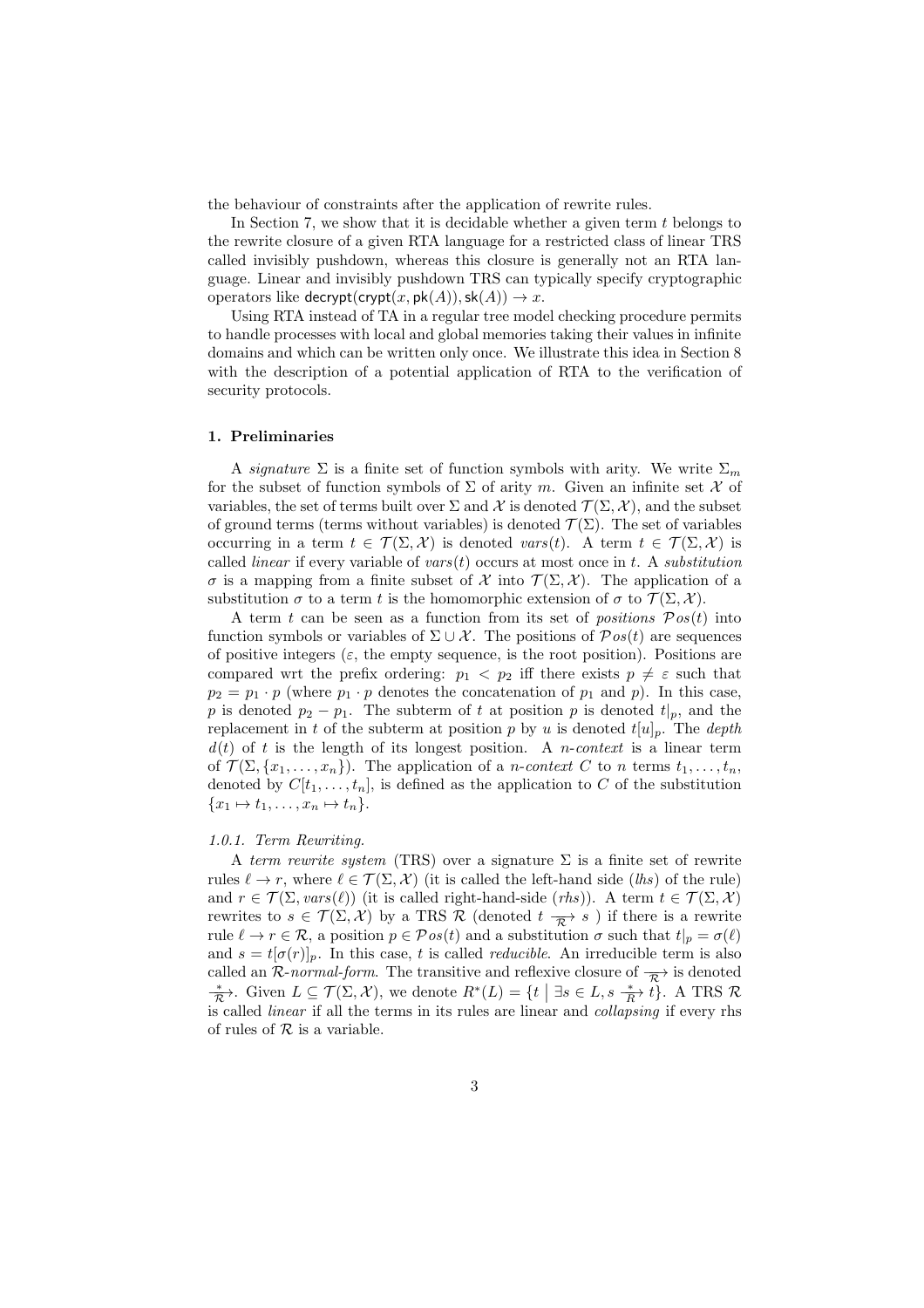#### 1.0.2. Tree automata.

Following definitions and notations of [11], we consider tree automata which compute bottom-up (from leaves to root) on (finite) ground terms in  $\mathcal{T}(\Sigma)$ . At each stage of computation on a tree  $t$ , a tree automaton reads the function symbol  $f$  at the current position  $p$  in  $t$  and updates its current state, according to f and the respective states reached at the positions immediately under  $p$  in  $t$ .

**Definition 1.** A tree automaton (TA) A on a signature  $\Sigma$  is a tuple  $\langle Q, F, \Delta \rangle$ where Q is a finite set of nullary state symbols, disjoint from  $\Sigma$ ,  $F \subseteq Q$  is the subset of final states and  $\Delta$  is a set of transition rules of the form:  $f(q_1, \ldots, q_n) \to q$ where  $n \geq 0$ ,  $f \in \Sigma_n$ , and  $q_1, \ldots, q_n, q \in Q$ .

A run of the TA A on a term  $t \in \mathcal{T}(\Sigma)$  is a relabelling of t with states of O compatible with  $\Delta$ . More formally, it is a function  $r : \mathcal{P}os(t) \to Q$  such that for all  $p \in \mathcal{P}os(t)$  with  $t(p) = f \in \Sigma_n$   $(n \ge 0)$ ,  $f(r(p,1), \ldots, r(p,n)) \to r(p) \in \Delta$ . A run r is called *successful* if  $r(\varepsilon) \in F$ . We will sometimes use term-like notation for runs. For instance, a run  $\{\varepsilon \mapsto q, 1 \mapsto q_1, 2 \mapsto q_2\}$  will be denoted  $q(q_1, q_2)$ .

The *language*  $L(\mathcal{A}, q)$  of a TA  $\mathcal A$  in state q is the set of ground terms for which there exists a run r of A such that  $r(\varepsilon) = q$ . The language  $L(\mathcal{A})$  of A is  $\bigcup_{q \in F} L(\mathcal{A}, q)$ , and a set of ground terms is called *regular* if it is the language of a TA. The *size* of A, denoted  $|\mathcal{A}|$ , is the number of symbols in  $\Delta$ .

A TA  $A = \langle Q, F, \Delta \rangle$  on  $\Sigma$  is deterministic (DTA), resp. complete, if for every  $f \in \Sigma_n$ , and every  $q_1, \ldots, q_n \in Q$ , there exists at most, resp. at least, one rule  $f(q_1, \ldots, q_n) \to q \in \Delta$ . In the deterministic (resp. complete) cases, given a tree t, there is at most (resp. at least) one run r of  $A$  on t.

# 2. RTA: Definition and Examples

We now introduce the class of rigid tree automata studied in this paper and show their expressiveness with some examples and first properties.

#### 2.1. Definition and First Examples

**Definition 2.** A rigid tree automaton (RTA) A on a signature  $\Sigma$  is a tuple  $\langle Q, R, F, \Delta \rangle$  where  $\langle Q, F, \Delta \rangle$  is a tree automaton denoted  $ta(\mathcal{A})$  and  $R \subseteq Q$  is the subset of rigid states.

A run of the RTA A on a term  $t \in \mathcal{T}(\Sigma)$  is a run r of the underlying TA  $ta(\mathcal{A})$ on  $t$  with the additional condition (called *rigidity condition*) stating that: for all positions  $p_1, p_2 \in \mathcal{P}os(t)$ , if  $r(p_1) = r(p_2) \in R$  then  $t|_{p_1} = t|_{p_2}$ .

The languages  $L(\mathcal{A}, q)$  and  $L(\mathcal{A})$  of RTA are defined the same way as for TA. Note that with these definitions, every regular language is an RTA language. We shall sometimes write below TA and RTA for the classes of TA and RTA languages. The size of an RTA A, denoted  $|\mathcal{A}|$ , is the size  $|ta(\mathcal{A})|$  of its underlying TA.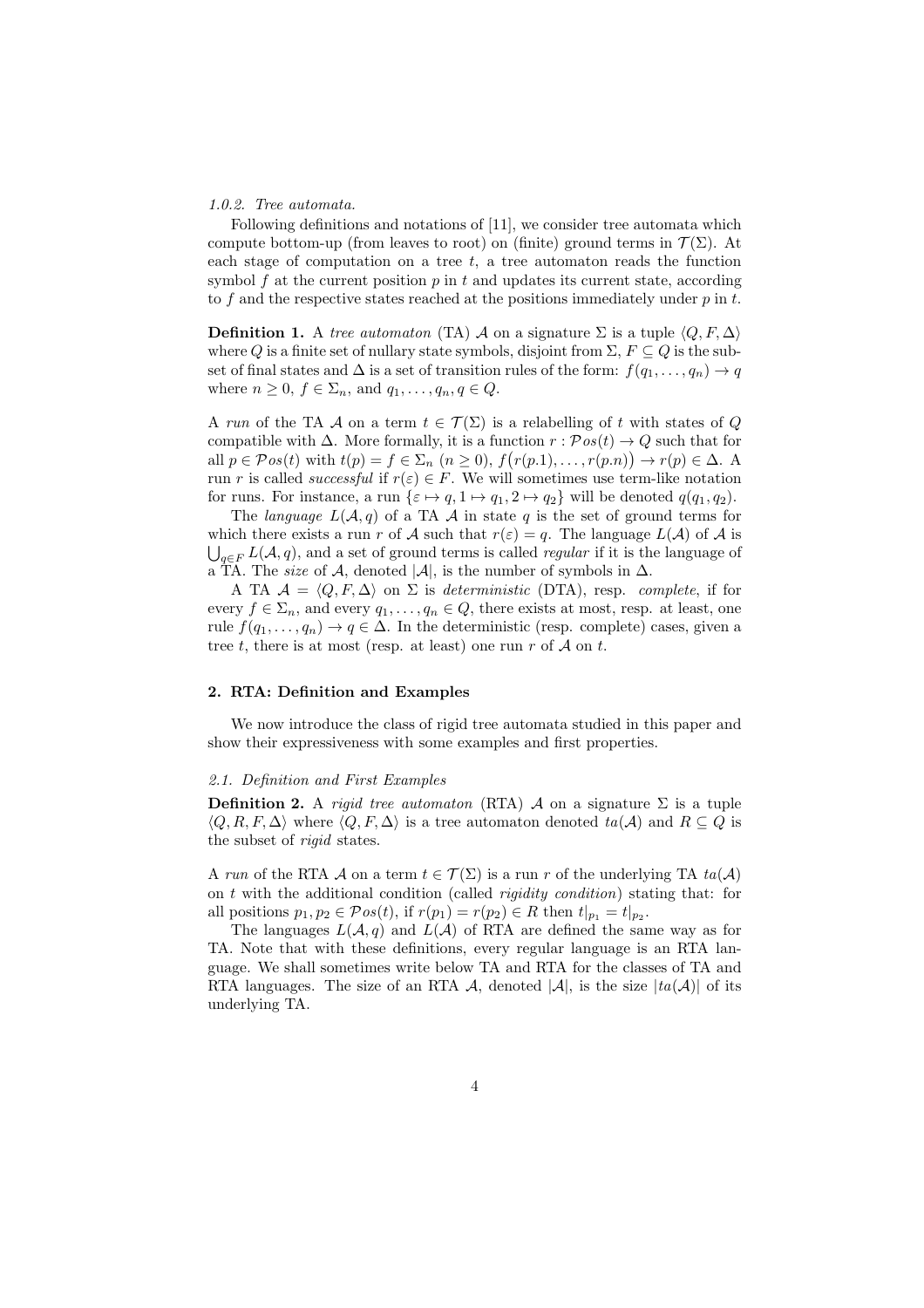**Example 1.** Let  $\Sigma = \{a:0,b:0,f:2\}$ . The set  $\{f(t,t) | t \in \mathcal{T}(\Sigma)\}$  is recognized by the following RTA on  $\Sigma$ 

 $\mathcal{A}=\big\langle\{q,q_r,q_\mathsf{f}\},\{q_r\},\{q_\mathsf{f}\},\{a\rightarrow q|q_r,b\rightarrow q|q_r,f(q,q)\rightarrow q|q_r,f(q_r,q_r)\rightarrow q_\mathsf{f}\}\big\rangle,$ 

where  $a \to q|q_r$  is an abbreviation for  $a \to q$ ,  $a \to q_r$ . An example of successful run of A on  $f(f(a, b), f(a, b))$  is  $q_f(q_r(q, q), q_r(q, q))$ .

Note that the above RTA language is not regular; this can be shown using a classical pumping argument.

# 2.2. Pattern Matching

TA are able to characterize languages of terms which embed a given pattern. However, they are limited to linear patterns for this purpose. For instance, as recalled above, the set of terms embedding the pattern  $f(x, x)$  is not a regular term language. The RTA permit to generalize this pattern matching ability to arbitrary patterns.

Example 2. Let us extend the RTA of Example 1 with the transitions rules  $f(q, q_f) \to q_f, f(q_f, q) \to q_f$  ensuring the propagation of the final state  $q_f$  up to the root. The RTA obtained recognizes the set of terms of  $\mathcal{T}(\Sigma)$  containing the pattern  $f(x, x)$ .

The principle of the construction of Examples 1 and 2 can be generalized into the following result.

**Proposition 1.** For all terms  $t \in \mathcal{T}(\Sigma, \mathcal{X})$ , there exists an RTA of size linear in the size of t and constructed in linear time which recognizes the terms of  $\mathcal{T}(\Sigma)$ having a ground instance of t as a subterm.

PROOF. The proposition is obvious when  $t$  is a variable. Let us assume that t is not a variable and let us associate one state  $q_s$  to every strict subterm s of t (including variables). The RTA for Proposition 1 has for set of states  $Q = \{q_s \mid s \text{ strict subterm of } t\} \cup \{q, q_f\},\$  the subset R of rigid states is the set of states of  $Q$  of the form  $q_x$  such that x is a variable occurring at least twice in t, the subset of final states is  $F = \{q_f\}$ , and its transition set is

$$
\Delta = \{f(q, \ldots, q) \rightarrow q \mid f \in \Sigma_n, n \geq 0\}
$$
  
\n
$$
\cup \{f(q, \ldots, q) \rightarrow q_x \mid f \in \Sigma_n, n \geq 0, x \in vars(t)\}
$$
  
\n
$$
\cup \{f(q_{s_1}, \ldots, q_{s_n}) \rightarrow q_{f(s_1, \ldots, s_n)} \mid f \in \Sigma_n, f(s_1, \ldots, s_n) \text{ strict subterm of } t\}
$$
  
\n
$$
\cup \{f(q_{s_1}, \ldots, q_{s_n}) \rightarrow q_f \mid f(s_1, \ldots, s_n) = t\}
$$
  
\n
$$
\cup \{f(q_1, \ldots, q_n) \rightarrow q_f \mid f \in \Sigma_n, \exists i \leq n, q_i = q_f\}.
$$

The transitions in the first four lines ensure the recognition of the pattern  $t$  into the final state  $q_f$  and the transitions in the last line ensure the propagation of  $q_f$ . The choice of rigid states ensure that the non linearities in t are respected.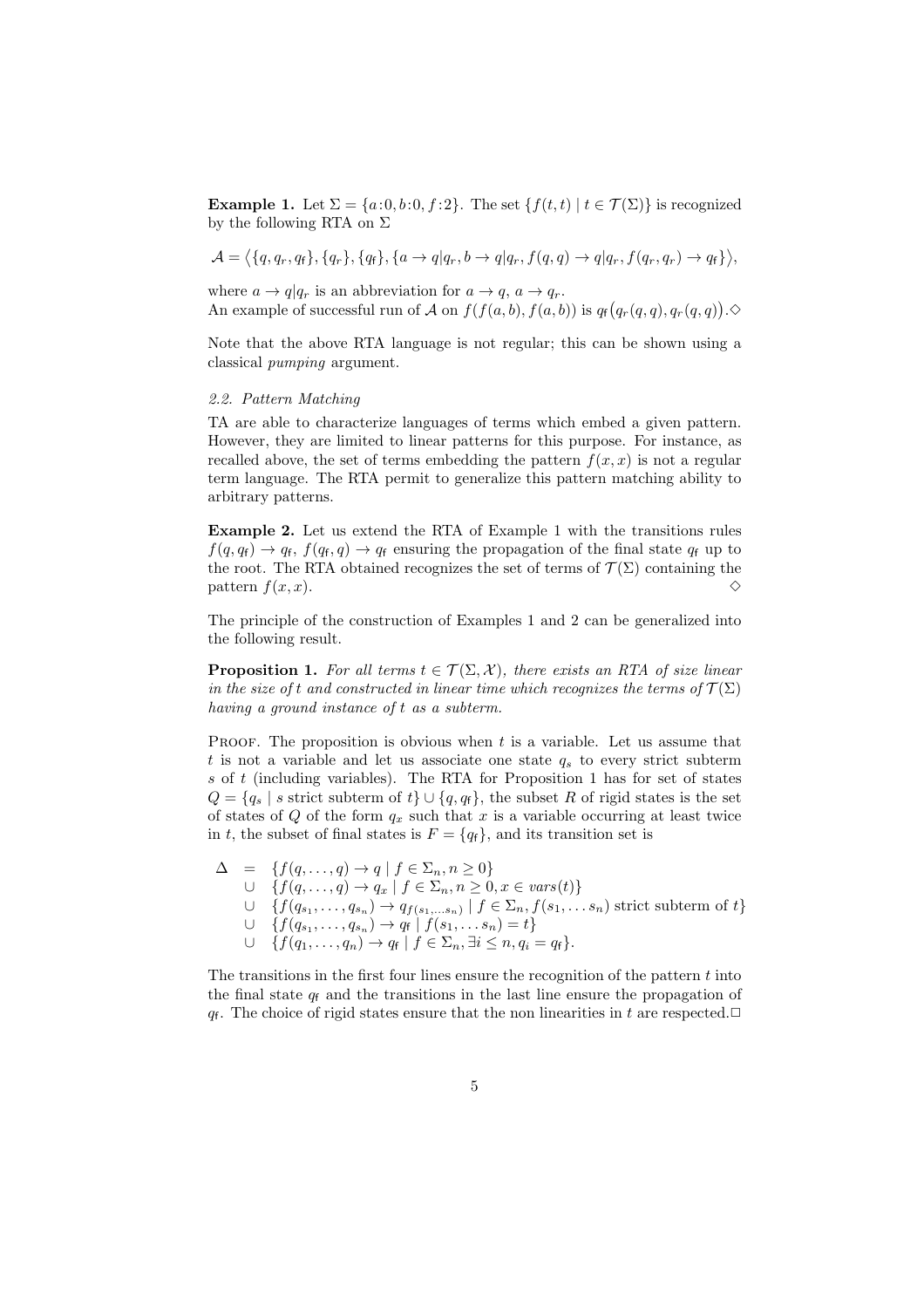#### 2.3. Other Examples: Disequalities, Inequalities, Global Equalities

In the above examples, the equalities tested by the RTA's are local, relatively to a position (e.g. the RTA tests that the subterms at the left and right child of some position  $p$  are equal). However, it is also possible to test equalities between subterms at arbitrary positions in a term.

**Example 3.** Let  $\Sigma = \{a:0,g:1,f:2\}$ . The set of terms  $t \in \mathcal{T}(\Sigma)$  such that  $s_1 =$  $s_2$  for every two subterms  $g(s_1)$ ,  $g(s_2)$  of t is recognizable by the following RTA:  $\mathcal{A} = \big\langle \{q, q_r\}, \{q_r\}, \{q, q_r\}, \big\{a \rightarrow q, g(q') \rightarrow q_r, f(q', q') \rightarrow q \mid q' \in \{q, q_r\} \} \big\rangle. \quad \ \ \Diamond$ 

RTA are not limited to testing equalities. Using rigid states also permits to test some disequality and inequality as well, like the subterm relation.

**Example 4.** Let  $\Sigma = \{a : 0, b : 0, t : 2, < 2\}$ . The set of terms  $\langle s, t \rangle$  such that  $s, t \in \mathcal{T}(\Sigma \setminus \{<\})$  and s is a strict subterm of t is recognized by the following RTA on  $\Sigma$ ,  $\langle \{q, q_r, q', q_f\}, \{q_r\}, \{q_f\}, \Delta \rangle$ , with

∆ = a → q|qr, b → q|qr, f(q, q) → q|qr, f(q, qr) → q ′ , f(qr, q) → q ′ , f(q, q′ ) → q ′ , f(q ′ , q) → q ′ , <(qr, q′ ) → q<sup>f</sup> .

For instance, a successful run on  $\langle (a, f(a, b))$  is  $q_f(q_r, q'(q_r, q))$ . The idea is that in a successful run, the rigid state  $q_r$  identifies (by a non-deterministic choice) the subterm s on the left side of  $\lt$ , and, on the right side t of  $\lt$ , the state  $q'$  is reached immediately above  $q_r$  and propagated up to the root, in order to ensure that t is a strict superterm of s.  $\Diamond$ 

The RTA can also test disequalities between subterms built only with unary and constant symbols.

**Example 5.** Let  $\Sigma = \{c : 0, a : 1, b : 1, \neq : 2\}$ . The set of terms of  $\mathcal{T}(\Sigma)$  of the form  $\neq(s, t)$ , where  $s, t \in \mathcal{T}(\Sigma \setminus \{\neq\})$  and s is distinct from t is recognized by the following RTA on  $\Sigma$ ,  $\langle \{q, q_r, q_a, q_b, q_f\}, \{q_r\}, \{q_f\}, \Delta \rangle$ , with

$$
\Delta = \{c \to q | q_r, a(q) \to q | q_r, b(q) \to q | q_r, a(q_r) \to q_a, b(q_r) \to q_b\}
$$
  
\n
$$
\cup \{a(q_x) \to q_x, b(q_x) \to q_x | q_x \in \{q_a, q_b\}\}
$$
  
\n
$$
\cup \{\neq (q_1, q_2) \to q_f | q_1, q_2 \in \{q_a, q_b, q_r\}, q_1 \neq q_2\}.
$$

A successful run on  $\neq$   $(a(a(c)), b(a(c)))$  is  $q_f(q_a(q_r(q)), q_b(q_r(q)))$ . The rigid state  $q_r$  will be placed at the position of the largest common postfix of s and t and  $q_a$ or  $q_b$  are used to memorize the letters immediately above this position, in order to check that s and t differ when reaching the top symbol  $\neq$  in  $\neq$ (s, t).  $\diamond$ 

The construction of Example 4 cannot be generalized to the characterization of a maximal subterm amongst some subterms. This is shown in the following counter example, using a pumping argument.

**Example 6.** Let  $\Sigma = \{0:0,g:1,h:2\}$ , and let  $L_{\text{max}}$  be the set of terms of the form  $H[g^m(0), g^{n_1}(0), \ldots, g^{n_k}(0)]$  where k is an arbitrary positive integer,  $m \geq n_1, \ldots, n_k$ , H is an  $k+1$ -context made of the symbol h only, and  $g^n$ represents  $n$  nested symbols  $q$ .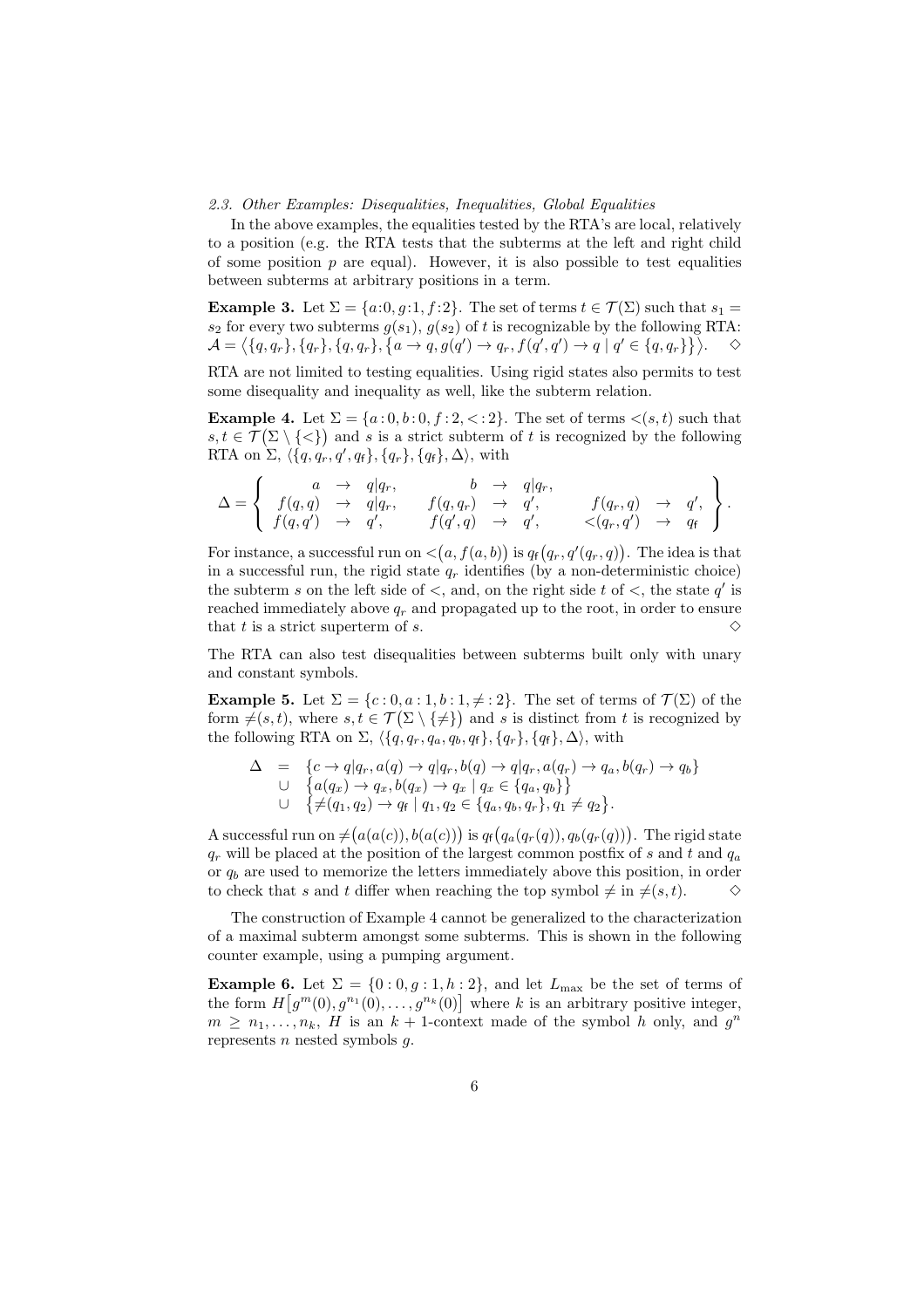#### Fact 1.  $L_{\text{max}}$  is not an RTA language.

PROOF. Assume that  $L_{\text{max}}$  is recognized by an RTA A with n states and d rigid states. We can assume wlog that  $d < n$ . Let  $t \in L_{\text{max}}$  be of the form  $H[t_0, \ldots, t_{d+1}]$  where for each  $0 \leq i \leq d+1$ ,  $t_i = g^{(d+2-i)(n+1)}(0)$ . Let r be a run of A on t. We show, by a pumping argument, that for one  $i \geq 1$ , we can increase as much as we want the number of  $g$ 's in  $t_i$ , while keeping the term recognized by  $A$  (a contradiction).

First, note that the  $t_i$ 's are pairwise distinct. It follows that there are no rigid states in r at the positions of the symbols  $h$  in t, except rigid states which occur only once in  $r$  (such rigid states are not affected by a modification of some  $(t_i)$ . Second, a rigid state of A cannot occur twice in some  $t_i$ . By a pigeonhole principle, it follows that there exists some  $i > 0$  such that the  $n + 1$  smaller (wrt prefix ordering) positions of  $t_i$  are not labelled by a rigid state in r. Hence, there exists one non-rigid state of A labelling two of these  $n + 1$  positions. Let k be the distance between these two positions. For all  $j \geq 0$ , we can build from r a successful run of A on  $t'_{j} := H[t_0, \ldots, t_{i-1}, g^{jk}(t_i), t_{i+1}, \ldots, t_{d+1}]$ . But for a j sufficiently large,  $t'_j \notin L_{\text{max}}$ , a contradiction.  $\Box$ 

# 2.4. Pumping Lemma

Following some ideas developed in the proof of Fact 1 above, we propose a weak form, adapted to RTA, of the pumping (or iteration) lemma for TA. Pumping on runs of RTA is not as easy as for standard TA. Indeed, we must take care of the position of rigid states in order to preserve recognizability. For this reason, the transformation of a subterm must be performed in several branches in parallel (instead of one single branch for TA) in order to preserve the rigidity condition. Moreover, we cannot repeat a term containing a rigid state, because the same rigid state cannot label two different positions on the same branch.

**Lemma 1.** For all RTA  $A = \langle Q, R, F, \Delta \rangle$ , for all terms  $t \in L(A)$  such that  $d(t) > (|Q|+1)|R|$ , there exist a context C, two 1-contexts C' and D, with D non-trivial (non-variable), and a term u such that  $t = C[C'[D[u]], \ldots, C'[D[u]]]$ and for all  $n \geq 0$ ,  $C[C'[D^n[u]], \ldots, C'[D^n[u]]] \in L(A)$ .

PROOF. Let  $t \in L(\mathcal{A})$  be such that  $d(t) > (|Q|+1)|R|$ , let r be a successful run of A on t, and let p be a position in  $\mathcal{P}os(t)$  of length at least  $(|Q|+1)|R|$ .

With the rigidity condition in the definition of successful runs, a rigid state can occur at most once on a path of r. Hence, there exist two positions  $p_0$  <  $p'_0$  < p such that  $|p'_0| - |p_0| > |Q|$  and no rigid state occurs between  $p_0$  and  $p'_0$  in r. By a pigeon-hole principle, there exist two positions  $p_1, p_2$  with  $p_0 \leq$  $p_1 < p_2 \leq p'_0$  labeled with the same state of  $Q \setminus R$  in r. We let  $u := t|_{p_2}$  and  $D = (t|_{p_1})[x_1]_{p_2-p_1}$ . This situation is depicted in Figure 1.

In order to preserve the property of being a run while iterating  $D$ , we need to take care of rigid states above  $p_0$  in r (rigid states below  $p'_0$  and below D are not affected by iteration of D). Let  $\pi_1$  be the maximal position of a rigid state in r smaller than  $p_0$  wrt the prefix ordering. Let  $q_r = r(\pi_1)$  and let  $\pi_2, \ldots, \pi_k$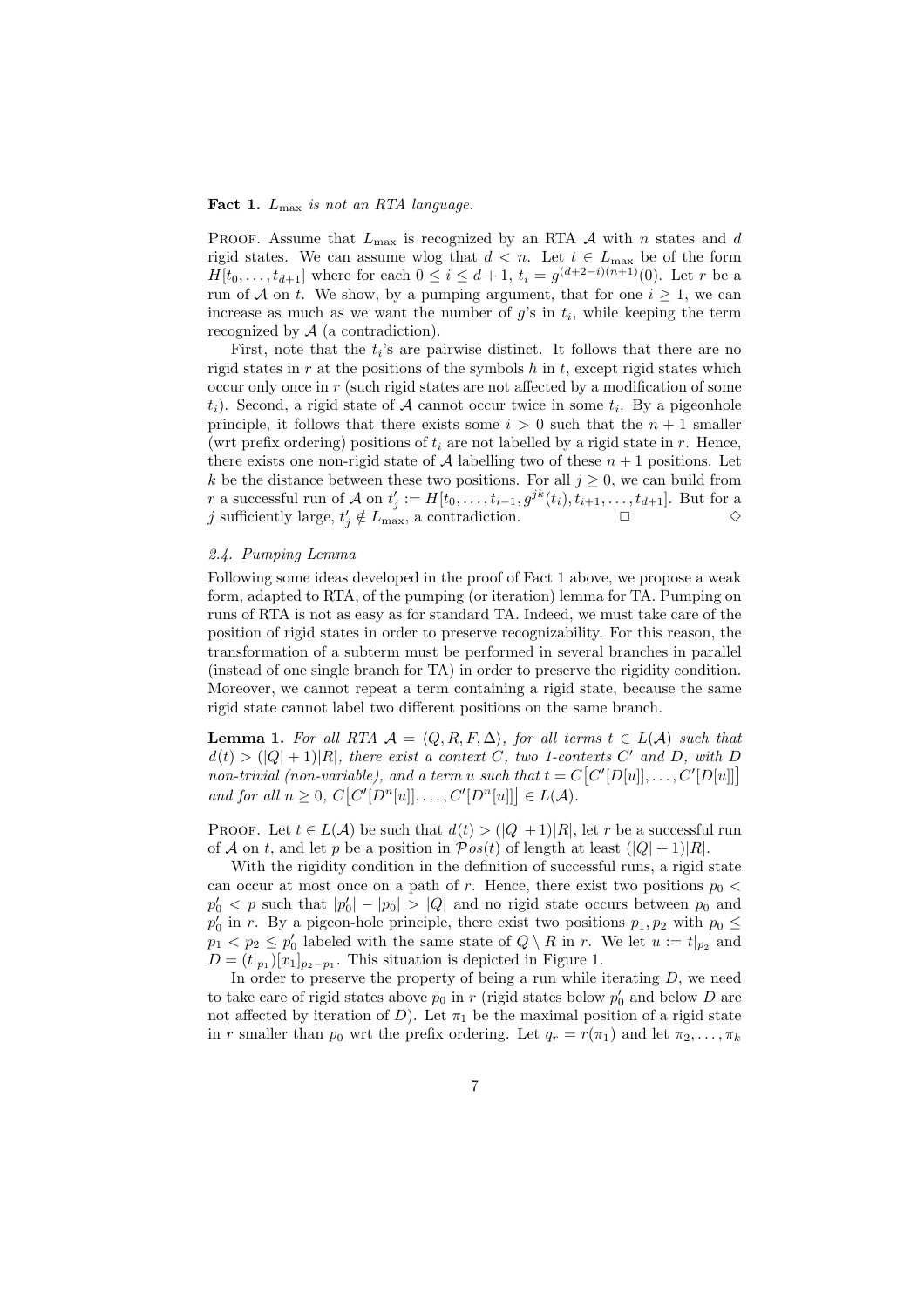

Figure 1: Pumping lemma

be the other positions of  $q_r$  in r. Note that by definition of r being a run, the positions  $\pi_1, \ldots, \pi_k$  are pairwise incomparable wrt the prefix ordering. We let  $C = t[x_1]_{\pi_1} \dots [x_k]_{\pi_k}$  and  $C' = (t|_{\pi_1})[x_1]_{p_1-\pi_1} (x_1, \dots, x_k$  are distinct variables). Since  $r(p_1) = r(p_2)$  and there are no rigid states between  $p_1$  and  $p_2$ , we can construct a run on every  $C'[D^n[u]]$ . Moreover,  $t|_{\pi_i} = t|_{\pi_j}$  for all  $i, j \in \{1..k\}$ , hence we may assume wlog that the subruns  $r|_{\pi_i}$  are equal for all  $i \in \{1..k\}$ . It follows that we can perform the same operation as in  $C'[D^n[u]]$  under each  $r|_{\pi_i}$ , and that  $C[C'[D^n[u]], \ldots, C'[D^n[u]]] \in L(\mathcal{A}).$ 

As usual, such a lemma can be used to show that a language is not in RTA.

Example 7. As a consequence of the above pumping lemma, we can show that the set B of balanced binary trees built over the signature  $\{a : 0, f : 2\}$  is not an RTA language. Assume indeed that it is recognized by an RTA  $\mathcal{A} =$  $\langle Q, R, F, \Delta \rangle$  and let  $t \in L(\mathcal{A})$  such that  $d(t) > (|Q|+1)|R|$  and  $C, C', D, u$  be as in Lemma 1. By hypothesis,  $C'[D[u]]$  is balanced, but for any  $n > 1$ ,  $C'[D^n[u]]$ is not balanced since  $C'$  and  $D$  are not trivial. It contradicts the fact that  $C[C'[D^n[u]], \ldots, C'[D^n[u]]] \in L(\mathcal{A})$  by Lemma 1.  $\diamond$ 

# 3. Related Classes of Tree Automata

We shall present below some other classes of automata strictly more expressive than the standard TA, and compare their expressiveness to RTA. The decidability and complexity results presented in Section 6 and summarized in Table 1 also offer a base of comparison.

### 3.1. TAGED

Tree Automata with General Equality and Disequality constraints [6] were introduced in the context of spatial logics for XML querying [12]. They are defined, like RTA, by an underlying TA, but instead of having simply a set of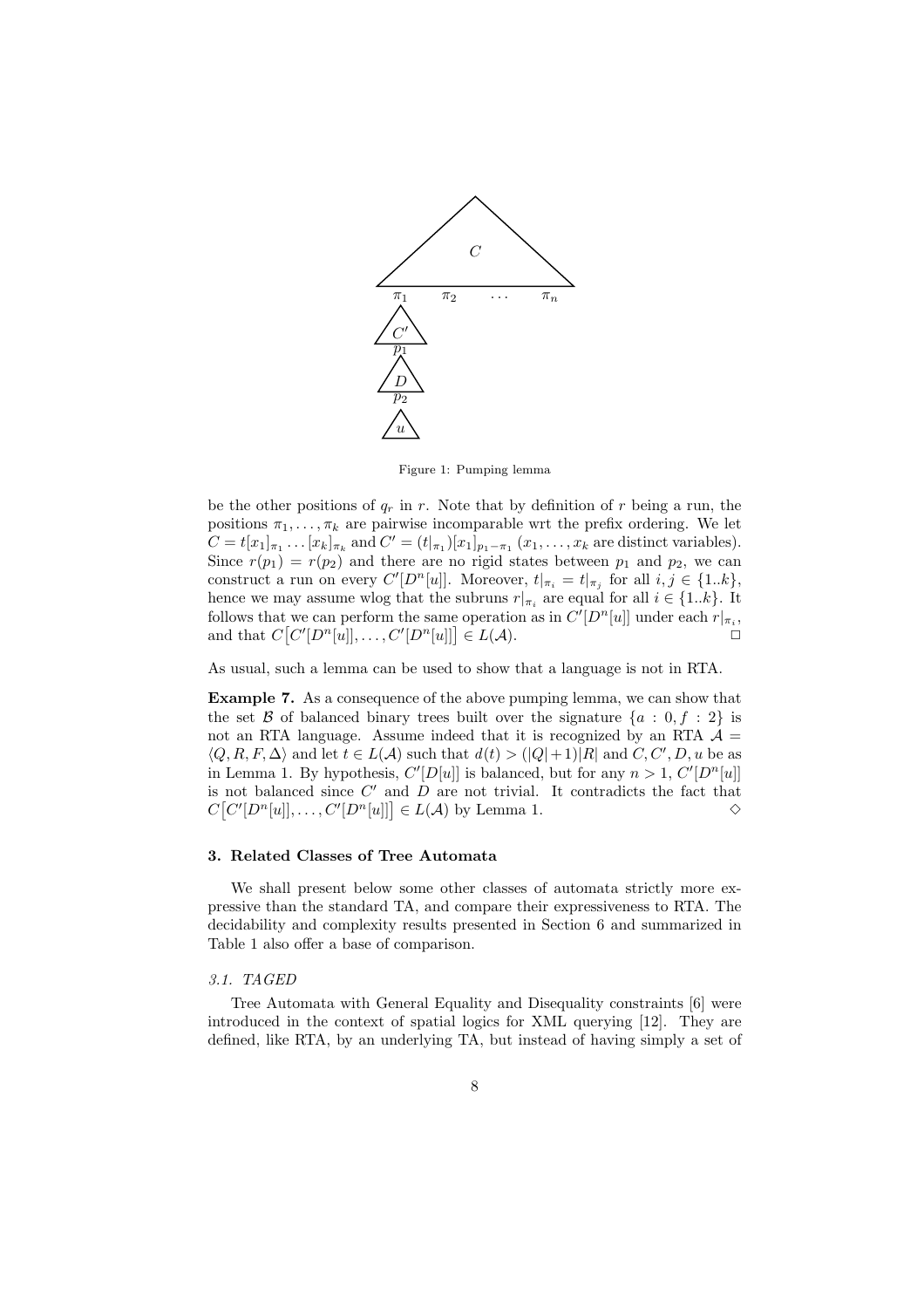rigid state for testing equality, they have two binary relations on states:  $R_{\pm}$ for testing equalities and  $R_{\neq}$  for disequalities. More precisely, a run r of a TAGED on a term  $t$  is a run of the underlying TA on  $t$  with the additional condition that for all  $p_1, p_2 \in \mathcal{P}os(t)$ , if  $\langle r(p_1), r(p_2) \rangle \in R$  = then  $t|_{p_1} = t|_{p_2}$  and if  $\langle r(p_1), r(p_2) \rangle \in R_{\neq}$  then  $t|_{p_1} \neq t|_{p_2}$ .

TAGED are strictly more general than RTA. The emptiness problem has been shown decidable for the class of negative TAGED (such that  $R_ = = \emptyset$ ) [6], and a subclass of TAGED where the number of disequalities tested on every path is bounded [12]. More recently, emptiness was shown decidable for a class of TA with constraints strictly larger than TAGED [13].

The fragment of positive TAGED (with  $R_{\neq} = \emptyset$ , denoted TAGED+) has the same expressiveness as RTA. This is shown in [6] where a construction is proposed for transforming any TAGED+ into an RTA (i.e. a TAGED with a reflexive relation  $R_{=}$ ) recognizing the same language, at the price of an exponential blowup. The transformation of [6] was originally proposed in order to show the decidability of emptiness for TAGED+. This result is reused in the proof of Theorem 1 below.

**Proposition 2** ([6]). For all TAGED+ A, there exists an RTA  $A'$  of size exponential in the size of A, constructed in exponential time, and such that  $L(\mathcal{A}') = L(\mathcal{A}).$ 

The emptiness problem is EXPTIME-complete for TAGED+, and PTIME for RTA (see Section 6). To our knowledge, the rewrite closure of TAGED has not been studied so far.

#### 3.2. TA with Equality Constraints

TA with equality constraints (TAC) are TA whose transitions can perform local equality and disequality tests on the subterms of the term in input (see e.g. [1, 2]). More precisely, a TAC  $\langle Q, F, \Delta \rangle$  is defined by a finite set of states Q, a subset of final states F and a set  $\Delta$  of transitions of the form  $f(q_1, \ldots, q_n) \stackrel{c}{\longrightarrow} q$ where  $f \in \Sigma_n$ ,  $q_1, \ldots, q_n, q \in Q$ , and c is a conjunction of constraints of the form  $\pi = \pi'$  or  $\pi \neq \pi'$  where  $\pi$  and  $\pi'$  are positions (sequences of positive integers). A run of a TAC on a term t is a function  $r : \mathcal{P}os(t) \to Q$  such that for all  $p \in \mathcal{P}os(t)$  with  $t(p) = f \in \Sigma_n$   $(n \geq 0)$ , there exists a transition  $f(r(p\cdot 1),\ldots,r(p\cdot n)) \xrightarrow{c} r(p) \in \Delta$  such that for all constraints  $\pi = \pi'$  (resp.  $\pi \neq \pi'$ ) in c, we have  $p \cdot \pi$ ,  $p \cdot \pi' \in \mathcal{P}os(t)$  and  $t|_{p \cdot \pi} = t|_{p \cdot \pi'}$  (resp.  $t|_{p \cdot \pi} \neq t|_{p \cdot \pi'}$ ). A TAC is called positive if all its transitions contain only equalities. The class of positive TAC is called TAC+. Note that the RTA language of Examples 1 and 2 are recognizable by TAC+:

$$
\mathcal{A} = \langle \{q, q_f\}, \{q_f\}, \{a \rightarrow q, b \rightarrow q, f(q, q) \rightarrow q, f(q, q) \xrightarrow{1=2} q_f\} \rangle
$$

for Example 1, and the same extended with the transitions  $f(q, q_f) \rightarrow q_f$ ,  $f(q_f, q) \rightarrow q_f$  for Example 2.

The emptiness problem is undecidable in general [14] for TAC+. Two decidable subclasses of TAC have been identified: tree automata with equality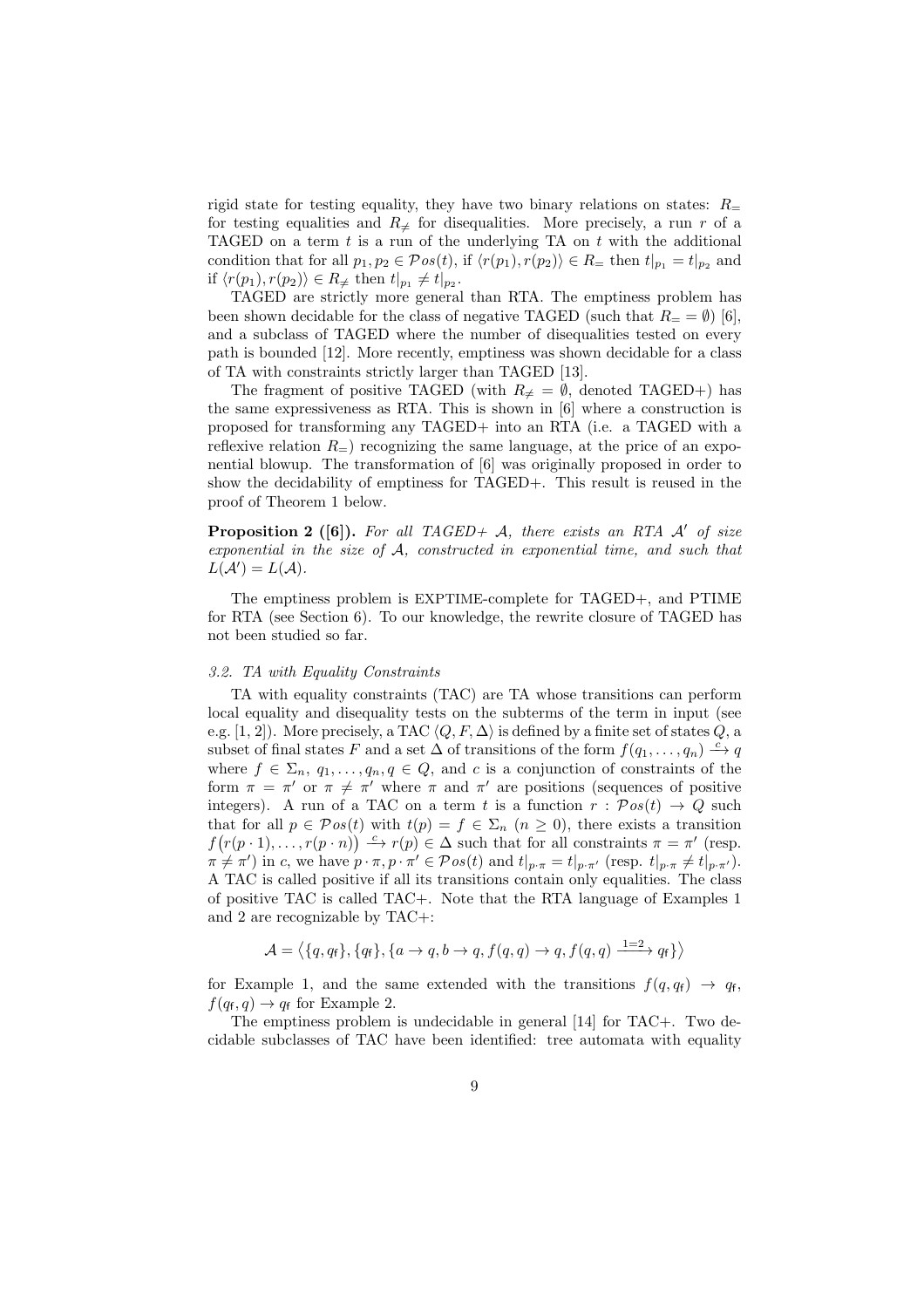and disequality tests between brother positions [1] (BTTA) and Reduction Automata [2] (RA); the complexity of emptiness is at least EXPTIME for these subclasses.

The equality tests of TAC are performed locally, but can involve an unbounded number of subterms (yielding undecidability of emptiness). In contrast, the equality tests of RTA can be global, but can involve only a bounded number of subterms (the bound is the number of rigid states). Hence it is not surprising that the languages of these two classes of automata are incomparable.

#### Proposition 3. The classes of languages of TAC+ and RTA are orthogonal.

PROOF. The RTA languages of Examples 3 and 4 are not recognizable by a TAC. The language  $\beta$  of Example 7 is not recognizable by an RTA but it is recognizable by the TAC+:  $\mathcal{A} = \langle \{q\}, \{q\}, \{a \rightarrow q, f(q,q) \xrightarrow{\mathbf{i} = 2} q \} \rangle$  $\Box$ 

#### 3.3. DAG Automata

DAG automata (DA) [15] are defined as TA computing on the representation of terms as directed acyclic graphs (DAG) with maximal sharing. In some sense, RTA are the dual of DA. Indeed, in the runs of DA, a unique state is associated to equal subtrees (which are rooted by the same node in the DAG representations) whereas for RTA, a unique subtree is associated to every occurrence of the same rigid state. However, for DA, the state condition for equal subtrees must be enforced for every state (since DAG-representation with maximal sharing are considered), whereas the "dual" rigidity condition of RTA must only be enforced for rigid states. Consequently, the languages defined are incomparable.

### Proposition 4. The classes of languages of DA and RTA are orthogonal.

Proof. On the one hand, one can observe that the language of the DAG representations of the terms of the RTA language of Example 1,  $L = \{f(t, t) | t \in$  $\mathcal{T}(\Sigma)$ , is not recognizable by a DA. Assume by contradiction that it is recognized by a DA  $\mathcal A$  with n states and let t be a term of depth strictly greater than n. By hypothesis, there exists a run  $r$  of  $A$  on the DAG representation of the term  $f(t, t)$ . Since there is a path in t of length strictly greater than n, there exists two different nodes  $v_1$  and  $v_2$  in the DAG representation of t that are labelled with the same state  $q$  in the run r. Let  $t_1$  and  $t_2$  be the subterms of t whose DAG representations are the subgraph rooted respectively in  $v_1$  and  $v_2$ , and let  $t'$  be the term obtained form  $t$  by replacement of every occurrence of  $t_1$  by  $t_2$ . Since both DAG representations of  $t_1$  and  $t_2$  are recognized by A in the same state  $q$ , any term containing some occurrences of  $t_1$  recognized by A, is still recognized by A if you replace any number of occurrences of  $t_1$  by  $t_2$ . Then, the DAG representation of  $f(t, t')$  is recognized by A. Since  $t \neq t'$ , this is a contradiction and we conclude that there does not exist a DA recognizing the language of DAG representations of the terms of the RTA language L.

On the other hand, the language of DAG-representations of the terms of  $L_{\text{max}}$  of Example 6 (which is not recognizable by an RTA), is recognized by the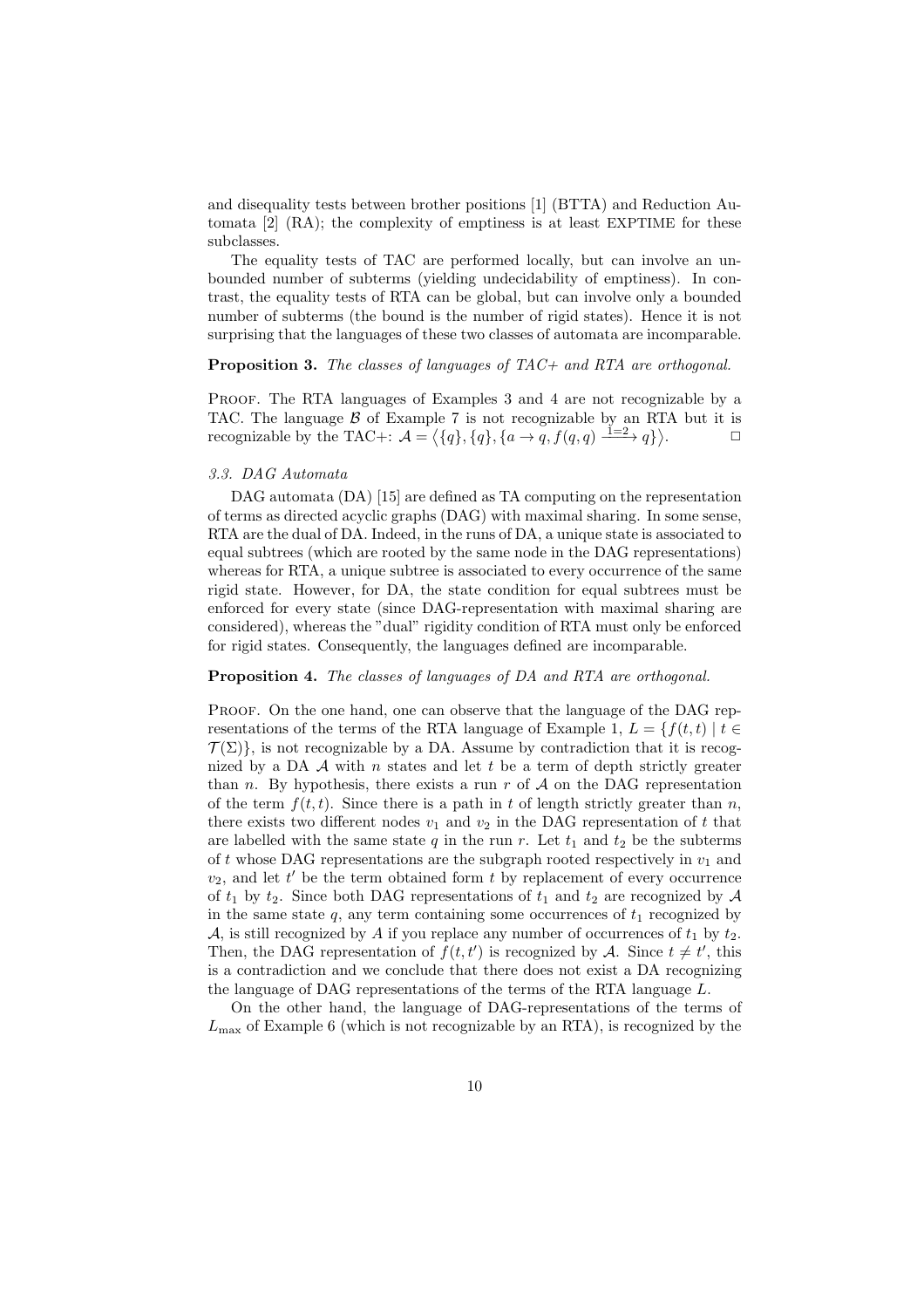following DA (we admit that for the terms  $t = H[t_0, \ldots, t_n]$  of  $L_{\text{max}}$ , the context H can be empty. In this case, t is reduced to  $t_0$ :

$$
\mathcal{A} = \langle \{q,q'\}, \{q'\}, \{0 \to q, s(q) \to q | q', h(q,q) \to q, h(q',q) \to q' \} \rangle
$$

With this DA, a term  $t = H[t_0, \ldots, t_n]$  is accepted in  $q'$  iff  $t_0$  is accepted in  $q'$ and every  $t_i$ , for  $i > 0$  is accepted in q. Moreover, since t is put in DAG form with maximal sharing for the computation of  $A$ , and  $q'$  can only be reached through q, every  $t_i$ , for  $i > 0$  is a strict subterm of  $t_0$ , meaning that  $t \in L_{\text{max}}$ .

Note also that the emptiness problem is PTIME for RTA and NP-complete for DA [15]. Moreover, deterministic DA coincide with DTA, and, as we show in Section 5.1, it is not the case for DRTA. Actually, DA and RTA are defined for different purposes: DA are proposed for computing on compressed trees, and not for checking equalities like RTA.

# 3.4. TA1M

Like pushdown tree automata  $[4]$ , TA with one memory (TA1M)  $[3, 16]$  are TA extended in order to carry an unbounded amount of information along the states in computations. But instead of a stack, a TA1M stores this information in a memory with a tree structure. More precisely, this memory contains a ground term over a memory signature Γ. The memory is updated during the bottom-up computations. The general form of the transitions of TA1M is

$$
f(q_1(m_1),\ldots,q_n(m_n))\to q(m)
$$

where  $f \in \Sigma_n$ ,  $q_1, \ldots, q_n$ , q are states with an argument carrying the memories  $m_1, \ldots, m_n, m \in \mathcal{T}(\Gamma, \mathcal{X})$ . The new current memory m is built from the memories  $m_1, \ldots, m_n$  which have been reached at the positions immediately below the current position of computation. For instance, in the following push transition, the new current memory m is built by pushing a symbol  $h \in \Gamma_n$  at the top of memories  $m_1, \ldots, m_n$  (which are variables  $x_1, \ldots, x_n$  in this case):

$$
f(q_1(x_1),...,q_n(x_n)) \to q(h(x_1,...,x_n)).
$$
 (push)

In a pop transition, the new current memory is a subterm of one of the memories reached so far:

$$
f(q_1(x_1),...,q_i(h(y_1,...,y_k)),...,q_n(x_n)) \to q(y_j)
$$
 (pop)

The top symbol h of  $m_i$  is also read in the above pop transition. In an *internal* transition, the new current memory is one of the memories reached:

$$
f(q_1(x_1),...,q_n(x_n)) \to q(x_i)
$$
 (internal)

with  $1 \leq i \leq n$ .

Moreover, TA1M can perform equality tests on the memory contents, with transitions like

$$
f(q_1(x_1),..., q_n(x_n)) \xrightarrow{x_i=x_j} q(x_k)
$$
 (internal<sub>=</sub>)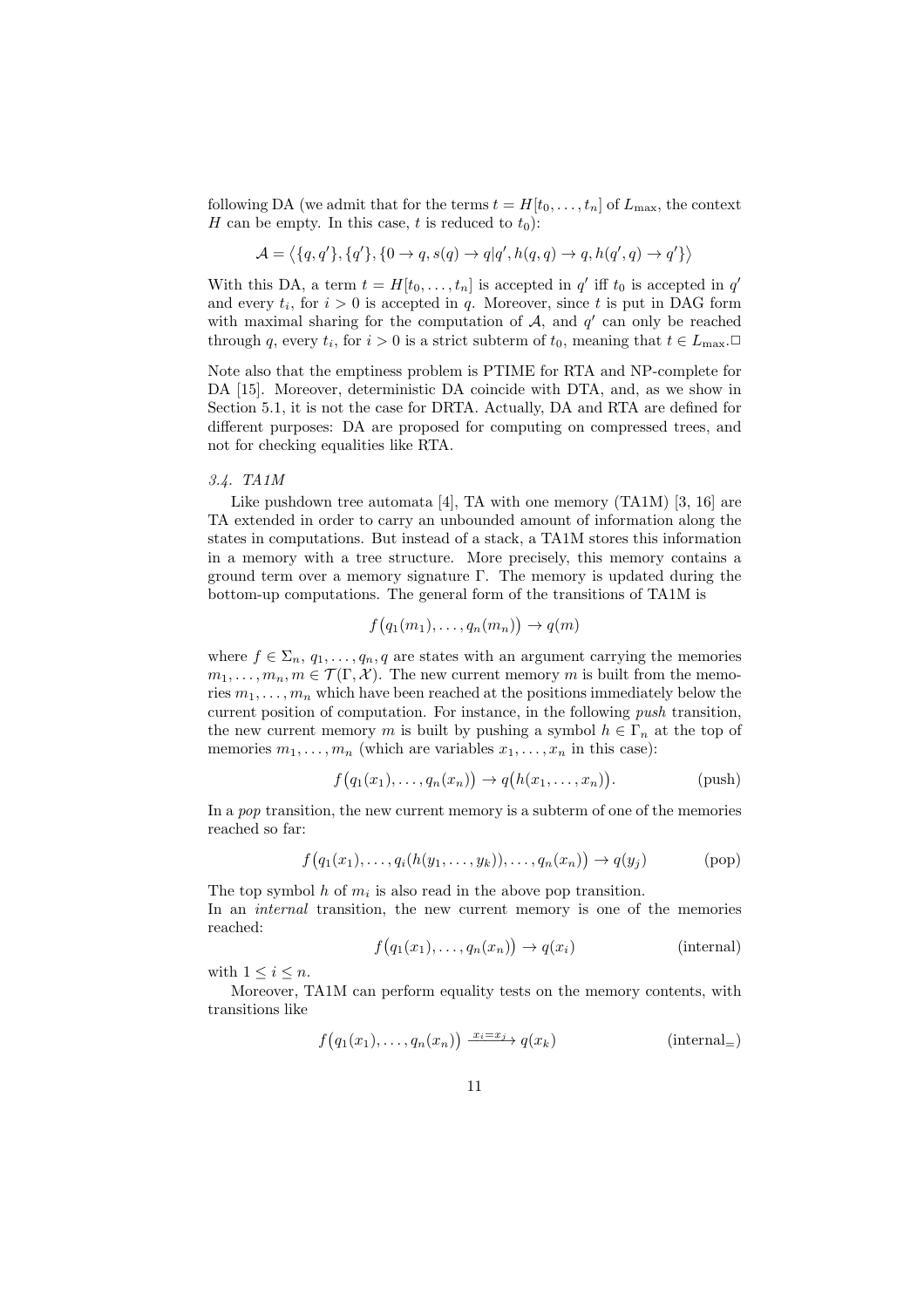where  $1 \leq i, j, k \leq n$ . This ability makes possible the simulation of some tests of the TA with constraints (by storing some subterms in memory and comparing them), with a limitation to local tests (like for TAC).

Proposition 5. The classes of languages of TA1M and RTA are orthogonal.

PROOF. Let  $\Sigma = \{a:0,q:1,f:2\}$ . The language

 $L = \{f(g^{n}(f(s,t)), f(s, g^{n}(f(s,t)))) \mid s, t \in \mathcal{T}(\Sigma), n \geq 1\}$ 

is recognized by the following RTA

$$
\mathcal{A} = \left\langle \{q, q_s, q_1, q_r, q_2, q_f\}, \{q_s, q_r\}, \{q_f\}, \left\{q_f\}, \left\{\begin{array}{l} a \to q | q_s, g(q) \to q | q_s, f(q, q) \to q | q_s, \\ f(q_s, q) \to q_1, g(q_1) \to q_1 | q_r, \\ f(q_s, q_r) \to q_2, f(q_r, q_2) \to q_f \end{array} \right\} \right\rangle
$$

The language L cannot be recognized by a TA1M. The reason is that, in order to recognize a term of the language, the automata needs to test equalities between i) the two subterms  $g^{n}(f(s,t))$  and ii) the two subterms s in the right side of every term of L. For i, it would need to store  $g^{n}(f(s,t))$  in its memory but for  $ii$ , it would also need to have s stored at the same time, which is not possible, since the memory can only store one term at a time.

Let us now consider  $\Sigma' = \{a: 0, g: 1, h: 1, f: 2\}$  and the language  $L' =$  ${f(g<sup>n</sup>(a), h<sup>n</sup>(a)) | n \ge 0}.$  This language is recognized by the TA1M with the following 4 push transitions and 1 test transition  $(q_f$  is the only final state):

$$
a \to q_g(a)|q_h(a), g(q_g(x_1)) \to q_g(g(x_1)), h(q_h(x_1)) \to q_h(g(x_1)),
$$
  

$$
f(q_g(x_1), q_h(x_2)) \xrightarrow{x_1=x_2} q_f(x_1)
$$

Note that the above transitions can only push the symbol  $g$ , whenever  $g$  or  $h$  is read. The states  $q_g$  and  $q_h$  permit to differentiate between  $g^n(a)$  and  $h^n(a)$ .

As a consequence of the pumping Lemma 1, the language  $L'$  is not recognized by an RTA.  $\Box$ 

#### 3.5. Automatic Clauses with Rigid Variables

In this section, we show that the languages of rigid tree automata can alternatively be defined as finite set of Horn clauses with rigid variables [17]. This formalism was used in several related works [18, 19]. These papers do not mention the name of tree automata, but they are targeted at the same application as the one presented in Section 8: the static analysis of security protocols.

Following [20], it is a common approach to represent tree automata by Horn clause sets. A tree automata transition  $f(q_1, \ldots, q_n) \to q$  can indeed be encoded into the following first order Horn clause (variables are implicitly universally quantified)

$$
q_1(y_1), \ldots, q_n(y_n) \Rightarrow q(f(y_1, \ldots, y_n))
$$
 (reg)

where  $y_1, \ldots, y_n$  are distinct variables and  $q_1, \ldots, q_n, q$  are unary predicate symbols. Let us call regular clauses the Horn clauses of the above form. Given a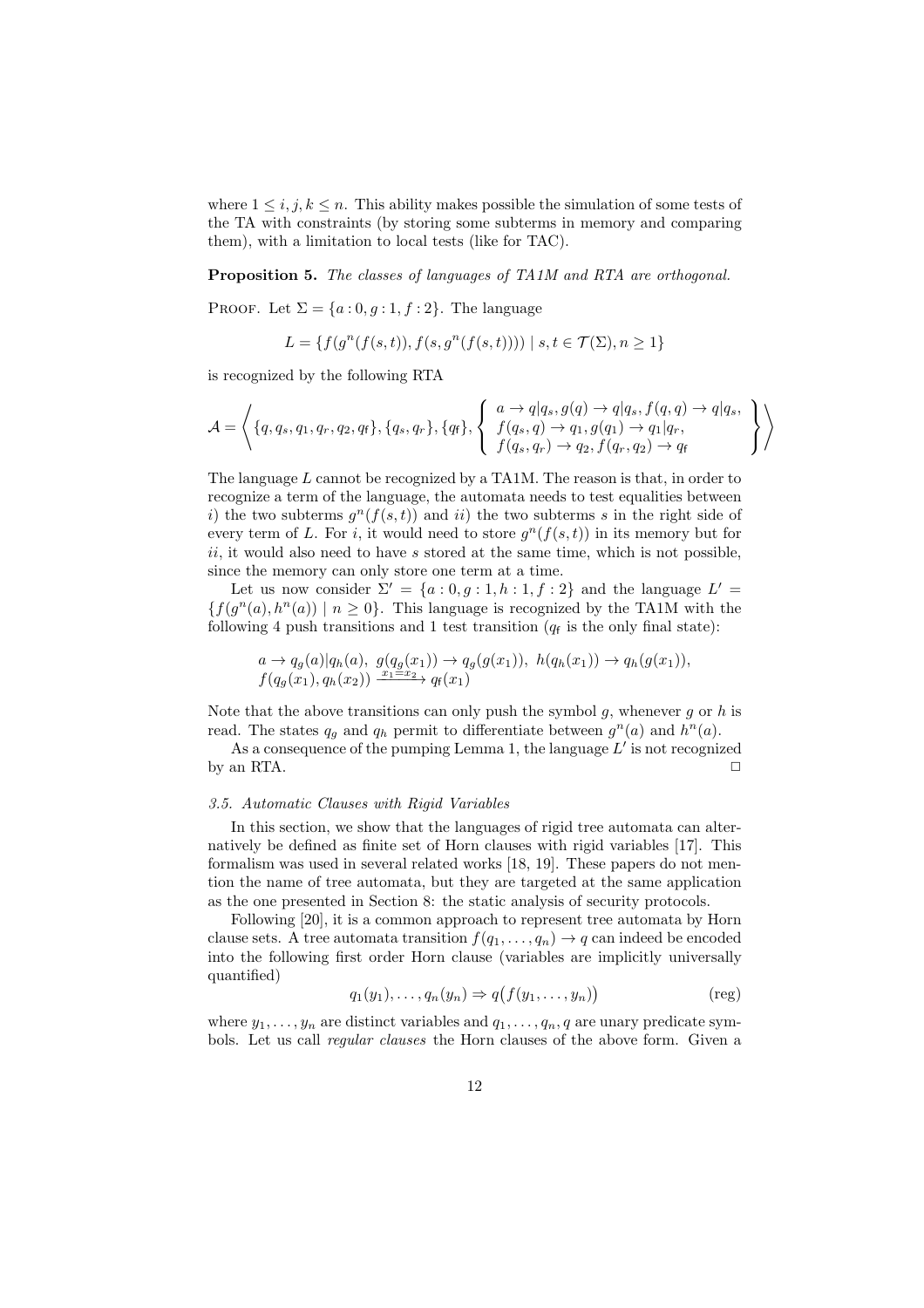finite set  $\mathcal C$  of regular clauses (an *automaton* in these settings) and a predicate q (a state), the language of C in q, denoted by  $L(C, q)$ , is the set of terms  $t \in \mathcal{T}(\Sigma)$  such that  $q(t)$  is a logical consequence of C  $(q(t))$  is in the smallest Herbrand model of  $C$ ). This definition corresponds exactly to the language of the TA whose transitions are encoded by the clauses of  $C$ .

One advantage of this presentation of tree automata by Horn clause sets is that it permits to use classical first-order theorem proving techniques in order to decide TA problems. For instance, if  $\mathcal C$  is a finite set of regular clauses and  $t \in \mathcal{T}(\Sigma)$ , it holds that  $t \in L(\mathcal{C}, q)$  iff  $\mathcal{C} \cup \{q(t) \Rightarrow\}$  is inconsistent, and  $L(\mathcal{C}, q) \neq \emptyset$ iff  $\mathcal{C} \cup \{q(x) \to \}$  is inconsistent. These sets can be finitely saturated by a resolution calculus with appropriate strategies [21], hence, the above decision problems can be solved using first order theorem provers.

This approach can also be suitable for studying RTA, by distinguishing, in regular clauses, some variables as so called rigid variables [17]. We use below uppercase letters  $X, Y, \ldots$  for rigid variables and lowercase  $x, y, \ldots$  for other variables, called flexible variables. Recently, in [18, 19], some models of Horn clauses with rigid variables (including regular clauses) have been studied in the context of the verification of security protocols. We recall the definitions and results of [19] in order to establish connections with RTA.

A set C of clauses with rigid variables  $X_1, \ldots, X_n$  and flexible variables  $y_1, \ldots, y_m$  is satisfiable if there exists a  $\Sigma$ -algebra  $\mathfrak A$  such that for all valuation  $\sigma: \{X_1, \ldots, X_n\} \to \mathfrak{A}$ , there exists a model S with domain  $\mathfrak{A}$  such that  $\mathcal{S}, \sigma \models$  $\forall y_1, \ldots, y_m \mathcal{C}$ . It is equivalent to say that for all valuation  $\sigma : \{X_1, \ldots, X_n\} \to$  $\mathcal{T}(\Sigma)$ , there exists an Herbrand model  $\mathcal{L}$  such that  $\mathcal{L} \models \forall y_1, \ldots, y_m \sigma(\mathcal{C})$ .

This semantics permits to redefine the languages of RTA in term of models of regular clauses with rigid variables. Let us consider an RTA  $A = \langle Q, R, F, \Delta \rangle$ and let us associate a rigid variable  $X_q$  to each  $q \in R$ . We associate to A the set  $\mathcal C$  of regular clauses with rigid variables

$$
q_1(\alpha_1), \dots, q_n(\alpha_n) \Rightarrow q(f(\alpha_1, \dots, \alpha_n))
$$
 (reg')

such that  $f(q_1, \ldots, q_n) \to q \in \Delta$  and for all  $i \leq n$ ,  $\alpha_i = X_{q_i}$  if  $q_i \in R$  and  $\alpha_i$  is a flexible variable  $y_i$  otherwise. Then, we have  $(\overline{X} = \{X_q | q \in R\})$ 

$$
\bigcup_{\sigma: \overline{X} \to \mathcal{T}(\Sigma)} L(\sigma(\mathcal{C}), q) = L(\mathcal{A}, q).
$$

In [19], a translation of clauses with rigid variables into first order clauses (without rigid variables) preserving satisfiability is proposed. In the case of the above regular clause with rigid variables (reg'), the translation returns

$$
q_1(\overline{x}, \alpha'_1), \ldots, q_n(\overline{x}, \alpha'_n) \Rightarrow q(\overline{x}, f(\alpha'_1, \ldots, \alpha'_n))
$$

where  $\bar{x} = (x_q)_{q \in R}$  is a sequence of |R| flexible variables, one variable  $x_q$  for each rigid state  $q \in R$  (hence one for each rigid variable  $X_q$ ). Every variable  $\alpha'_i$ ,  $i \leq n$ , is either  $x_{q_i}$  if  $\alpha_i$  is the rigid variable  $X_{q_i}$  (i.e. if  $q_i \in R$ ) and  $\alpha'_i$  is the (flexible) variable  $\alpha_i = y_i$  otherwise. Such clauses can alternatively be seen as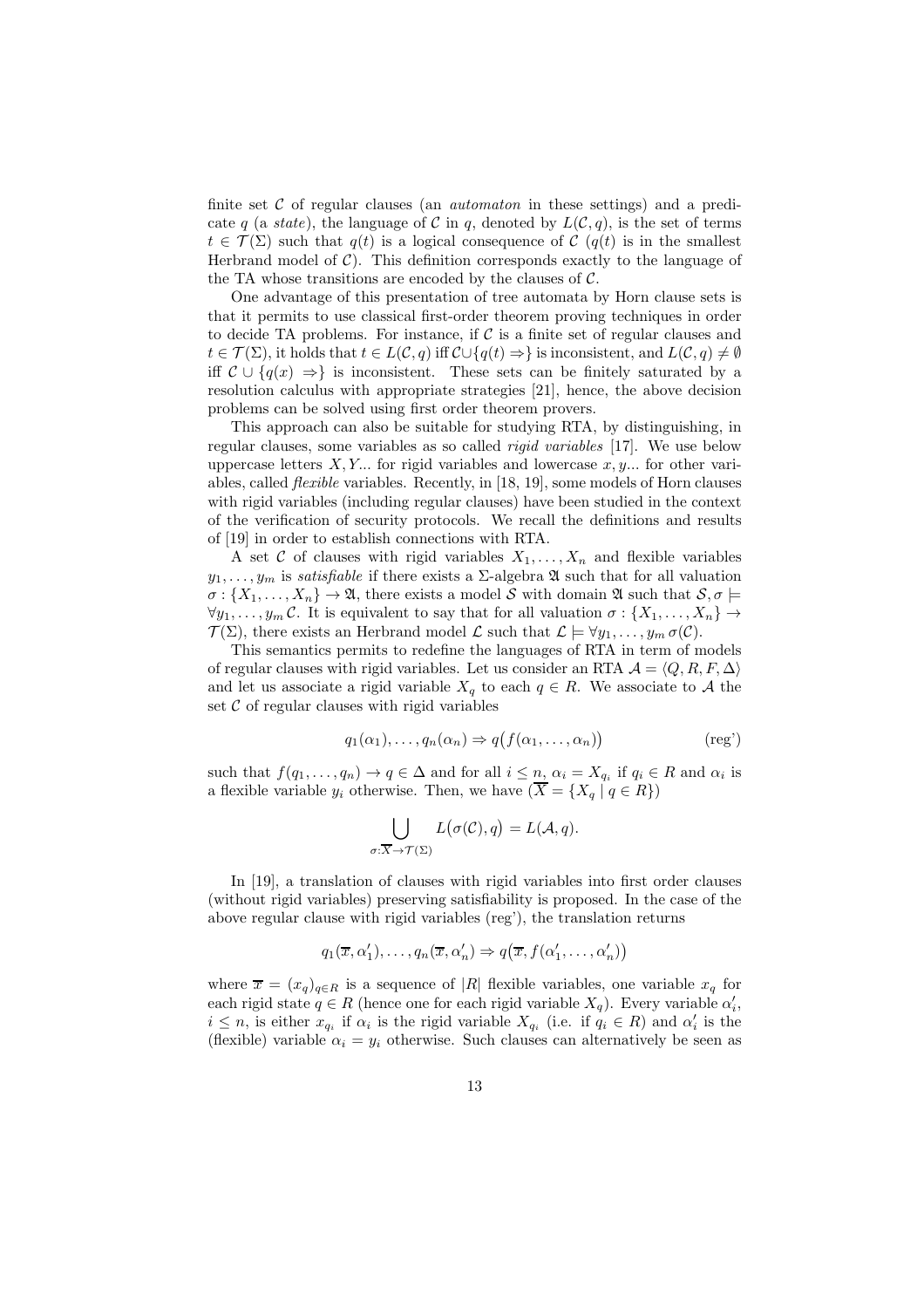transitions of tree automata extended with  $|R|$  auxiliary registers storing terms of  $\mathcal{T}(\Sigma)$ . For such an automaton, the values are stored in the registers once and for all at the beginning of the computation (in the variables of  $\bar{x}$ ) and during the application of a transition, the current subterm can be compared to the content of one register (in the case where  $\alpha'_i = y_i$ ).

It is shown in [19] that binary resolution with an appropriate ordered strategy terminates on clauses of the above form as long as there is only one unary predicate; [19] consider also other kinds of clauses; some of them can be seen as a generalisation of RTA to two way and alternating rigid tree automata.

Hence, in the result of [19], termination is limited to automata with one state. The resolution strategy of [19] does not terminate on automata with more than one state and a terminating resolution strategy for this case is not known. Some progress in this direction would enable the application of first order theorem proving techniques to decision problem for RTA. This could permit in particular to consider extensions of RTA with e.g. equational tests or language modulo equational theories, like what was done in [10] for standard tree automata using a Horn clauses approach and a paramodulation calculus. In particular, the latter extension (modulo equational theories) is related to the problem of Section 7.3, and in this context, first order theorem proving tools could provide an efficient alternative to the complicated decision algorithm described in Section 7.3.

#### 4. Boolean Closure

We show below that the class of RTA languages is closed under union and intersection but not under complement.

#### 4.1. Union and Intersection

**Theorem 1.** Given two RTA  $A_1$  and  $A_2$ , there exist two RTA of respective sizes  $O(|A_1|+|A_2|)$  and  $O(2^{|A_1||A_2|})$ , constructed respectively in polynomial and exponential time, and recognizing respectively  $L(A_1) \cup L(A_2)$  and  $L(A_1) \cap L(A_2)$ .

PROOF. Let  $\mathcal{A}_i = \langle Q_i, R_i, F_i, \Delta_i \rangle$  with  $i = 1, 2$ . For  $L(\mathcal{A}_1) \cup L(\mathcal{A}_2)$ , we do a classical disjoint union of automata. Let us assume *wlog* that the state sets  $Q_1$ ,  $Q_2$  of  $\mathcal{A}_1$  and  $\mathcal{A}_2$  are disjoint. Like for the union of TA, the RTA  $\mathcal A$  is obtained by disjoint union of the state sets, rigid state sets, final state sets and transitions sets.

For  $L(A_1) \cap L(A_2)$ , it is easy to construct a TAGED+  $\mathcal{A}'$  (see Section 3.1) recognizing  $L(\mathcal{A}_1) \cap L(\mathcal{A}_2)$  by a Cartesian product operation like for standard TA. The state set of  $\mathcal{A}'$  is  $Q_1 \times Q_2$ , its final state set  $F_1 \times F_2$  and its set of transition rules is

$$
\left\{\n\begin{array}{c}\nf(\langle q_{11}, q_{21}\rangle,\ldots,\langle q_{1n}, q_{2n}\rangle) \rightarrow \langle q_1, q_2\rangle & \mid q_{i1}\ldots q_{in}, q_i \in Q_i, \\
\downarrow & \vdots \\
f(q_{i1},\ldots,q_{in}) \rightarrow q_i \in \Delta_i, i = 1, 2\n\end{array}\n\right\}
$$

.

Moreover, the equality relation of  $\mathcal{A}'$  is

$$
R_{=} = \left\{ \begin{array}{l}\langle \langle q_{r_1}, q_2 \rangle, \langle q_{r_1}, q'_2 \rangle \rangle \mid q_{r_1} \in R_1, q_2, q'_2 \in Q_2 \rangle \\ \cup \left\{ \langle \langle q_1, q_{r_2} \rangle, \langle q'_1, q_{r_2} \rangle \rangle \mid q_1, q'_1 \in Q_1, q_{r_2} \in R_2 \right\} .\end{array} \right.
$$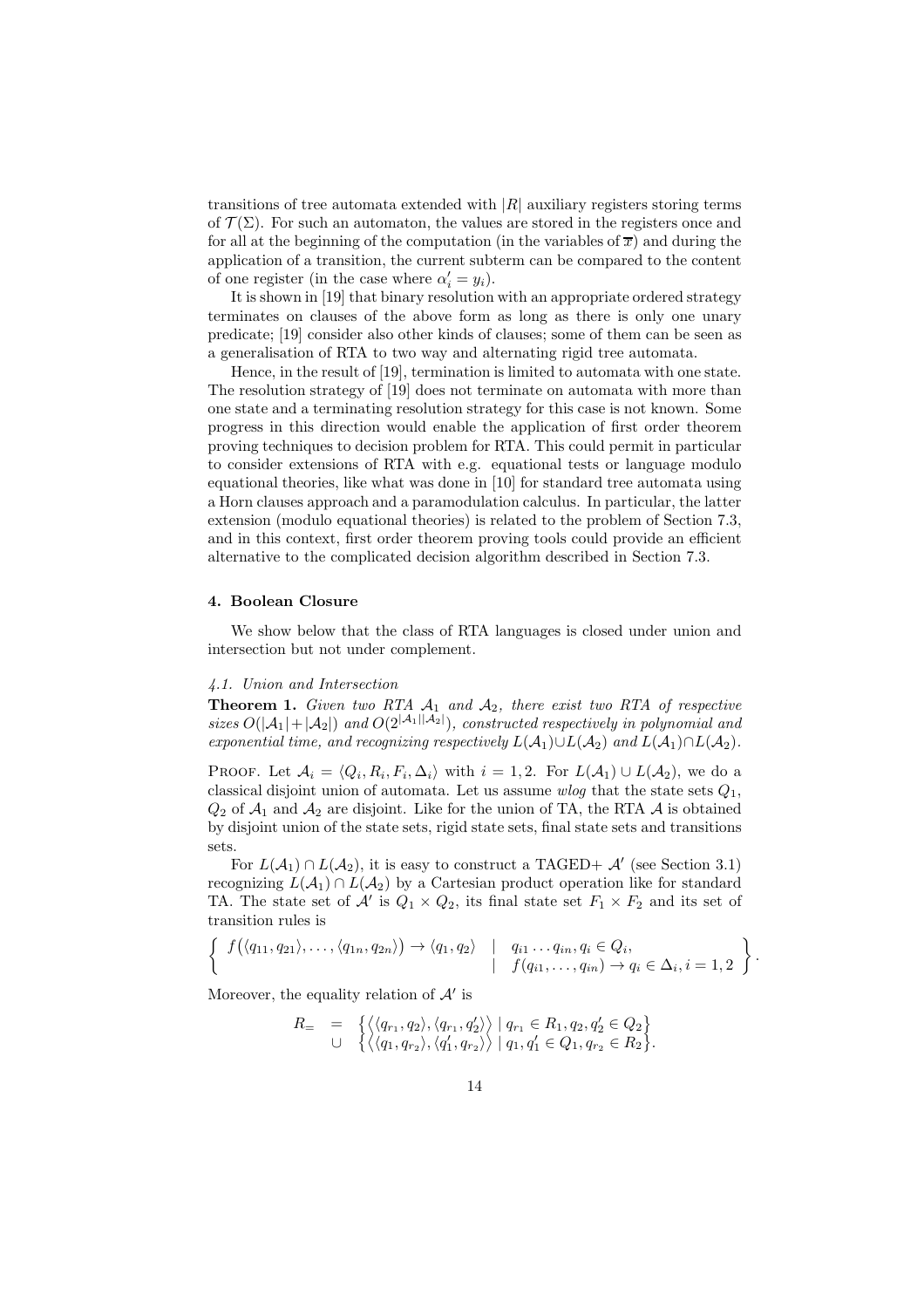We can use Proposition 2 of [6] in order to transform this TAGED+ into an RTA recognizing the same language, at the price of an exponential blowup. Combining the two above steps results in an exponential construction for the intersection of RTA.  $\Box$ 

The following lemma shows that the exponential time complexity for the construction of the intersection automaton in Theorem 1 is a lower bound, with a reduction of the EXPTIME-complete problem of the non-emptiness of the intersection of n TA.

**Lemma 2.** Given n TA  $A_1, \ldots, A_n$  on  $\Sigma$ , we can compute in polynomial time two RTA  $\mathcal{A}_{\times}$  and  $\mathcal{A}_{r}$ , both of size  $O(|\mathcal{A}_{1}| + \ldots + |\mathcal{A}_{n}|)$ , and such that  $L(\mathcal{A}_{1}) \cap$  $\ldots \cap L(\mathcal{A}_n) = \emptyset$  iff  $L(\mathcal{A}_{\times}) \cap L(\mathcal{A}_r) = \emptyset$ .

PROOF. Let  $\Sigma_d = \Sigma \cup \{0:0,d:2\}$ . Both the RTA constructed will compute on  $\Sigma_d$ . Let

$$
\mathcal{A}_r = \langle \{q, q_r, q_\mathsf{f}\}, \{q_r\}, \{q_\mathsf{f}\}, \{0 \to q_\mathsf{f}, d(q_r, q_\mathsf{f}) \to q_\mathsf{f}\} \cup \{f(q, \ldots, q) \to q|q_r \mid f \in \Sigma\} \rangle.
$$

It recognizes the set of right combs of the form  $d(t, d(t, \ldots d(t, 0)))$  with  $t \in \mathcal{T}(\Sigma)$ . Let  $A_i = \langle Q_i, R_i, F_i, \Delta_i \rangle$  for all  $1 \leq i \leq n$ . We assume wlog that  $Q_1, \ldots, Q_n$ are disjoint and that for each  $i \leq n$ ,  $F_i = \{q_i\}$ .

Let  $\mathcal{A}_{\times} = \langle \biguplus_{i=1}^{n} Q_i \uplus \{q_0, q'_1, \dots, q'_n\}, \biguplus_{i=1}^{n} R_i, \{q'_1\}, \Delta_{\times} \rangle$ , with

$$
\Delta_{\times} = \biguplus_{i=1}^{n} \Delta_{i} \uplus \{0 \to q_{0}, d(q_{n}, q_{0}) \to q_{n}'\} \cup \biguplus_{i=1}^{n-1} d(q_{i}, q_{i+1}') \to q_{i}'.
$$

This RTA  $\mathcal{A}_{\times}$  recognizes the set of right combs of the form  $d(t_1, \ldots d(t_n, 0))$ with  $t_i \in L(\mathcal{A}_i)$  for all  $i \leq n$ . Hence  $L(\mathcal{A}_{\times}) \cap L(\mathcal{A}_{r})$  is exactly the set of right combs  $d(t_1, \ldots d(t_n, 0))$  such that  $t_i \in L(\mathcal{A}_i)$  for all  $i \leq n$  and  $t_1 = \ldots = t_n$ . Therefore, this intersection is empty iff  $L(\mathcal{A}_1) \cap ... \cap L(\mathcal{A}_n)$  is empty as well.  $\Box$ 

Note that the above construction also works (hence Lemma 2 also holds) for  $n$ given RTA. With Lemma 2, we have a polynomial time reduction into the nonemptiness of the intersection of two RTA of the problem of the intersection nonemptiness for n TA (given n TA  $A_1, \ldots, A_n$ , do we have  $L(A_1) \cap \ldots \cap L(A_n) \neq$ ∅?). The latter problem is known to be EXPTIME-complete [22]. Since by Theorem 1, the intersection of two RTA is an RTA, and the emptiness of RTA can be decided in linear time (Theorem 8 below), we conclude that EXPTIME is a lower bound for the construction of an RTA for the intersection. Moreover, in the above construction,  $\mathcal{A}_{\times}$  is a TA if every  $\mathcal{A}_{i}$   $(1 \leq i \leq n)$  is a TA. Hence the intersection of an RTA with a TA also leads to an exponential construction.

4.2. Complement

Theorem 2. The class of RTA languages is not closed under complement.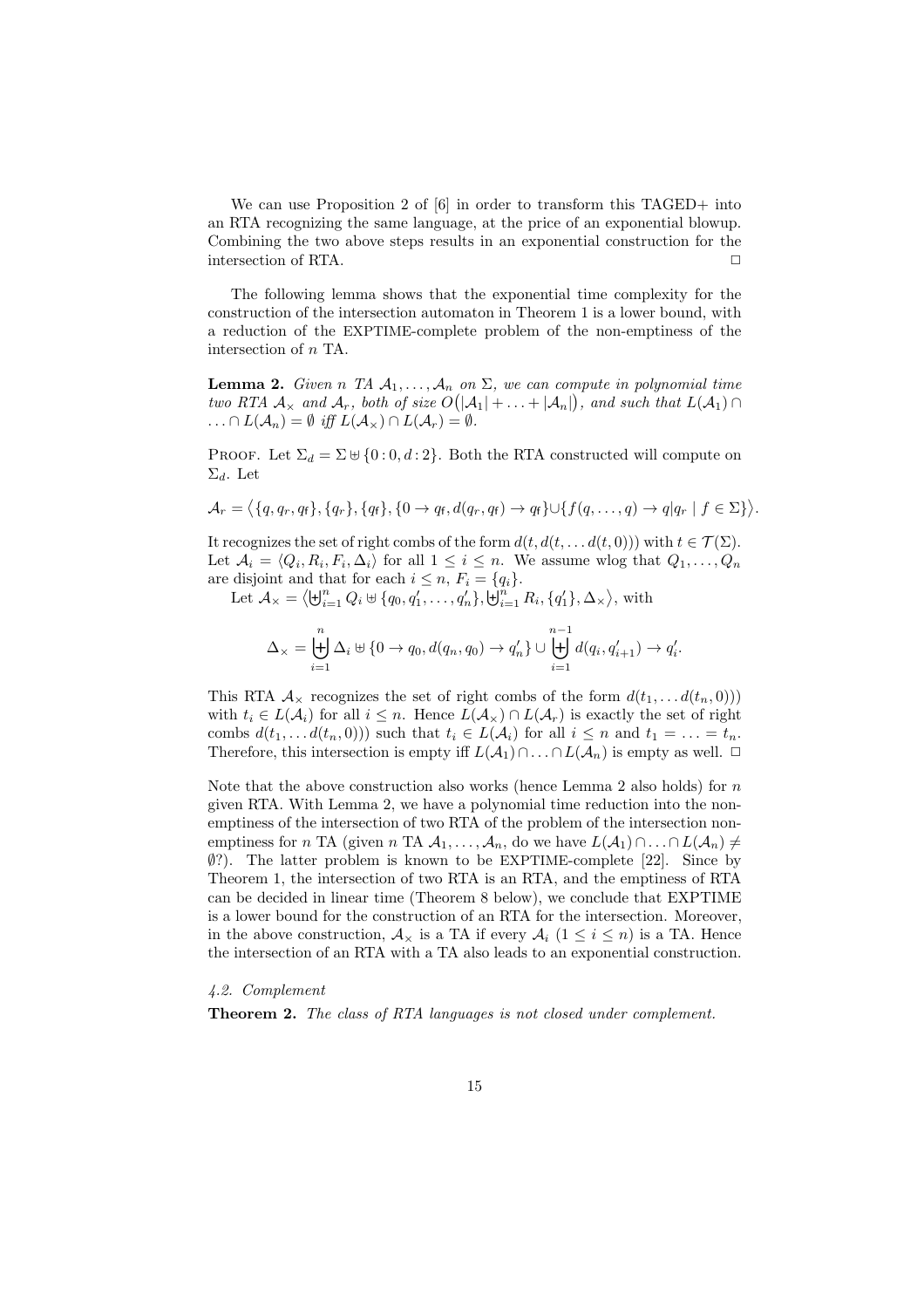PROOF. We have seen in Example 7 that the set  $\beta$  of balanced binary trees over  $\Sigma := \{a : 0, f : 2\}$  is not an RTA language. We show that its complement  $\overline{B}$  in  $\mathcal{T}(\Sigma)$  is an RTA language. The idea is similar to the construction for the subterm relation in Example 4: one rigid state  $q_r$  is used to choose nondeterministically a subterm, and it is checked that the sibling of  $q_r$  contains  $q_r$ at depth more than one (such subterms are characterised by the state  $q'$  below). More precisely, the RTA for  $\overline{B}$  is  $\langle \{q, q_r, q', q_f\}, \{q_r\}, \{q_f\}, \Delta \rangle$  with

$$
\Delta = \left\{\begin{array}{cccc}a & \rightarrow & q|q_r, & f(q,q) & \rightarrow & q|q_r, & f(q,q') & \rightarrow & q', \\f(q,q_r) & \rightarrow & q', & f(q_r,q) & \rightarrow & q', & f(q',q) & \rightarrow & q', \\f(q_r,q') & \rightarrow & q_f, & f(q',q_r) & \rightarrow & q_f, & f(q,q_f) & \rightarrow & q_f\end{array}\right\}.
$$

The last two transition rules ensure the propagation of the final state  $q_f$  up to the root, like in Example 2.  $\Box$ 

# 5. Deterministic and Visibly Rigid Tree Automata

Non-determinism is crucial for an RTA recognizing the terms of the form  $f(t, t)$  like in Example 1. Indeed, in a bottom-up computation, such an automaton needs to guess both positions of the two occurrences of  $t$  under the symbol f, and put one rigid state at these positions.

**Example 8.** Let us come back to Example 1, where  $\Sigma = \{a:0, b:0, f:2\}$  and the RTA A with transition set  $\{a \to q | q_r, b \to q | q_r, f(q, q) \to q | q_r, f(q_r, q_r) \to q_f\}$ recognizing  $\{f(t, t) | t \in \mathcal{T}(\Sigma)\}\$ . Applying a classical subset construction to the transition set of A returns a deterministic set of transitions

$$
\left\{\n\begin{array}{c}\na \to \{q, q_r\}, & b \to \{q, q_r\}, \\
f(\{q, q_r, q_f\}, \{q, q_r\}, \{q, q_r\}) \to \{q, q_r, q_f\}, \\
f(\{q, q_r, q_f\}, \{q, q_r, q_f\}) \to \{q, q_r, q_f\}\n\end{array}\n\right\}.
$$

However, it is not possible to choose a subset of rigid states amongst the two states obtained, in order to recognize the above language.  $\Diamond$ 

We show in this section that RTA can not be determinized in general, and propose a subclass for which a determinization is possible, though it is still not closed under complement.

### 5.1. Determinism and Completeness

Definition 3. A deterministic rigid tree automaton (DRTA) (resp. complete RTA) on a signature  $\Sigma$  is an RTA A whose underlying TA  $ta(\mathcal{A})$  is deterministic (resp. complete).

Like standard TA, every RTA can be completed into a complete RTA, by the addition of a trash state.

**Theorem 3.** For every RTA A, a complete RTA  $\mathcal{A}'$  of size polynomial in  $|\mathcal{A}|$ and such that  $L(A') = L(A)$  can be constructed in PTIME from A.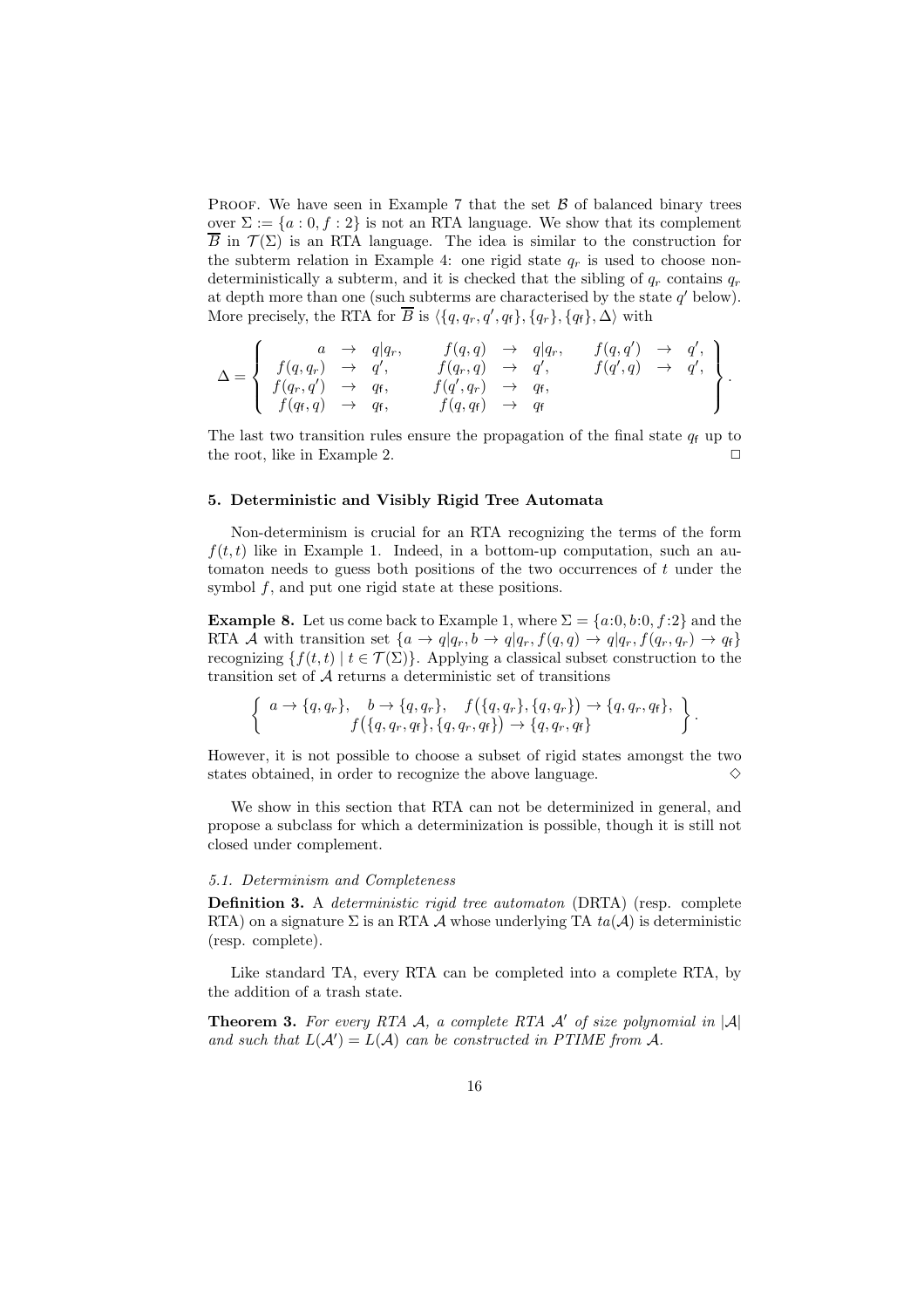PROOF. Let  $\mathcal{A} = \langle Q, R, F, \Delta \rangle$ . We use the same construction as for standard TA, adding a state  $q_{\perp}$  which is neither final nor rigid:  $\mathcal{A}' = \langle Q \cup \{q_{\perp}\}, R, F, \Delta_{\perp} \rangle$ with

$$
\Delta_{\perp} = \Delta
$$
  
\n
$$
\bigcup \{ f(q_1, \ldots, q_n) \to q_{\perp} \mid f \in \Sigma_n, q_1, \ldots, q_n \in Q, \forall q \in Q, f(q_1, \ldots, q_n) \to q \notin \Delta \}
$$
  
\n
$$
\bigcup \{ f(q_1, \ldots, q_n) \to q_{\perp} \mid f \in \Sigma_n, q_1, \ldots, q_n \in Q \cup \{q_{\perp}\}, \exists i \leq n, q_i = q_{\perp} \}.
$$

However, unlike standard TA, it is not true in general that for a complete RTA  $\mathcal A$ , for every term t there exists at least one run of  $\mathcal A$  on t. Indeed, a run of  $ta(\mathcal{A})$  on t might not be a run of  $\mathcal A$  on t because of the rigidity condition.

**Example 9.** The RTA  $\mathcal{A} = \langle \{q, q_r\}, \{q_r\}, \{q\}, \{a \rightarrow q, g(q) \rightarrow q_r, g(q_r) \rightarrow q\} \rangle$ is deterministic and complete. The term  $t = g(g(g(a)))$  is in  $L(ta(\mathcal{A}), q_r)$ , it is accepted with a unique (TA) run  $r = q_r(q(q_r(q)))$ . However, r is not a run of the RTA A, because the two subterms at the positions of  $q_r$  are distinct.  $\Diamond$ 

It is well-known that DTA are as expressive as TA, and that every TA can effectively be determinized, at the price of an exponential blowup. We show below that it is not the case for RTA: the class of DRTA languages is strictly included in the class of RTA languages.

# Theorem 4. DRTA  $\subset$  RTA.

PROOF. Let  $\Sigma = \{a:0, f:2\}$ . The language  $L = \{f(t, t) | t \in T(\Sigma)\}\$ is recognized by the RTA of Example 1, without the transitions rules for symbol b.

We show now that  $L$  is not recognized by a DRTA. Assume that there is a DRTA  $\mathcal{A} = \langle Q, R, F, \Delta \rangle$  recognizing L. On any run r of A, on any tree, each rigid state can only appear once on a path; otherwise it would not respect the rigid condition. Hence there is at most  $|R|$  occurrences of rigid states on every path. Let t be a tree on which there exists a (unique) run  $r$  of  $A$ , and let  $p \in \mathcal{P}os(t)$  be a path from the root to a leaf which contains a maximal number of rigid states in r.

We build a tree t' such that there exists a position  $p' \in \mathcal{P}os(t')$ ,  $|p'| >$  $|Q| - |R|$  and  $t'|_{p'} = t$ . Since  $f(t', t')$  is recognized by A, there exists a (unique) run r' on t'. Since A is deterministic, we know that  $r'|_{p'} = r$ . Hence there exists a path in  $r'$  from the position  $p'$  to a leaf that contains the maximal number of rigid states. So for each strict prefix  $p'_0$  of  $p'$ ,  $r'(p'_0) \in Q \setminus R$ . Since  $|p'| > |Q| - |R|$ , there exists two strict prefixes  $p'_1, p'_2$  of  $p'$ , such that  $p'_1$  is a strict prefix of  $p'_2$  and  $r'(p'_1) = r'(p'_2)$ . Let  $t''$  be the tree  $t'[t'_{p'_2}]_{p'_1}$ . This construction is illustrated in Figure 2.

Then  $r'' = r'[r'_{p'_2}]_{p'_1}$  is a valid run of A on  $t''$ : no rigid states occur between the root and  $p'_1$ , and between  $p'_1$  and  $p'_2$ , so a position  $p'_3$  of an occurrence of a rigid state was either

• a position incomparable (wrt prefix ordering) with  $p'_1$ , which still exists with the same subtree and the same rigid states in  $t''$ ,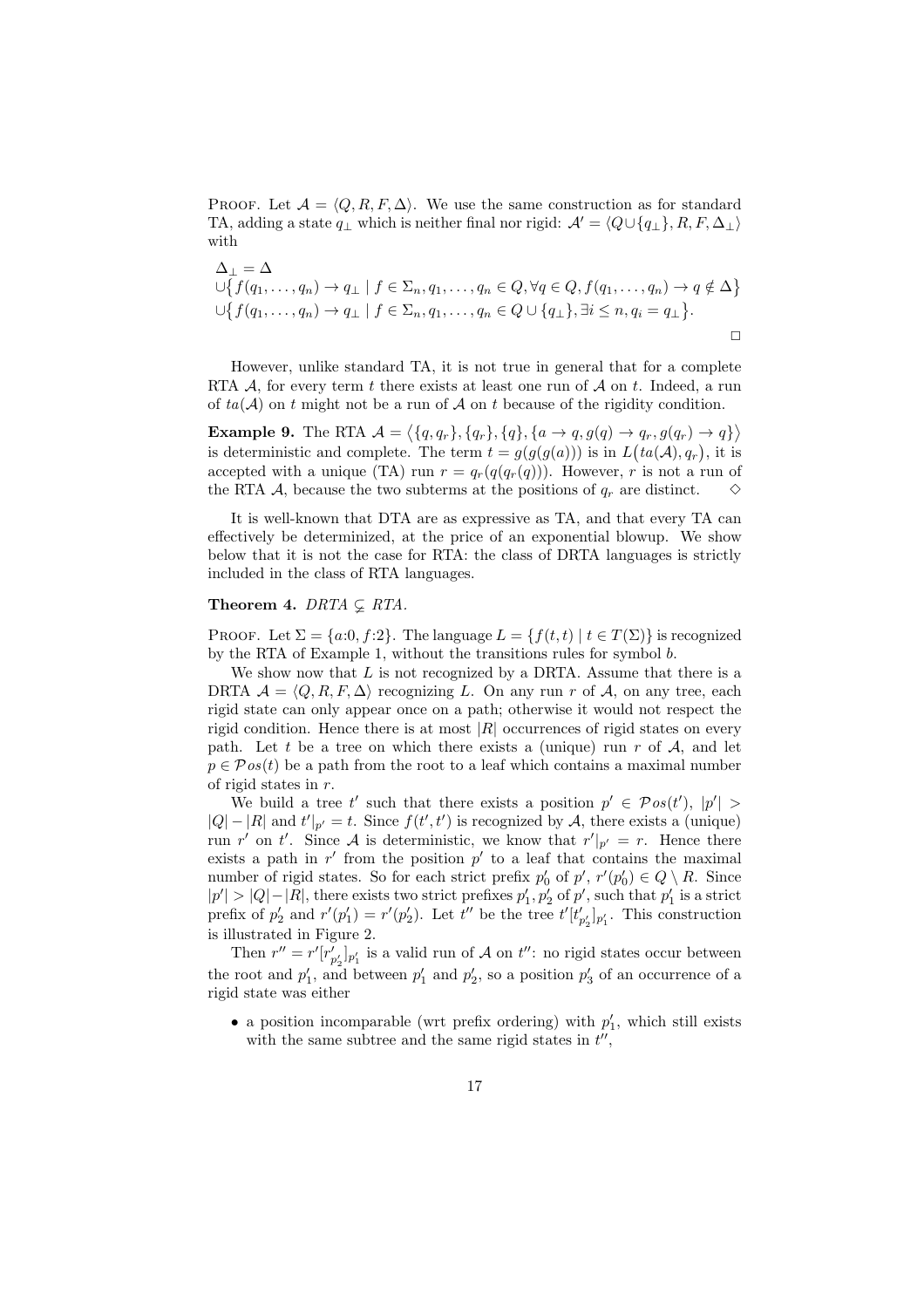

Figure 2: Proof that DRTA  $\subset$  RTA

- a position  $p'_2 \cdot \pi$ ,  $\pi \in \mathcal{P}os(t'|_{p'_2})$ , and then the position  $p'_1 \cdot \pi$  in  $t''$  has the same subtree and the same rigid state,
- a position  $p'_1 \cdot \pi$ ,  $\pi \in \mathcal{P}os(t'|_{p'_1})$ , where  $\pi$  is not a suffix of  $p'_2$ , and in this case, this occurrence of the rigid states disappears in  $t''$ .

Therefore, r'' satisfies the rigid condition on every rigid state of R. Since  $r''(\varepsilon)$  =  $r'(\varepsilon)$ , A recognizes the tree  $f(t'', t')$  which is not in L.

Moreover, the class of regular tree languages is strictly included into the class of DRTA languages.

Theorem 5. TA  $\subsetneq$  DRTA.

PROOF. The inclusion TA  $\subset$  DRTA is immediate since DTA  $\equiv$  TA and DTA are particular cases of DRTA.

Let  $\Sigma = \{a:0,g:1,f:2\}$ . The language  $\{f(g(t),g(t)) \mid t \in \mathcal{T}(\Sigma \setminus \{g\}\}\)$ recognized by the DRTA

$$
\mathcal{A} = \langle \{q, q_r, q_f\}, \{q_r\}, \{q_f\}, \{a \rightarrow q, f(q, q) \rightarrow q, g(q) \rightarrow q_r, f(q_r, q_r) \rightarrow q_f\} \rangle.
$$

But this language if not regular.  $\Box$ 

#### 5.2. Visibly Rigid Tree Automata

We propose here a class of restricted RTA which can be determinized. The definition of the restriction is inspired by the theory of visibly pushdown automata (VPA) [23]. VPA define a subset of context-free languages closed under intersection and complement. They were generalized to tree recognizers in [5, 16]. The idea in these works is that the signature  $\Sigma$  is partitioned into  $\Sigma = \Sigma_c \oplus \Sigma_r \oplus \Sigma_\ell$  and the operation performed by the VPA on the stack depends on the current symbol in the input: if it is a *call* symbol of  $\Sigma_c$ , the VPA can only do a push, for a return symbol of  $\Sigma_r$  it can do a pop and it must leave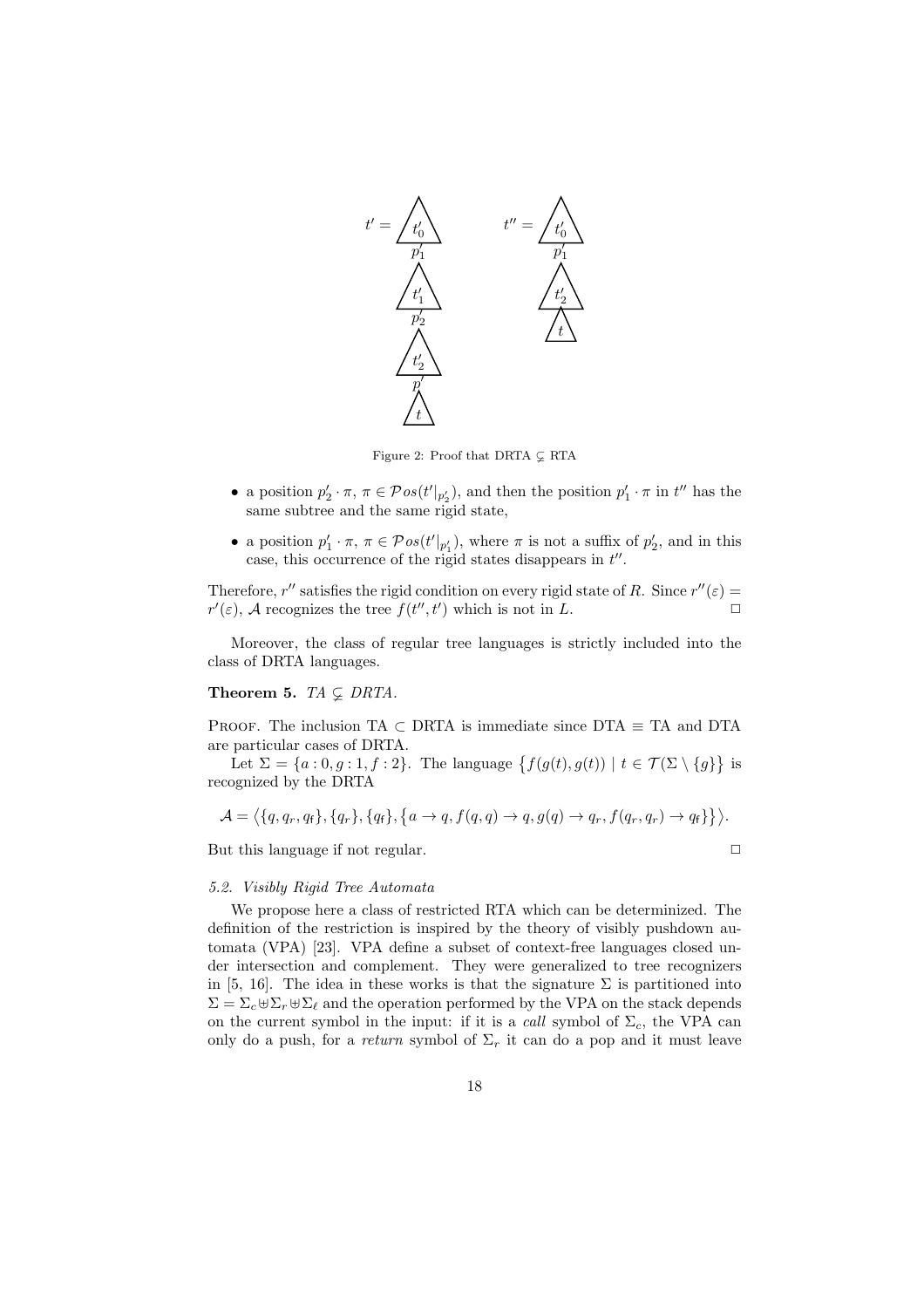the stack untouched for a *local* symbol of  $\Sigma_{\ell}$ . The transitions of a VPA follow this discipline. There exists a determinization for this subclass of pushdown automata, and it is closed under intersection and complement.

The RTA use no auxiliary stack but they permit the comparison between subterms based on the rigid states. Hence, a natural way for defining a condition similar to the one of visibly pushdown automata, and enabling determinization for some RTA, is to restrict the rigid states that can be reached according to the function symbol in the input. In that sense, the rigidity of the states is made visible by the input signature.

**Definition 4.** A visibly rigid tree automaton (VRTA) is an RTA  $\mathcal{A}$  =  $\langle Q, R, F, \Delta \rangle$  on a signature  $\Sigma$  such that there exists a partial function  $\nu$  from  $\Sigma$  to R such that for every transition  $f(q_1, \ldots, q_n) \to q \in \Delta$ ,  $q = \nu(f)$  if  $\nu$  is defined on f and  $q \in Q \setminus R$  otherwise.

**Example 10.** The RTA of Example 3 is visibly rigid, with a function  $\nu$  defined only on g by  $\nu(g) = q_r$ . The DRTA in the above proof of Theorem 5 is also visibly rigid, with the same function.

Conversely, the RTA of Example 1 (recognizing the terms  $f(t, t)$  with  $t \in$  $\mathcal{T}(\{a:0,b:0,f:2\})$  is not visibly rigid. Intuitively, some non-determinism is needed for the bottom-up recognition of this language (because  $t$  may contain the symbol  $f$ ), and it is not compatible with the visibly rigid condition. Indeed, the above language is not regular, hence at least one rigid state is necessary for the definition of a RTA recognizing it. Defining rigid states for  $\nu(a)$  and  $\nu(b)$ , is pointless (it can be simulated by standard tree automata). Hence,  $\nu(f)$  must be defined in order to ensure the visibly rigid condition, but this would contradict the recognition a term such as e.g.  $f(f(a, a), f(a, a))$ .

With the visibly rigid condition, a determinization procedure can be applied to VRTA.

**Theorem 6.** Given a VRTA A on  $\Sigma$ , a deterministic VRTA A' on  $\Sigma$  of size exponential in |A| and such that  $L(A') = L(A)$  can be constructed in exponential time.

PROOF. The RTA  $\mathcal{A}'$  is obtained by a classical subset construction. Let  $\mathcal{A} =$  $\langle Q, R, F, \Delta \rangle$  and let  $\mathcal{A}' = \langle 2^Q, 2^R, \{ S \subseteq Q \mid S \cap F \neq \emptyset \}, \Delta' \rangle$  with

$$
\Delta' = \left\{ \begin{array}{c} f(S_1,\ldots,S_n) \to S \mid S_1,\ldots,S_n, S \subseteq Q, \\ S = \{q \in Q \mid \exists q_1 \in S_1,\ldots,\exists q_n \in S_n, f(q_1,\ldots,q_n) \to q \in \Delta \} \end{array} \right\}.
$$

The RTA  $\mathcal{A}'$  is deterministic. Moreover, because of the visibly rigid condition for A, every state of A' occurring in  $\Delta$  (i.e. every state of A' with a non empty language) is either a subset of  $Q \setminus R$  (and it is not a rigid state of  $\mathcal{A}'$ ) or is a singleton subset of R (and it is a rigid state of  $\mathcal{A}'$ ). Hence, given a function  $\nu$ associated to the VRTA  $\mathcal A$  like in Definition 4, there exists a function  $\nu'$  making  $\mathcal{A}'$  a VRTA, defined by  $\nu'(f) = \{q_r\}$  iff  $\nu(f) = q_r \in R$ .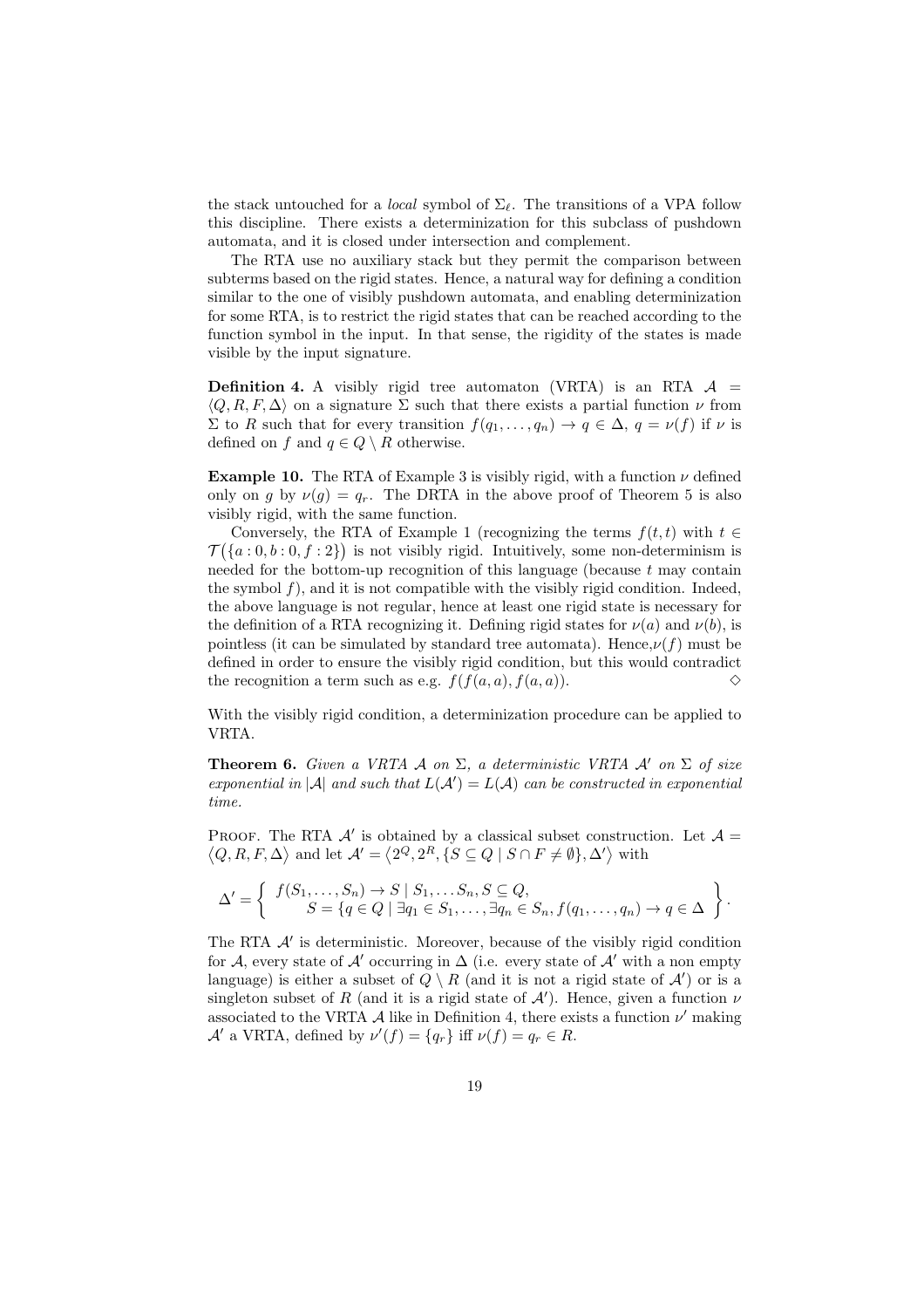We can show by induction on  $t \in \mathcal{T}(\Sigma)$  that there exists a run r of A on t iff there exists a run r' of A' on t such that for all  $p \in \mathcal{P}os(t)$ ,  $r(p) \in r'(p)$ . The part of the proof which is specific to (V)RTA concerns the rigidity condition, and uses the above observation about the states of  $A'$ : all the rigid states in a run  $r'$  of  $\mathcal{A}'$  are singleton subsets of R. Hence, for the if direction, given a run r' of A' on t, every relabeling  $r: \mathcal{P}os(t) \to Q$  extracted from r' (i.e. such that  $r(p) \in r'(p)$ ,  $p \in \mathcal{P}os(t)$  satisfies the rigidity condition. Similarly, for the only *if* direction, a relabeling  $r' : Pos(t) \to 2^Q$  embedding a given run r of A on t also satisfies the rigidity condition. It follows that  $t \in L(A)$  iff  $t \in L(A')$ .  $\Box$ 

Being able to determinize VRTA is not enough however to ensure the closure of this subclass of RTA under complement. Intuitively, the reason is that for the (unique) run r of a deterministic VRTA to be successful, a conjunction of two conditions must be realized: the top state of  $r$  must be final and the rigidity condition has to be enforced. In comparison, for a TA, only the first condition is necessary, and in order to construct the complement of a deterministic and complete TA, an inversion of final and non final states is sufficient. But in order to characterize the complement of a VRTA language, the disjunction of the negation of the two above conditions is necessary, and VRTA are not expressive enough in order to characterize a term not satisfying a rigidity condition.

# Theorem 7. The class of VRTA languages is not closed under complement.

PROOF. Let us consider the language  $L_g$  of Example 3: the set of terms  $t \in$  $\mathcal{T}(\Sigma)$ , with  $\Sigma = \{a:0,g:1,f:2\}$ , such that  $s_1 = s_2$  for every two subterms  $g(s_1)$ ,  $g(s_2)$  of t.  $L_g$  is recognized by the VRTA A given in Example 3 but its complement is not a language of VRTA.

Assume that the complement  $\mathcal{T}(\Sigma) \setminus L_q$  of  $L_q$  is recognized by a VRTA  $\mathcal{A}'$ and let  $\nu'$  be the function associated to  $\mathcal{A}'$  like in Definition 4. Since  $L_g$  is not regular,  $L(\mathcal{A}')$  is neither regular, and hence  $\mathcal{A}'$  has to contain at least one rigid state  $q_r$  such that  $L(\mathcal{A}', q_r) \neq \emptyset$ . Hence, there exists a function symbol  $h \in \Sigma$  such that  $\nu(h) = q_r$ . It cannot be g, otherwise A' would not be able to recognize any term of the form  $f(g(t_1), g(t_2))$  with  $t_1 \neq t_2$  (such a term is in the complement of  $L_g$ ). It cannot be f either, otherwise  $A'$  would not be able to recognize terms of the form  $f(g(t_1), g(t_2))$  with  $t_1 = f(t_3, t_4)$  and  $t_1 \neq t_2$  (those terms are also all is in the complement of  $L_q$ ). Hence h has to be a, but with rigid states bound to constant symbols, VRTA do not have more expressive power than standard TA. It follows that there does not exist any VRTA A′ recognizing  $\mathcal{T}(\Sigma) \setminus L_q$ .

It is not known whether or not, in general, the complement of a VRTA language is an RTA language.

# 6. Decision problems

We study in this section several decision problems for RTA: emptiness, membership, intersection non-emptiness, universality, inclusion, equivalence, and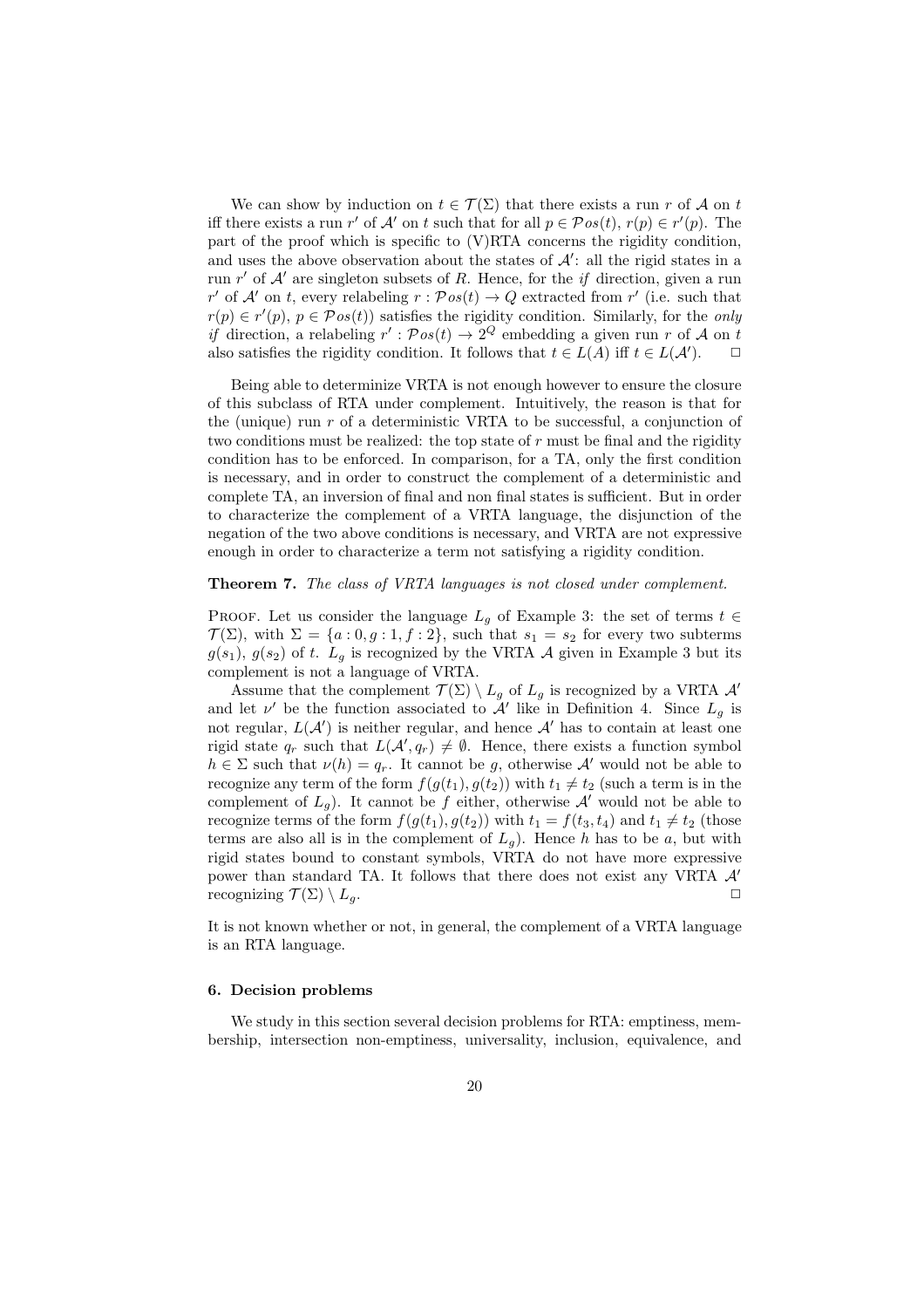|                   | TA               | <b>RTA</b>       | TAGED+                  | DA                              |
|-------------------|------------------|------------------|-------------------------|---------------------------------|
|                   | <b>PTIME</b>     | <b>PTIME</b>     | <b>PTIME</b>            | <b>PTIME</b>                    |
| ┌                 | <b>PTIME</b>     | <b>EXPTIME</b>   | <b>EXPTIME</b>          | not $[24]$                      |
|                   | <b>EXPTIME</b>   | not              | not                     | not                             |
| emptiness         | linear-time      | linear-time      | EXPTIME-complete        | NP-complete                     |
| membership        | <b>PTIME</b>     | NP-complete      | NP-complete             | $\overline{\text{NP-complete}}$ |
| $\cap$ -emptiness | EXPTIME-complete | EXPTIME-complete | <b>EXPTIME-complete</b> |                                 |
| universality      | EXPTIME-complete | undecidable      | undecidable             | undecidable                     |
| inclusion         | EXPTIME-complete | undecidable      | undecidable             | undecidable                     |
| finiteness        | <b>PTIME</b>     | <b>PTIME</b>     | <b>EXPTIME</b>          |                                 |

Table 1: Summary of closure and decision results

finiteness. Table 1 provides a summary of closure and decision results and a comparison with other classes of extended TA mentioned in Section 3.

# 6.1. Emptiness

Emptiness is the problem of deciding, given an RTA  $\mathcal A$  whether  $L(\mathcal A) = \emptyset$ . We show below that deciding emptiness for an RTA amounts to decide emptiness for the underlying TA.

#### Theorem 8. The emptiness problem is decidable in linear time for RTA.

PROOF. Let  $\mathcal{A} = \langle \Sigma, Q, R, F, \Delta \rangle$  and let  $\text{rigid}(\mathcal{A}) = \langle \Sigma, Q, Q, F, \Delta \rangle$  be a copy of  $A$  where every state is rigid. We show that the emptiness of  $L(A)$  and  $L(rigid(\mathcal{A}))$  and  $L(ta(\mathcal{A}))$  are equivalent. The latter problem (emptiness for standard TA) is known to be decidable in linear-time (see e.g.  $[11]$ ) with an algorithm marking the inhabited states of  $ta(A)$  and using an appropriate data structure for the transitions rules. The idea of the proof is that if  $L(ta(\mathcal{A}))$  is not empty, then the classical "state marking" algorithm builds a witness which respects the rigidity condition for all states, and is therefore a witness for  $L(\mathcal{A})$ non-emptiness.

In order to establish the above equivalence, we use a similar algorithm for A except that every inhabited state q is marked by a witness (minimal) term  $t_q \in L(rigid(\mathcal{A}), q)$  and a run  $r_q$  of  $rigid(\mathcal{A})$  on  $t_q$ . At the beginning, each  $t_q$ and  $r_q$  are undefined. Then we iterate the following transformation until it is applicable:

if  $q \in Q$ ,  $t_q$  is undefined, and there exists  $f(q_1, \ldots, q_n) \to q \in \Delta$ such that  $t_{q_1}, \ldots, t_{q_n}$  are all defined, then let  $t_q := f(t_{q_1}, \ldots, t_{q_n})$ and  $r_q := q(r_{q_1}, \ldots, r_{q_n}).$ 

The above step will be repeated at most  $|Q|$  times, and using suitable data structures (see [11]) for the representation of transition rules ensures that it runs in linear time (note that the update of  $t_q$  and  $r_q$  can be performed in constant times at each step). For all  $q \in Q$ , the following facts are equivalent: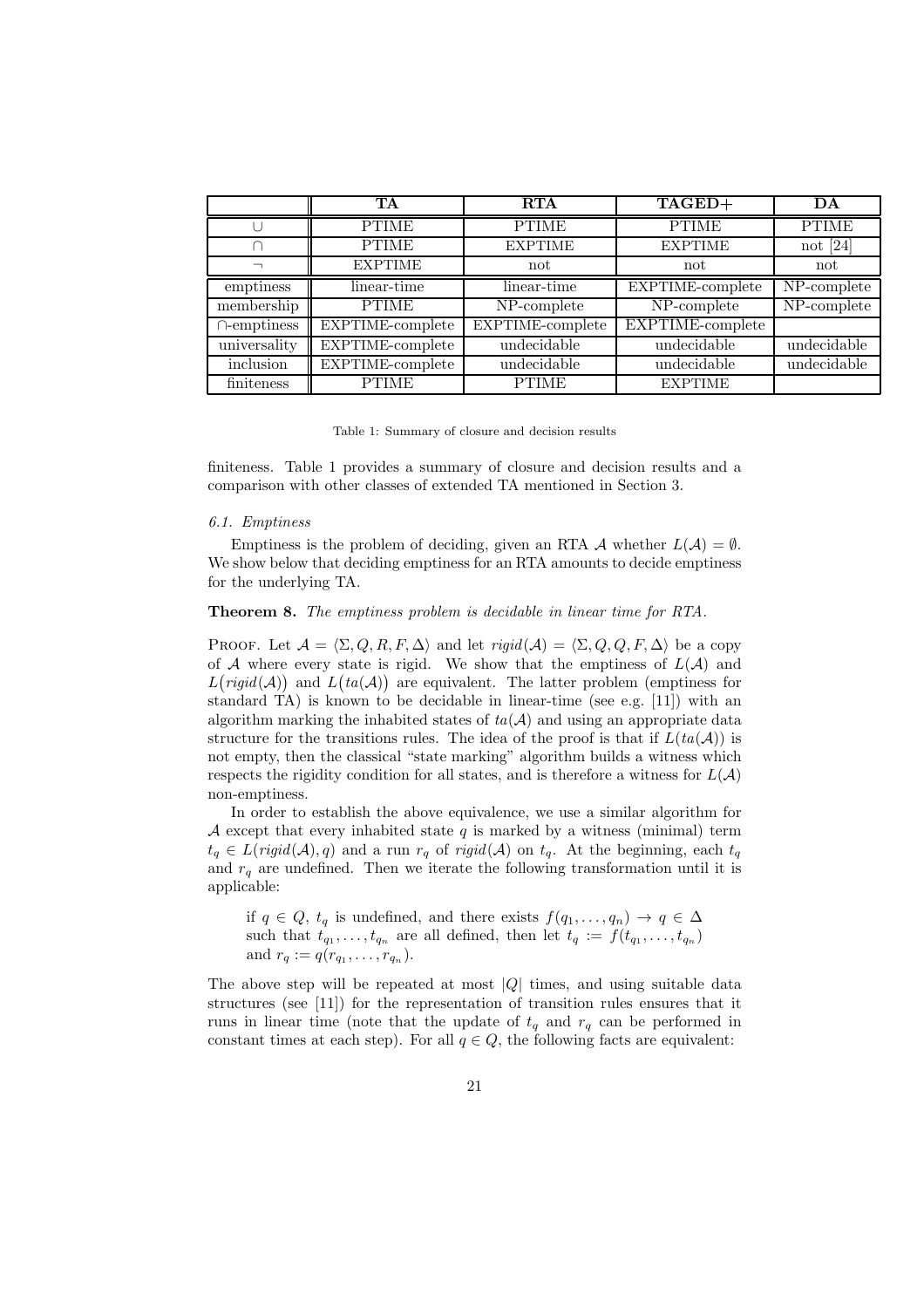- i.  $t_q$  is defined,
- ii.  $L(rigid(\mathcal{A}), q) \neq \emptyset$ ,
- iii.  $L(A, q) \neq \emptyset$ .
- iv.  $L(ta(\mathcal{A}), q) \neq \emptyset$ .

 $i \Rightarrow ii$  follows from the construction: if  $t_q$  is defined then  $r_q$  is a run of  $L(rigid(\mathcal{A}))$  on  $t_q$ . This can be shown e.g. by induction on the number of iteration steps before  $t<sub>q</sub>$  is defined.

 $ii \Rightarrow iii$  and  $iii \Rightarrow iv$  are immediate, because by definition we have  $L(rigid(\mathcal{A}), q) \subseteq L(\mathcal{A}, q) \subseteq L(ta(\mathcal{A}), q).$ 

 $iv \Rightarrow i$  can be shown by induction on the number of transition rules of A. This procedure terminates and at the end,  $t_q$  is defined iff  $L(rigid(\mathcal{A}), q) \neq \emptyset$  iff  $L(\mathcal{A}, q) \neq \emptyset$  iff  $L(ta(\mathcal{A}), q) \neq \emptyset$ .

# 6.2. Membership

Membership is the problem of deciding, given an RTA  $\mathcal A$  and a term  $t \in$  $\mathcal{T}(\Sigma)$ , whether  $t \in L(\mathcal{A})$ . A similar proof of the following result (in the case of TAGED) already appeared in [6].

# Theorem 9. Membership is NP-complete for RTA (PTIME for DRTA).

Proof. A non-deterministic algorithm for this problem consists in, given an RTA  $\mathcal A$  and a term t, guessing a labelling of the nodes of t with states of  $\mathcal A$  and checking that this labelling is a successful run of  $A$  on  $t$ . The checking operation can be performed in polynomial time.

In the deterministic case, there is at most one labelling of the term  $t$  compatible with the transition rules. It can be computed in PTIME and it can be checked in PTIME that this labelling is a successful run. Hence the membership problem is decidable in PTIME for DRTA.

In order to show NP-hardness for general RTA, we propose a reduction of 3-SAT for a formula  $\phi$  into the membership for an RTA  $\mathcal A$  and a term t representing  $\phi$ .

Let us consider an instance  $\phi$  of 3-SAT with variables from a set V. It is represented as a term t over the signature  $\Sigma = \{0, 1 : 0, \neg : 1 \wedge : 2, \vee : 3\} \cup \{x :$  $2 \mid x \in V$ . Every variable x is represented by a subterm  $x(0,1)$ , a 3 literal clause  $\ell_1 \vee \ell_2 \vee \ell_3$  is encoded into  $\vee (t_1, t_2, t_3)$  where  $t_1, t_2, t_3$  encode respectively  $\ell_1, \ell_2, \ell_3$ . Finally we encode a conjunction of disjunctions  $D_1 \wedge \cdots \wedge D_n$  into  $\wedge (t_1,\ldots,\wedge(t_{n-1},t_n))$  where each  $t_i, i \leq n$ , is the encoding of  $D_i$ .

For instance, the tree encoding of the 3-SAT instance  $(x \vee y \vee z) \wedge (\neg x \vee y \vee z)$ *t*) ∧ (¬*y*, ¬*t*, *z*) is depicted in Figure 3.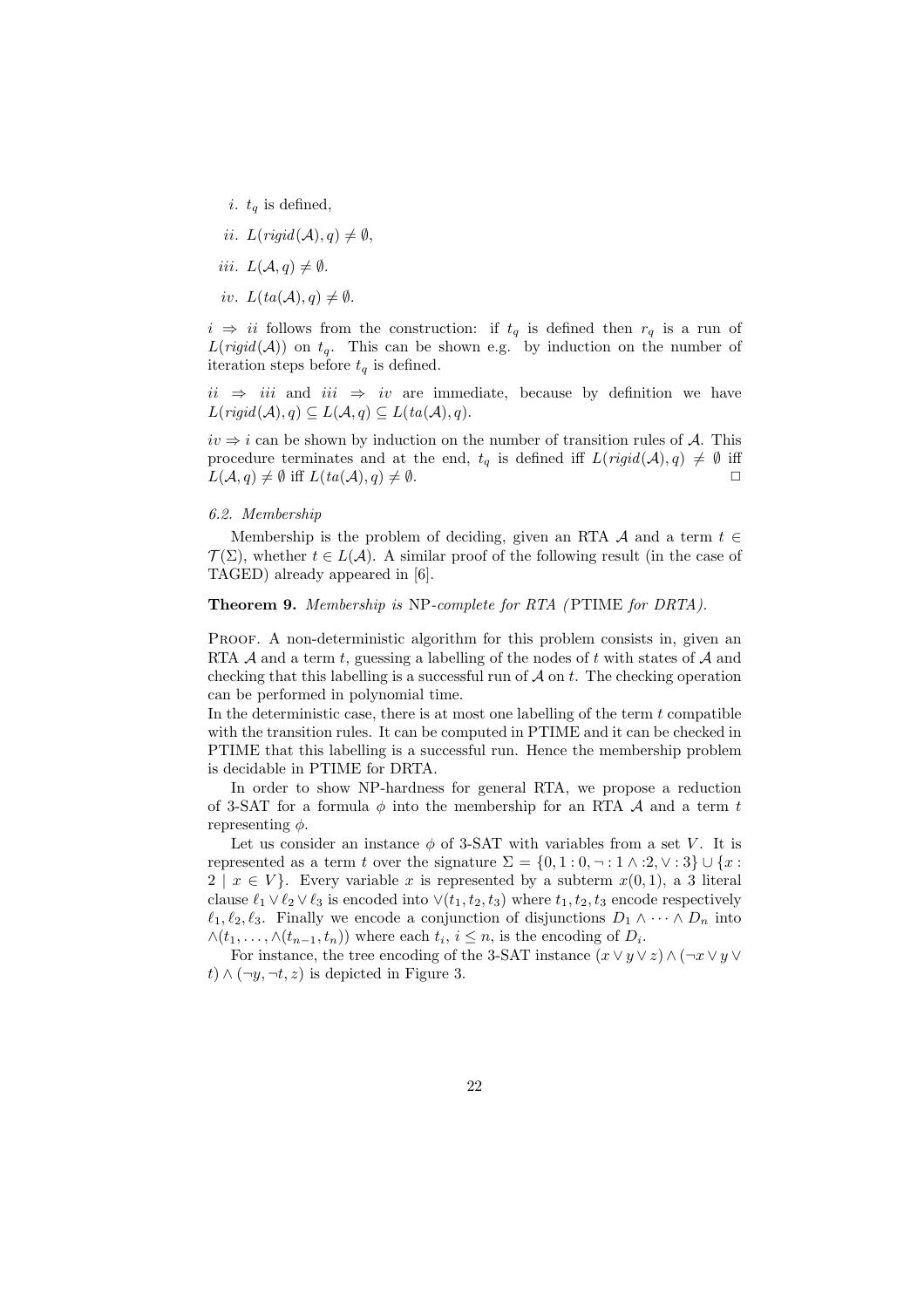

Figure 3: Membership NP-hardness: tree encoding of a 3 SAT instance.

We define an RTA  $\mathcal{A} = \langle Q, R, F, \Delta \rangle$  on  $\Sigma$  by  $R = \{q_x, q_{\neg x} \mid x \in V \}$ ,  $Q = \{q_1, q_0\} \cup R$ ,  $F = \{q_1\}$ , and

- $\Delta = \{0 \to q_x | q_{\neg x}, 1 \to q_x | q_{\neg x} \mid x \in V\}$ ∪  $\{x(q_x, q_{\neg x}) \rightarrow q_0, x(q_{\neg x}, q_x) \rightarrow q_1 \mid x \in V\}$ ∪  $\{ \vee (q_0, q_0, q_0) \to q_0 \}$ ∪ { $\vee$ (q, q', q'') → q<sub>1</sub> | at least one of q, q', q'' is q<sub>1</sub>, and the others are q<sub>0</sub>} ∪  $\{\neg(q_0) \to q_1, \neg(q_1) \to q_0\}$ 
	- $\cup \{\wedge (q_1, q_1) \to q_1, \wedge (q_0, q_1) \to q_0, \wedge (q_1, q_0) \to q_0, \wedge (q_0, q_0) \to q_0\}.$

Both the automata  $A$  and the tree  $t$  are linear in size relatively to the size of the 3-SAT instance  $\phi$ . The most important transitions of A are those of the two above lines involving the rigid states  $q_x$  and  $q_{\neg x}$ . The states  $q_0$  and  $q_1$  represent the value associated to  $x$  (they are propagated bottom-up along  $t$ ) and the rigidity condition ensures that the same value is associated to all occurrences of the variable x in  $\phi$ .

Let us show now in detail that  $A$  recognizes t iff the corresponding 3-SAT instance  $\phi$  has a solution.

Assume that the given 3-SAT instance has a solution  $\sigma: V \to \{0, 1\}$  (mapping of propositional variables into truth values). We define a successful run  $r$ of A in t as follows. For each variable  $x \in V$  and for each position  $p \in \mathcal{P}os(t)$ such that  $t|_p = x$ , we have by construction of t that  $t|_{p,1} = 0$  and  $t|_{p,2} = 1$ . If  $\sigma(x) = 0$ , we define  $r(p,1) = q_x$  and  $r(p,2) = q_{\neg x}$ , and if  $\sigma(x) = 1$ , we define  $r(p.1) = q_{\neg x}$  and  $r(p.2) = q_x$ . Both options are possible thanks to the rules  $0 \to q_{(\neg)x}$  and  $1 \to q_{(\neg)x}$ , and since we do the same thing for all occurrence of x in t, the rigid condition on  $q_x$  and  $q_{\neg x}$  are satisfied for r. Only one rule can be applied at position p:  $x(q_x, q_{\neg x}) \rightarrow q_0$  if  $\sigma(x) = 0$  and  $x(q_{\neg x}, q_x) \rightarrow q_1$ if  $\sigma(x) = 1$ . Therefore, for all  $x \in V$  and  $p \in \mathcal{P}os(t)$  such that  $t|_p = x$ ,  $r(p) = q_{\sigma(x)}$ . It is obvious, considering the other rules of A that there is only one state possible for each other position in r, and that  $r(\varepsilon) = q_1$  because  $\sigma$  is a solution. Hence  $t \in L(\mathcal{A})$ .

Conversely, let r be a successful run of  $A$  on t. The transition rules of  $A$ ensure that t is a representation of the given  $3\text{-SAT}$  instance. We show that the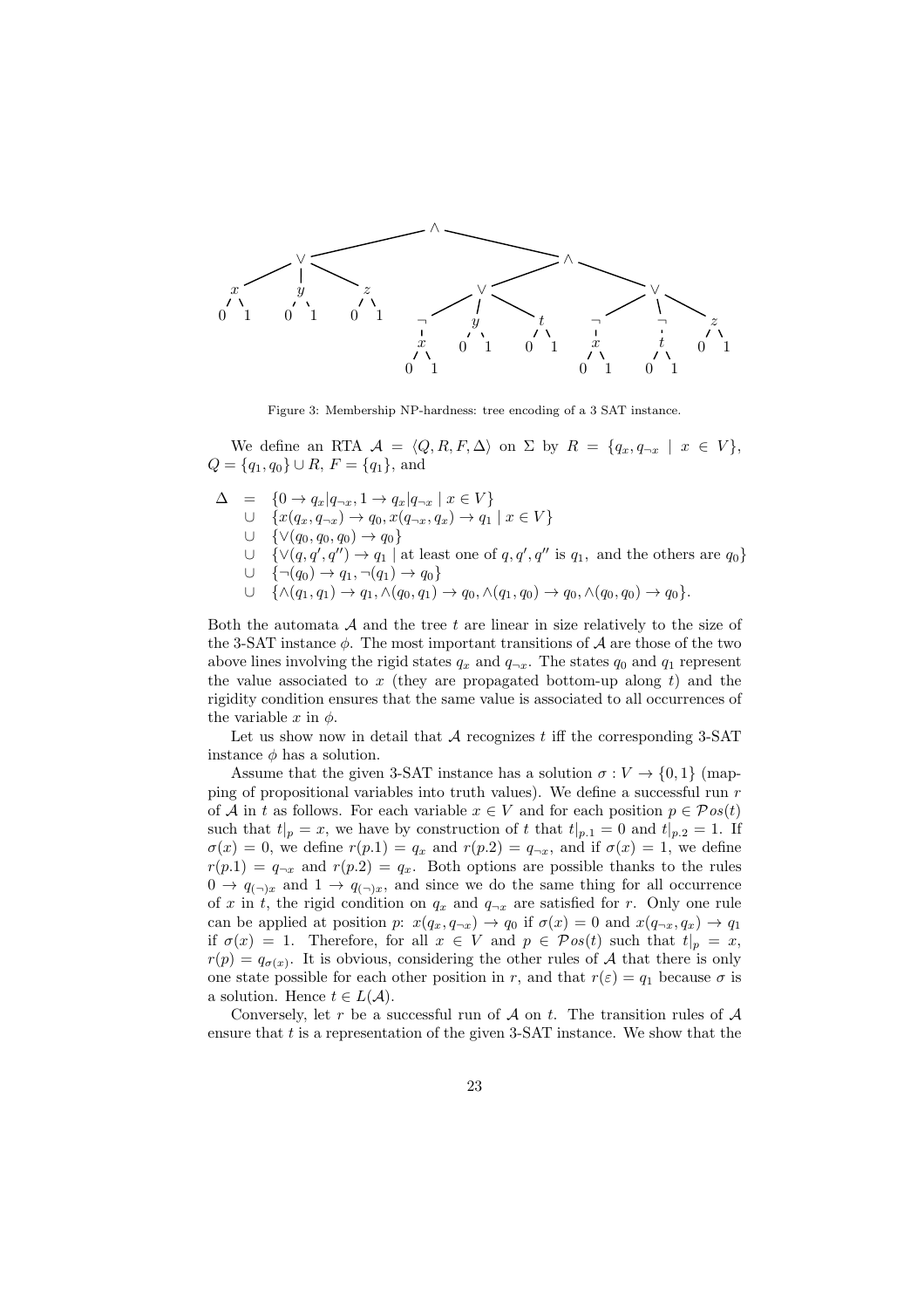rigidity condition on r ensures that this instance is satisfiable. Let  $x \in V$  and  $p_1, p_2 \in \mathcal{P}os(t)$  such that  $t|_{p_1} = t|_{p_2} = x$ . By construction of  $t, t|_{p_1,1} = t|_{p_2,1} = 0$ and  $t|_{p_1,2} = t|_{p_2,2} = 1$ . Only the two transition rules  $x(q_x, q_{\neg x}) \rightarrow q_0$  and  $x(q_{\neg x}, q_x) \rightarrow q_1$  can be applied on  $p_1$  and  $p_2$ . Assume that  $r(p_1) = q_0$ , then  $r(p_1.1) = q_x$ . If  $r(p_2) = q_1$ , then  $r(p_2.2) = q_x$  and since  $t|_{p_1.1} \neq t|_{p_2.2}$  it does not respect the rigid condition. So the only possible values are  $r(p_2.1) = q_x$ ,  $r(p_2.2) = q_{\neg x}$  and  $r(p_2) = q_0$ , which respect the rigid condition of both  $q_x$  and  $q_{\neg x}$ . Following the same reasoning, if  $r(p_1) = q_1$  then  $r(p_2) = q_1$ . So, for all  $x \in V$ , there exists  $i_x \in \{0,1\}$  such that for all  $p \in \mathcal{P}os(t)$  such that  $t|_p = x$ ,  $r(p) = q_{i_x}$ . Hence, by the construction of t and A, it is obvious that the mapping  $\sigma(x) = i_x$  is a solution for the 3-SAT instance.

#### 6.3. Intersection non-Emptiness

Intersection non-emptiness is the problem of deciding, given a finite sequence of RTA whether there exists a term recognized by each RTA of the sequence.

Theorem 10. Intersection non-emptiness is EXPTIME-complete for RTA.

PROOF. The upper-bound is a consequence of Lemma 2, Theorem 1 and Theorem 8. The lower-bound follows from the EXPTIME-hardness of the problem for TA  $[22]$ .

# 6.4. Universality

Universality is the problem of deciding, given an RTA  $\mathcal A$  on  $\Sigma$  whether  $L(\mathcal{A}) = \mathcal{T}(\Sigma).$ 

# Theorem 11. Universality is undecidable for RTA.

PROOF. We reduce the non-existence of a solution of an instance P of the Post Correspondence Problem to the universality of an RTA. This RTA recognizes the set of terms which do not represent a solution of P. It is defined as a disjoint union of RTA, one for each case. Some cases involve the construction of an RTA testing disequalities between unary subterms like in Example 5.

Let  $\Gamma$  be a finite alphabet and  $P = (u_i, v_i)_{1 \leq i \leq n}$  be an instance of PCP, with  $u_i, v_i \in \Gamma^*$ . A solution of P is a finite sequence  $i_1, \ldots, i_k$   $(1 \le i_j \le n$  for all  $j \leq k$ ) such that  $u_{i_1} \ldots u_{i_k} = v_{i_1} \ldots v_{i_k}$ .

Let  $\Sigma = {\{\perp: 0, \} \cup \{a: 1 \mid a \in \Gamma\} \cup \{f_i : 3 \mid 1 \leq i \leq n\}}$ . For the sake of clarity, a term of the form  $a_1(a_2(\ldots a_n(t)))$ , with  $a_1, \ldots, a_n \in \Gamma$  will be denoted  $a_1a_2 \ldots a_nt$  below.

Every solution of P will be represented by a term of  $\mathcal{T}(\Sigma)$ . For the definition of this representative, we use two sets U and V of terms of  $\mathcal{T}(\Sigma)$  defined recursively as the smallest sets containing  $\bot$ , V contains all  $f_i(u_i\bot, \bot, v_i\bot)$  for  $1 \leq i \leq n$ , and such that

- if  $u \in U$  then  $f_i(u_iw_1, u, v_iw_3) \in U$  for all  $w_1, w_3 \in \mathcal{T}(\Gamma \cup \{\perp\}),$
- if  $v \in V \setminus {\{\perp\}}$  then  $f_i(u_i v|_1, v, v_i v|_3) \in V$ .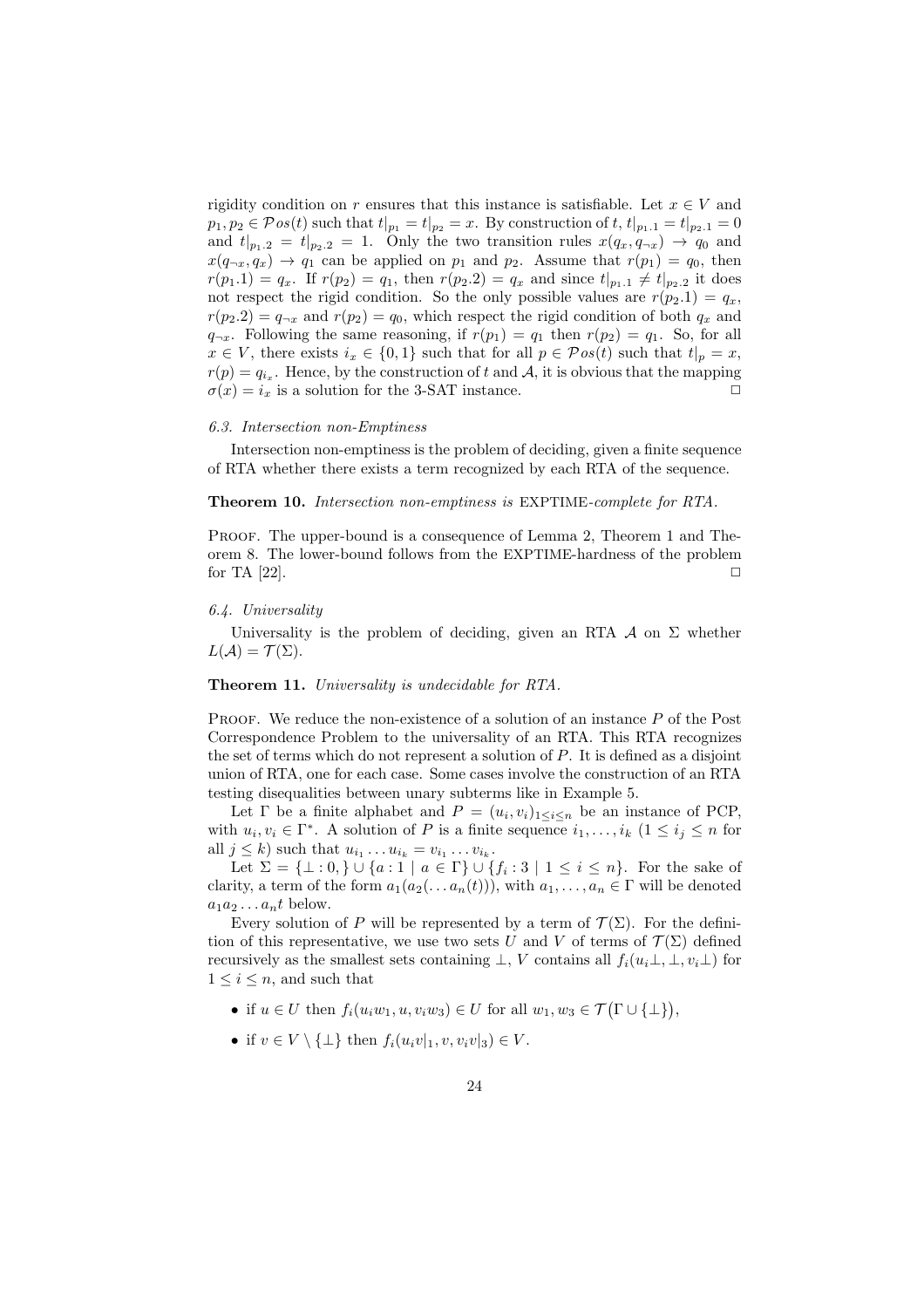Note that U is regular and  $V \subset U$  (but V is not regular). Every solution of P is represented by a term  $v \in V \setminus {\{\perp\}}$  such that  $v|_1 = v|_3$ .

Given the PCP instance P on  $\Gamma$ , we construct an RTA A on  $\Sigma$  recognizing the set of terms of  $\mathcal{T}(\Sigma)$  which are not a representation of solution of P as above. Therefore,  $L(\mathcal{A}) = \mathcal{T}(\Sigma)$  iff P has no solution. The RTA  $\mathcal A$  is defined as the union of several RTA, each one corresponding to a possible case for a term for not representing a solution of P:

- a TA recognizing the complement of U in  $\mathcal{T}(\Sigma)$ ,
- an RTA recognizing exactly the terms  $u \in U \setminus {\{\perp\}}$  such that  $u|_1 \neq u|_3$ . This RTA can be constructed as the intersection of a TA recognizing U and an RTA similar to the one of Example 5.
- an RTA recognizing exactly  $U \setminus V$ , i.e. the terms of U with a subterm at a position  $2^k$  (for some  $k \geq 0$ ) of the form  $f_i(u_iw_1, f_j(w'_1, u', w'_3), v_iw_3)$ with  $w'_1 \neq w_1$  or  $w'_3 \neq w_3$ . Again, it is the intersection with a TA for U and the union of two RTA testing disequalities, like in Example 5.  $\Box$

Together, Theorem 8 and Theorem 11 induce another proof that the class of RTA languages is not closed under complement (the result of Theorem 2).

#### 6.5. Inclusion, Equivalence

Inclusion (resp. equivalence) is the problem of deciding, given two RTA  $A_1$ and  $\mathcal{A}_2$  on  $\Sigma$  whether  $L(\mathcal{A}_1) \subseteq L(\mathcal{A}_2)$  (resp.  $L(\mathcal{A}_1) = L(\mathcal{A}_2)$ ).

Theorem 12. Inclusion and equivalence are undecidable for RTA.

PROOF. The equivalence problem is reducible to inclusion. Hence both are undecidable as universality is a particular case of equivalence.  $\Box$ 

#### 6.6. Finiteness

Finiteness is the problem of deciding, given an RTA  $\mathcal A$  on  $\Sigma$  whether  $L(\mathcal A)$ is finite or not. For an RTA A, the finiteness of  $L(ta(\mathcal{A}))$  implies the finiteness of  $L(\mathcal{A})$ , but the converse is not true: the language of the RTA of Example 9 is  $\{a, g(g(a))\}$  whereas the language of its underlying TA is  $\{a, g^2(a), g^4(a), \ldots\}$ .

Theorem 13. Finiteness is decidable in PTIME for RTA.

PROOF. Like for TA [11], checking finiteness amounts to detecting (in PTIME) some loops and paths in the accessibility graph of an RTA. The accessibility graph of a given RTA  $A = \langle Q, R, F, \Delta \rangle$  is an oriented graph  $G_A = \langle Q, E_A \rangle$ whose set of vertexes is Q and set of edges is  $E_{\mathcal{A}} := \{ \langle q, q' \rangle \mid \exists f(\dots q \dots) \rightarrow$  $q' \in \Delta$ . A path in  $G_{\mathcal{A}}$  is a finite sequence of states  $q_1, \ldots, q_n$  such that  $\langle q_i, q_{i+1} \rangle \in E_{\mathcal{A}}$  for all  $1 \leq i < n$ . We have that  $L(\mathcal{A})$  is infinite iff there exists a state  $q \in Q \setminus R$  such that  $L(A, q) \neq \emptyset$ , a loop on q in  $G_{\mathcal{A}}$  (path starting and ending with q) whose states are all in  $Q \setminus R$ , and a path in  $G_A$  starting with q and ending with a final state of F.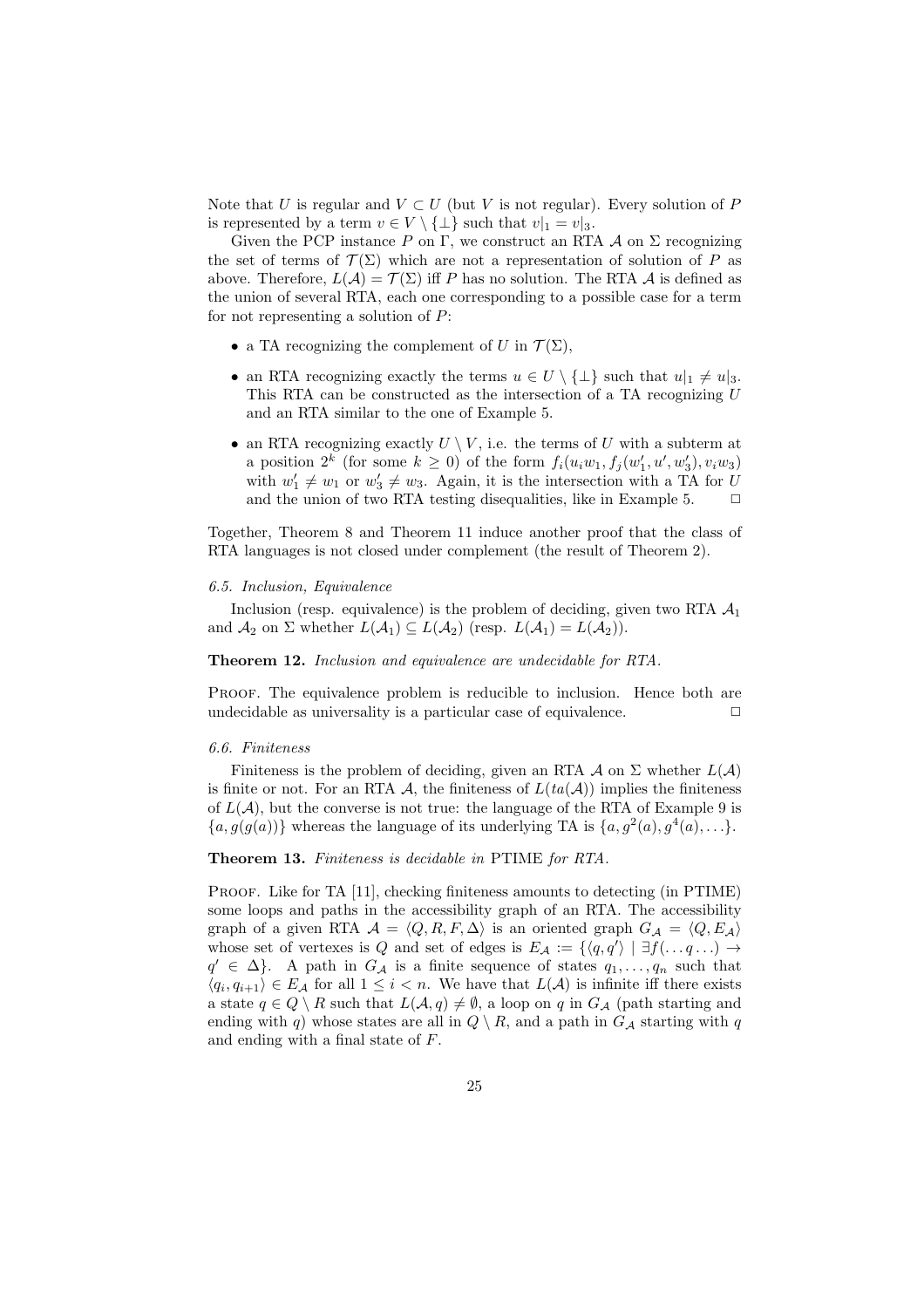The if direction is easy. The other direction can be shown with arguments similar as those in the proof of Lemma 1. If  $L(\mathcal{A})$  is infinite then it contains a term t of depth larger than  $(|Q| + 1)|R|$ . The idea is that the loop on q is the path from the variable position up to the root of the context  $D$  in a successful run r of  $A$  on t, and the path from q to a final state is the path from the root of  $D$  up to the root of  $t$  in  $r$ .

Checking that  $L(\mathcal{A}, q) \neq \emptyset$  can be done in linear time according to Theorem 8, and deciding the existence of the loop and the path can both be done in polynomial time in the size of A. Altogether, the finiteness of  $L(\mathcal{A})$  can be checked in polynomial time.

#### 7. Rewrite Closure

Following the motivations presented in the introduction, we study here the closure under term rewriting of RTA languages. We observe first that in general, the rewrite closure of an RTA language is not an RTA language (Section 7.1) and it is even not recursive (Section 7.2) for linear and collapsing TRS. This is in contrast with TA languages, which are closed under rewriting with such TRS [25].

We show next that, under a syntactical restriction, namely for a linear and so called *inverse visibly pushdown* TRS  $\mathcal{R}$ , it is decidable whether a given tree belongs to the rewrite closure of a given RTA language (Section 7.3).

#### 7.1. Linear and Collapsing Rewrite Systems

We show first that the closure of an RTA language under rewriting is not an RTA language, even for a very restricted class of TRS.

**Proposition 6.** In general  $\mathcal{R}^*(L)$  is not an RTA language when L is an RTA language and  $R$  a linear and collapsing TRS.

PROOF. Let  $\Sigma = \{h : 2, f : 1, g : 1, 0 : 0\}$ , let  $\mathcal{R} = \{f(g(x)) \to x\}$ , and let  $\mathcal{A} = \langle Q, R, F, \Delta \rangle$  be the RTA on  $\Sigma$  with  $Q = \{q_0, q_1, q_2, q_r, q_f\}, R = \{q_r\},\$  $F = \{q_f\}$ , and

$$
\Delta = \left\{ \begin{array}{l} 0 \to q_0, g(q_0) \to q_0 | q_r, f(q_r) \to q_1, f(q_1) \to q_1, \\ h(q_r, q_{1,2}) \to q_f, h(q_{1,2}, q_{1,2}) \to q_2, h(q_f, q_{1,2}) \to q_f, \end{array} \right\}
$$

where  $q_{1,2}$  is either  $q_1$  or  $q_2$ . Every term of  $L(\mathcal{A})$  has the form  $H[g^m(0), f^*(g^m(0)), \ldots, f^*(g^m(0))]$  where H is an k-context made of the symbol h only (with  $k \geq 2$ ),  $g^m$  represents a nesting of m symbols g and  $f^*$  represents a nesting of an arbitrary number of f's. In other word, the leftmost argument of the context  $H$  contains  $m$  symbols  $g$ , and the other arguments of the context consist in an arbitrary number of  $f$ 's followed by  $m$  g's and finished by a 0. Indeed, the rigid state  $q_r$  enforces that each argument has the same number of  $q$ 's.

The terms of the closure  $\mathcal{R}^*(L(\mathcal{A}))$  of  $L(\mathcal{A})$  by  $\mathcal R$  have a similar form except that the number of g's in the different arguments might not be equal. They only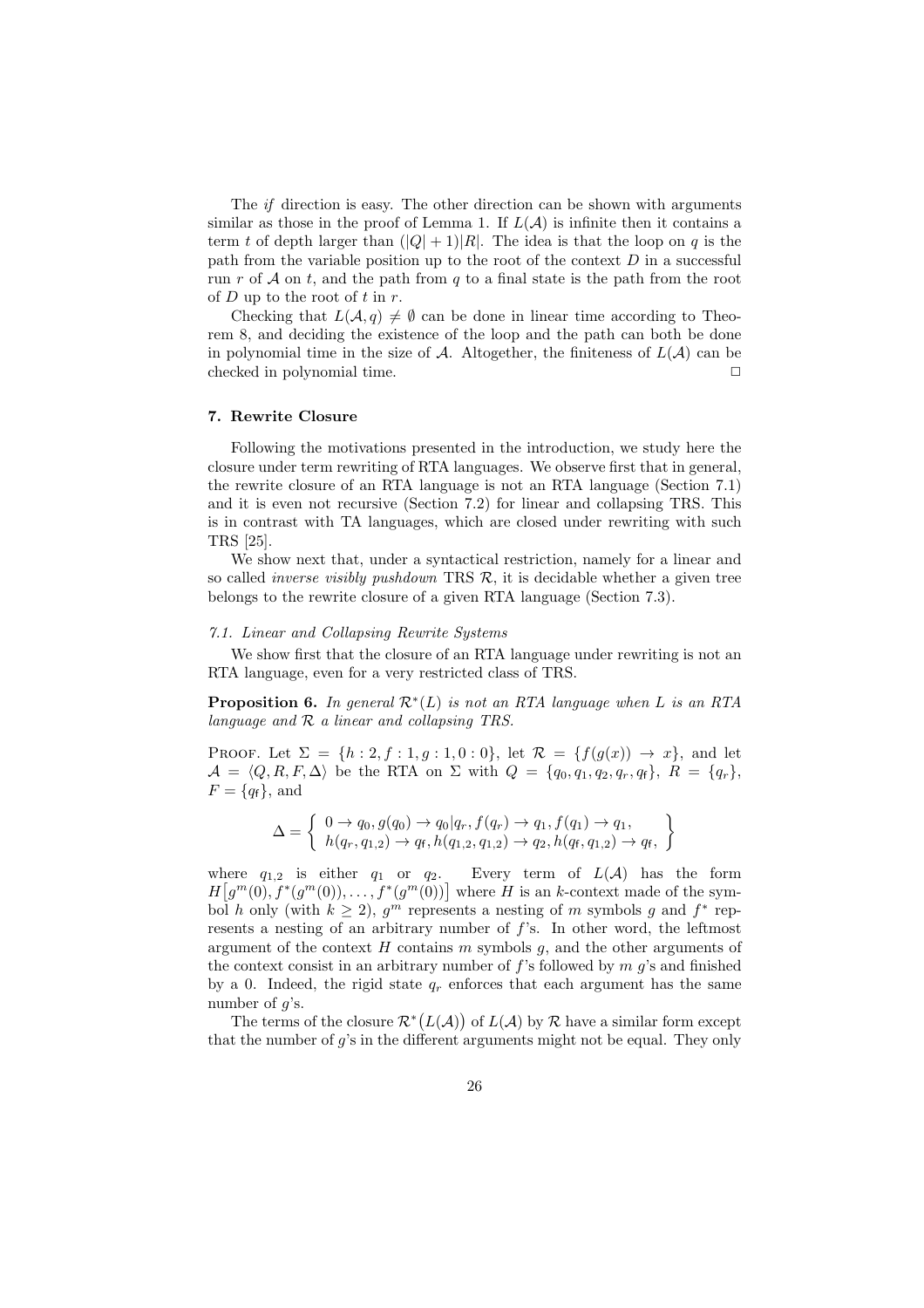have to be all less than or equal to the number of q's in the leftmost argument. The intersection of this set  $\mathcal{R}^*(L(\mathcal{A}))$  with the regular tree language containing the terms of the form  $H[g^*(0),..., g^*(0)]$  is the language of Example 6, which is not recognized by RTA. It follows that  $\mathcal{R}^*(L(\mathcal{A}))$  is not an RTA language.  $\Box$ 

Note that the terms  $H[g^m(0), g^{n_1}(0), \ldots, g^{n_k}(0)]$  in the language of Example 6 are R-normal forms in the above counterexample in the proof of Proposition 6 (since they do not contain the symbol  $f$ ). Hence, restricting to the terms of the rewrite closure in normal form does not help: the intersection of  $\mathcal{R}^*(L(\mathcal{A}))$  with R-normal-forms is not an RTA language in general, when A is an RTA and  $R$  a linear and collapsing TRS.

#### 7.2. Undecidability of Membership Modulo

We show in this section that the rewrite closure of an RTA under a linear collapsing TRS is even not recursive. Let us call membership modulo the problem of deciding whether  $t \in \mathcal{R}^*(L(\mathcal{A}))$  given an RTA  $\mathcal{A}$ , a TRS  $\mathcal{R}$  and a ground term  $t \in \mathcal{T}(\Sigma)$ .

Theorem 14. Membership modulo is undecidable for RTA and linear and collapsing TRS.

PROOF. Let  $\Gamma$  be a finite alphabet and let  $P = (u_i, v_i)_{1 \leq i \leq n}$  be an instance of PCP, with  $u_i, v_i \in \Gamma^*$ . A solution of P is a sequence  $\overline{i_1, \ldots, i_m}$  of integers smaller or equal to *n* such that  $u_{i_1} \ldots u_{i_m} = v_{i_1} \ldots v_{i_m}$ .

Let us consider the signature  $\Sigma = \{g_i : 1, f_i : 1 \mid i \leq n\} \cup \{a : 1 \mid a \in$  $\Gamma$ }  $\cup$  {0:0, k:1, h:2}, and the language (for all  $w = a_1, \ldots, a_p \in \Gamma^*$ , the term  $a_1(\ldots a_p(t))$  is written  $w(t)$ 

 $L = \{h(s, k(s)) \mid s = f_{i_m}(g_{i_m}(\ldots f_{i_1}(g_{i_1}(w(0)), 1 \leq i_1, \ldots, i_m \leq n, m > 0, w \in \Gamma^*)\}$ 

Let  $R$  be a TRS on  $\Sigma$  containing the rules

| $f_i(g_i(u_i(x)))$             | $\rightarrow$ x | $(i \leq n),$    |
|--------------------------------|-----------------|------------------|
| $g_i(x) \rightarrow x$         |                 | $(i \leq n),$    |
| $g_i(f_i(v_i(x)))$             | $\rightarrow$ x | $(i, j \leq n),$ |
| $k(f_i(v_i(x))) \rightarrow x$ |                 | $(i \leq n).$    |

The tree language L is recognizable by an RTA on  $\Sigma$ . Hence the following property permits us to conclude the proof of Theorem 14.

**Lemma 3.**  $h(0,0) \in \mathbb{R}^*(L)$  iff P has a solution.

The if direction is easy. Let  $i_1, \ldots, i_m$  be a solution of P and let  $h(s, k(s))$  be the term of L corresponding to this solution (i.e.  $s = f_{i_m}(g_{i_m}(\ldots f_{i_1}(g_{i_1}(w(0))))$ ) and  $w = u_{i_1} \dots u_{i_m}(0) = v_{i_1} \dots v_{i_m}(0)$ . This term is depicted in Figure 4. The s in the left branch can be reduced to 0 using the first rule of  $\mathcal{R}$ , and the s in the second branch can be reduced to  $k(f_{i_m}(v_{i_m}(0)))$  using the two next rules of  $\mathcal R$ . This latter term is in turn reduced to 0 using the last rule of  $\mathcal R$ .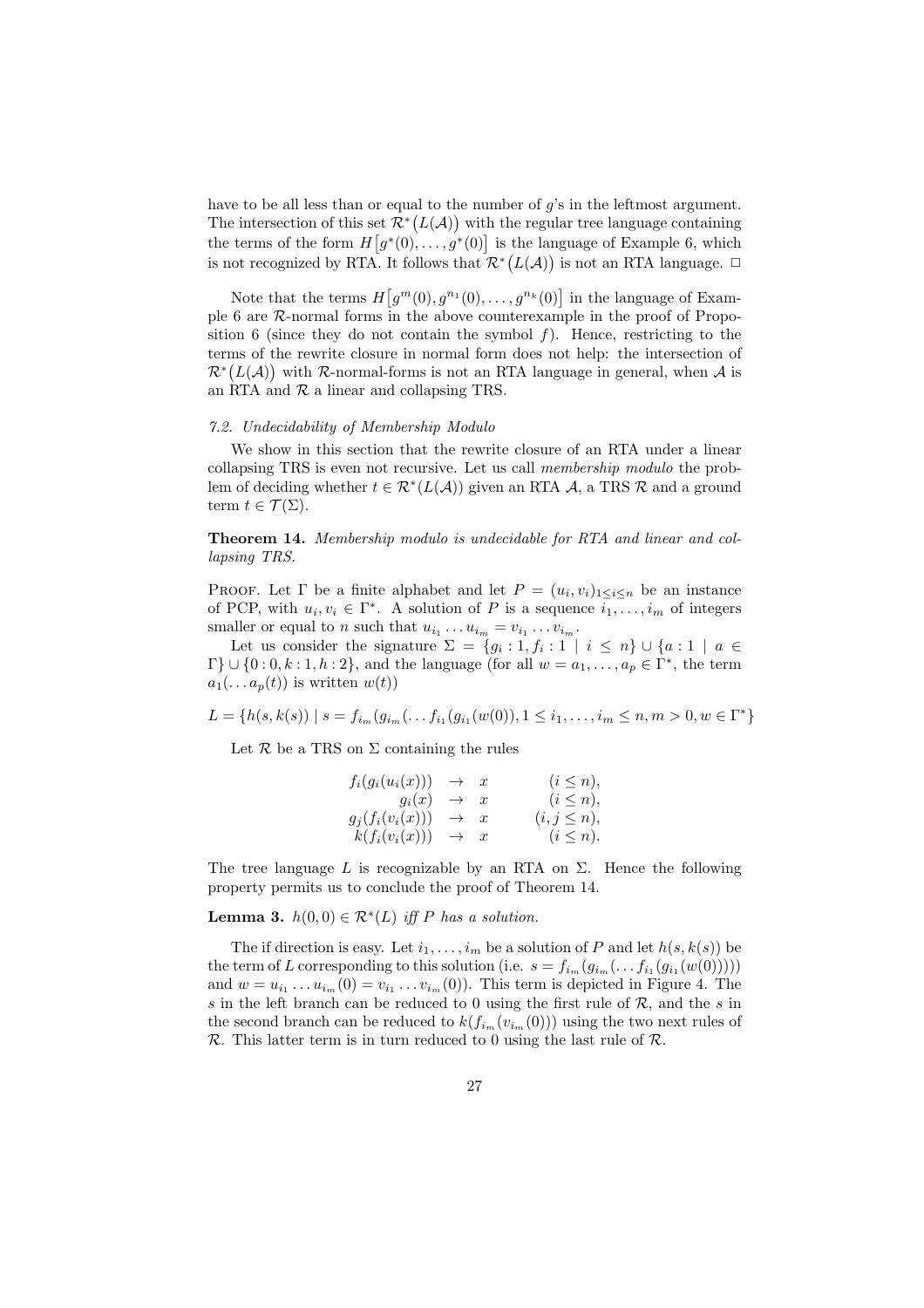$$
\begin{array}{ccccc} & & h & & \\ & & & k & \\ f_{i_m} & & f_{i_m} & \\ g_{i_m} & & f_{i_m} & \\ f_{i_1} & & g_{i_m} & \\ g_{i_1} & & f_{i_1} & \\ u_{i_1} & & g_{i_1} & \\ u_{i_m} & & v_{i_1} & \\ 0 & & & v_{i_m} & \\ 0 & & & & 0 \\ \end{array}
$$

Figure 4: Undecidability of membership modulo: encoding of a solution of PCP.

For the only if direction, assume that  $L \ni h(s, k(s)) \xrightarrow[\mathcal{R}]{} h(0, 0)$ . In order to show that in this case, s corresponds to a solution, it is sufficient to make the following observations. First, only the first rule of  $\mathcal R$  (with  $u_i$ ) can be applied in order to reduce the s in the left branch to 0. Indeed, the only other rule of R applicable to s is  $q_i(x) \to x$  and after using this rule, only  $q_i(f_i(v_i(x))) \to x$ can be applied, and s cannot be reduced to 0. Moreover, assuming s minimal, and having the  $k$  at the top of the right branch imposes us to use only the last three rules of  $R$  in order to reduce  $k(s)$  to 0 (it is possible to start the reduction of the right branch with a sequence of applications of  $f_i(g_i(u_i(x))) \to x$  but this would contradict the minimality of  $s$ ). Altogether, it follows that  $s$  corresponds to a solution of  $P$ .

#### 7.3. Linear and Invisibly Pushdown Rewrite Systems

We show in this section that the problem of membership modulo becomes decidable with some further syntactic restrictions on  $R$ , based on the definition of visibly pushdown automata [23].

The VPA (see also Section 5.2) recognize languages of words. They were generalized into tree recognizers in [5, 16]. In [5], Chabin and Rety show that the class of visibly pushdown tree automata (VPTA) languages is closed under rewriting with so called linear visibly context-free TRS. We use a similar definition in order to characterize a class of TRS modulo which membership is decidable for RTA. In the following definition, we assume a partition of the signature  $\Sigma$  into  $\Sigma_c \uplus \Sigma_r \uplus \Sigma_\ell$ .

**Definition 5.** A collapsing TRS  $\mathcal{R}$  is called *inverse-visibly pushdown* (invisibly pushdown) if for every rule  $\ell \to x \in \mathcal{R}$ ,  $d(\ell) \geq 1$ , x occurs once in  $\ell$ , and if x occurs at depth 1 in  $\ell$  then  $\ell \in \mathcal{T}(\Sigma_{\ell}, \mathcal{X})$ , otherwise,  $\ell(\varepsilon) \in \Sigma_c$ , the symbol immediately above x is in  $\Sigma_r$  and all the other symbols of  $\ell$  are in  $\Sigma_{\ell}$ .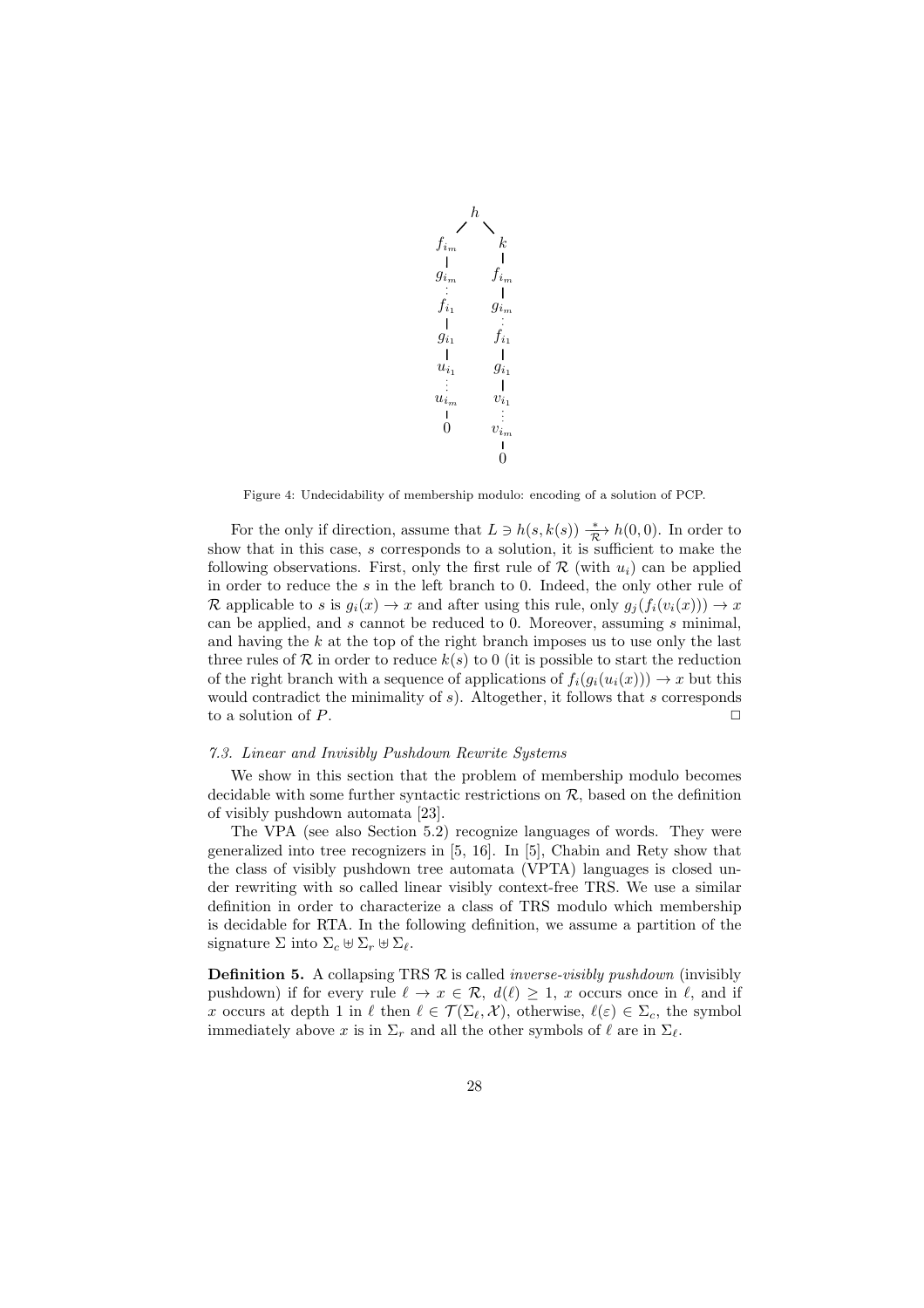**Example 11.** The TRS  $\mathcal{R} = \{ \text{fst}(\text{pair}(x_1, x_2)) \rightarrow x_1, \text{snd}(\text{pair}(x_1, x_2)) \rightarrow x_2, \text{rnd}(x_1, x_2) \}$  $x_2$ , dec(inc(x))  $\rightarrow x$ , decrypt(crypt(x, pk(A)), sk(A))  $\rightarrow x$ } is linear and invisibly pushdown with  $\Sigma_c = \{ \text{fst}, \text{snd}, \text{dec}, \text{decrypt} \}$  and  $\Sigma_r = \{ \text{pair}, \text{inc}, \text{crypt} \},$  $\Sigma_{\ell} = \{\mathsf{pk}, \mathsf{sk}, \mathsf{A}\}.$   $\diamond$ 

The TRS in the proof of Proposition 6,  $\{f(q(x)) \to x\}$ , is invisibly pushdown, but not the one in the proof of Theorem 14. Indeed, there exists no partition of Σ making this latter TRS invisibly pushdown. According to Definition 5, having a rule  $g_i(x) \to x$  implies that  $g_i \in \Sigma_{\ell}$  but also having a rule  $g_i(f_i(v_i(x))) \to x$ implies that  $g_i \in \Sigma_c$ .

Theorem 15. Membership modulo is decidable for RTA and linear and invisibly pushdown TRS.

PROOF. The decision algorithm involves the construction of a visibly pushdown automata recognizing the language of ancestors of t wrt  $R$  that belong to  $L(A)$ . We do this in three steps:

- 1. we compute a (big) context-free tree grammar that generates all terms that can rewrite to a single variable by  $R$  rules, such that there exists a run of A on them where the positions of the rigid states are not contradictory.
- 2. we add initial rules to the grammar in order to make it generate terms that rewrite to t instead of those rewriting to a variable.
- 3. finally, we transform the tree grammar obtained into a visibly pushdown tree automaton, and take the subterms under rigid states as independent languages. We replace each language under an occurrence of a rigid state by the intersection of all languages under all occurrences of the same rigid state.

After these constructions have been completed, we only need to check whether the given visibly pushdown language is empty or not in order to solve the problem.

Let  $\mathcal{A} = \langle Q, R, F, \Delta \rangle$  be an RTA, R an inverse-visibly pushdown TRS and  $t \in \mathcal{T}(\Sigma)$  a term in normal form. We want to construct a CF tree grammar which simulates the application of the rules of  $\mathcal R$  backwards, by expanding subterms into left-hand side of rules, in a way that the application of rules of A is possible. For this purpose, we shall use some tuples of the following form  $\langle \frac{q_1}{q_2}, \ell, \textit{lbl}, \textit{occ}, \textit{occ}_x, \lt \rangle$  where

- $q_1, q_2 \in Q$ ,
- $\ell$  is either the lhs of some rule  $\ell \to x \in \mathcal{R}$ , or the single variable x,
- *lbl* is a labeling of  $\ell$  by pairs of states denoted  $\frac{q}{q'}$ ,
- occ is a set of pairs  $\langle q_r, p \rangle$  where  $q_r \in R$  and  $p \in \mathcal{P}os(\ell)$ ,
- $occ_x$  is a subset of *occ* where each rigid state occurs in at most one pair,
- $\bullet$  < is a strict partial order on the set of rigid states R.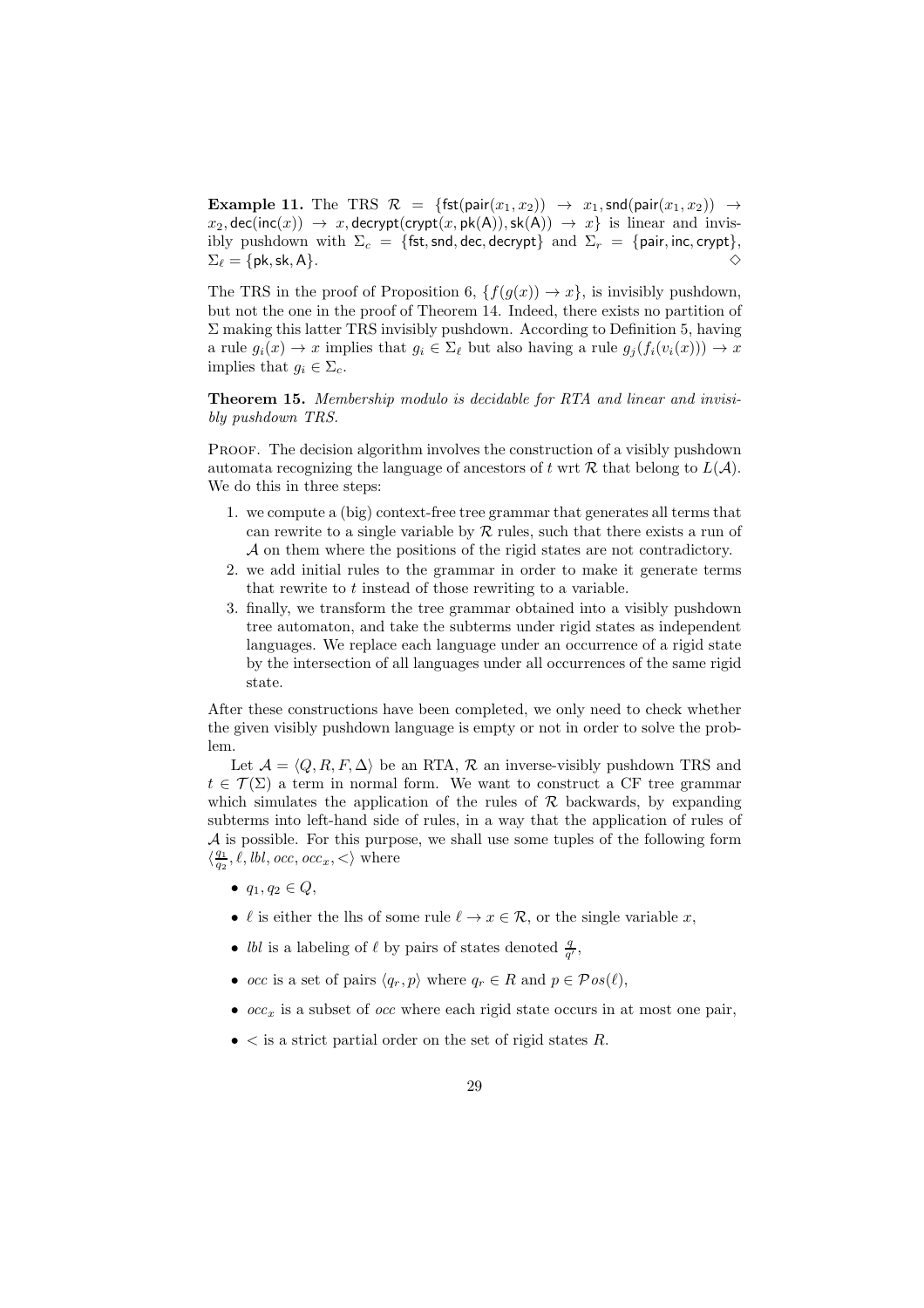For each tuple  $\psi$  of this form, we will denote  $lq(\psi)$  for  $q_1$ ,  $rq(\psi)$  for  $q_2$  and pair( $\psi$ ) for  $\frac{q_1}{q_2}$ . When the use of *lbl*, occ, occ<sub>x</sub> or < is ambiguous we will index them with the tuple they are referencing (ex.  $occ^{\psi}$ ). W.l.o.g. we will assume that the rule of  $R$  in which  $\ell$  occurs rewrites to the variable x, and we will denote  $p_x$  the position of this variable in  $\ell$ . For the rest of the proof, we will need the following definition of a valid labelling of a term by those tuples.

**Definition 6.** A labelling  $\xi$  of a term  $t$  by tuples of the form  $\langle \frac{q_1}{q_2}, \ell, \textit{lbl}, \textit{occ}, \textit{occ}_x, \lt \rangle$  is said to be valid if

- 1.  $\forall p \in \mathcal{P}os(t), t(p)(lq(\xi(p.1)), \ldots, lq(\xi(p.n))) \rightarrow rq(\xi(p)) \in \Delta,$
- 2. there do not exist two rigid states  $q_{r_1}, q_{r_2}$  and two positions  $p, p'$  such that  $q_{r_1} \lessdot^{\xi(p)} q_{r_2}$  and  $q_{r_2} \lessdot^{\xi(p')} q_{r_1}$ ,
- 3. there do not exist two positions p and p.w such that a rigid state  $q_r$  appears in  $occ_{x}^{\xi(p)}$  and in  $occ^{\xi(p,w)}$ ,
- 4. there do not exist three positions  $p, p.w$  and  $p'$  such that a rigid state  $q_{r_1}$  appears in  $occ_{x}^{\xi(p)}$ , a distinct rigid state  $q_{r_2}$  appears in  $occ^{\xi(p,w)}$ , and  $q_{r_1} <^{\xi(p')} q_{r_2}.$

We will build a set  $T$  of tuples by induction. We start with

$$
T_0=\{\langle \frac{q}{q},x,\frac{q}{q},\emptyset,\emptyset,\emptyset\rangle\mid q\in Q\setminus R\}\cup \{\langle \frac{q_r}{q_r},x,\frac{q_r}{q_r},\{(q_r,\varepsilon)\},\{(q_r,\varepsilon)\},\emptyset\rangle\mid q_r\in R\}.
$$

The set  $T_{i+1}$  is built from  $T_i$  as follows

- for every  $\psi \in T_i$ , we add  $\psi$  to  $T_{i+1}$ ,
- for every lhs  $\ell$  of  $\mathcal R$  and every valid labelling  $\xi$  of  $\ell$  by tuples of  $T_i$ , we add the tuple  $\langle \frac{q_1}{q_2}, \ell, \text{lbl}, \text{occ}, \text{occ}_x, \lt\rangle$  to  $T_{i+1}$ , where:
	- $q_1 = lq(\xi(\varepsilon)), q_2 = rq(\xi(p_x)),$
	- $\forall p \in \mathcal{P}os(\ell), lbl(p) = \frac{lp(\xi(l))}{rp(\xi(l))},$
	- $occ = \{ \langle q_r, p \rangle \mid q_r \text{ appears in } occ^{\xi(p)} \},$
	- $occ_x = \{ \langle q_r, p \rangle \mid p \leq p_x \text{ and } q_r \text{ appears in } occ_x^{\xi(p)} \},$
	- $q_{r_1}$   $\langle q_{r_2}$  iff  $\exists p, q_{r_1}$   $\langle \xi^{(p)} | q_{r_2}$  or  $\exists p, p.w \in \mathcal{P}os(\ell), q_{r_1}$  appears in  $occ_{x}^{\xi(p)}$  and  $q_{r_2}$  appears in  $occ^{\xi(p,w)}$ .

By induction, each tuple  $\langle \frac{q_1}{q_2}, \ell, \textit{lbl}, \textit{occ}, \textit{occ}_x, \lt \rangle$  added in T verifies

- 1.  $q_1$  is the top state of  $lbl(\varepsilon)$ ,
- 2.  $q_2$  is the bottom state of  $lbl(p_x)$ ,
- $3. <$  is a partial strict order on R,
- 4.  $occ_x \subseteq occ$
- 5. each position in  $occ_x$  is a prefix of  $p_x$ .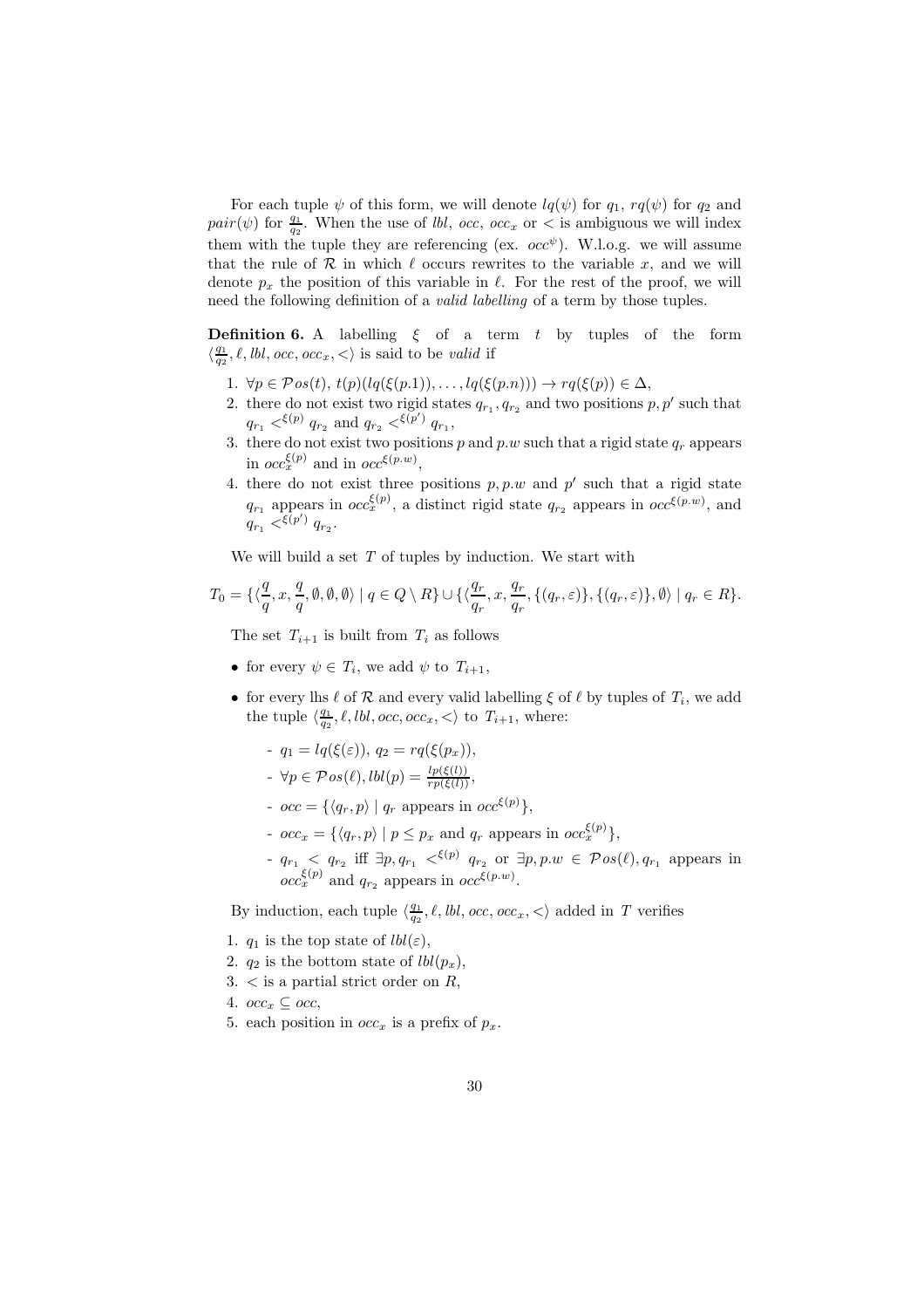Since the number of lhs of  $\mathcal R$ , the size of each lhs, the number of (rigid) states of A are all finite, each step takes a finite (in fact polynomial) amount of time. Also, the number of distinct tuples that can be added in some  $T_i$  is also finite, so we will eventually reach a set  $T_i$  where no new tuple can be added. We define  $T$  as the first  $T_i$  where no new tuple can be added.

The terminal symbols of our CF tree grammar are the function symbols of Σ. Its non-terminals symbols are elements of  $\mathcal{N} = \Sigma \cup \{\top\} \times T$ , and  $\langle f, \psi \rangle$  has arity *n* if  $f \in \Sigma_n$  and every  $\langle \top, \psi \rangle$  has arity zero.

Let us first define the main production rules of the grammar: for every  $f \in \Sigma \cup \top$  and every tuple  $\phi = \langle \frac{q_1}{q_2}, \ell, \textit{lbl}, \textit{occ}, \textit{occ}_x, \lt\rangle$ ,

– if  $\ell \neq x$ , then we have in the grammar all the production rules:

$$
\langle f, \psi \rangle (x_1, \dots, x_n) := u
$$

where,  $f \in \Sigma_n$  and u is a term of  $\mathcal{T}(\Sigma \cup \mathcal{N}, \{x_1, \ldots, x_n\})$  such that  $\mathcal{P}os(u)$  =  $Pos(\ell)$  and defined by, for every position p,  $u(p) = \langle f', \psi_p \rangle$  with

- $\bullet \ \psi_p \in T$
- $pair(\psi_p) = lbl(p)$
- if  $\langle q_r, p \rangle \in occ$ , then  $q_r$  occurs in  $occ^{\psi_p}$
- if  $\langle q_r, p \rangle \in occ_x$ , then  $q_r$  occurs in  $occ_x^{\psi_p}$
- $\bullet \lt^{ \psi_p} \lt \lt$

By construction of T there exists a tuple  $\psi$  satisfying these conditions. Moreover,

- $f' = \ell(p)$  if  $\ell(p) \in \Sigma$  (i.e. if p is not a variable position in  $\ell$ ),
- $f' = f(x_1, \ldots, x_n)$  if  $p = p_x$  (the position of x in  $\ell$ ),
- $f' = \top$  elsewhere.

– if  $\ell = x$ , then  $q_1 = q_2 = q$ , and we add to our grammar the production rule

$$
\langle f, \psi \rangle (x_1, \ldots, x_n) := f(x_1, \ldots, x_n)
$$

if  $f \neq$  ⊤. We also add to the tree grammar some non-terminal of arity zero and production rules that generates the terms of  $L(A, q)$ , which is a regular language.

With this construction, the rules of our CF tree grammar generate the terms that rewrite to a single variable x with  $\mathcal{R}$ , and that have a run r of  $\mathcal{A}$  on them and where positions of rigid states are not contradictory with the rigid conditions. But we still need to ensure that we generate terms that rewrite to t instead of x and that subterms under rigid states are equal.

In order to generate terms rewriting to  $t$  instead of  $x$ , we just need to add initial rules to the grammar. Let  $S$  be the initial non-terminal symbol (of arity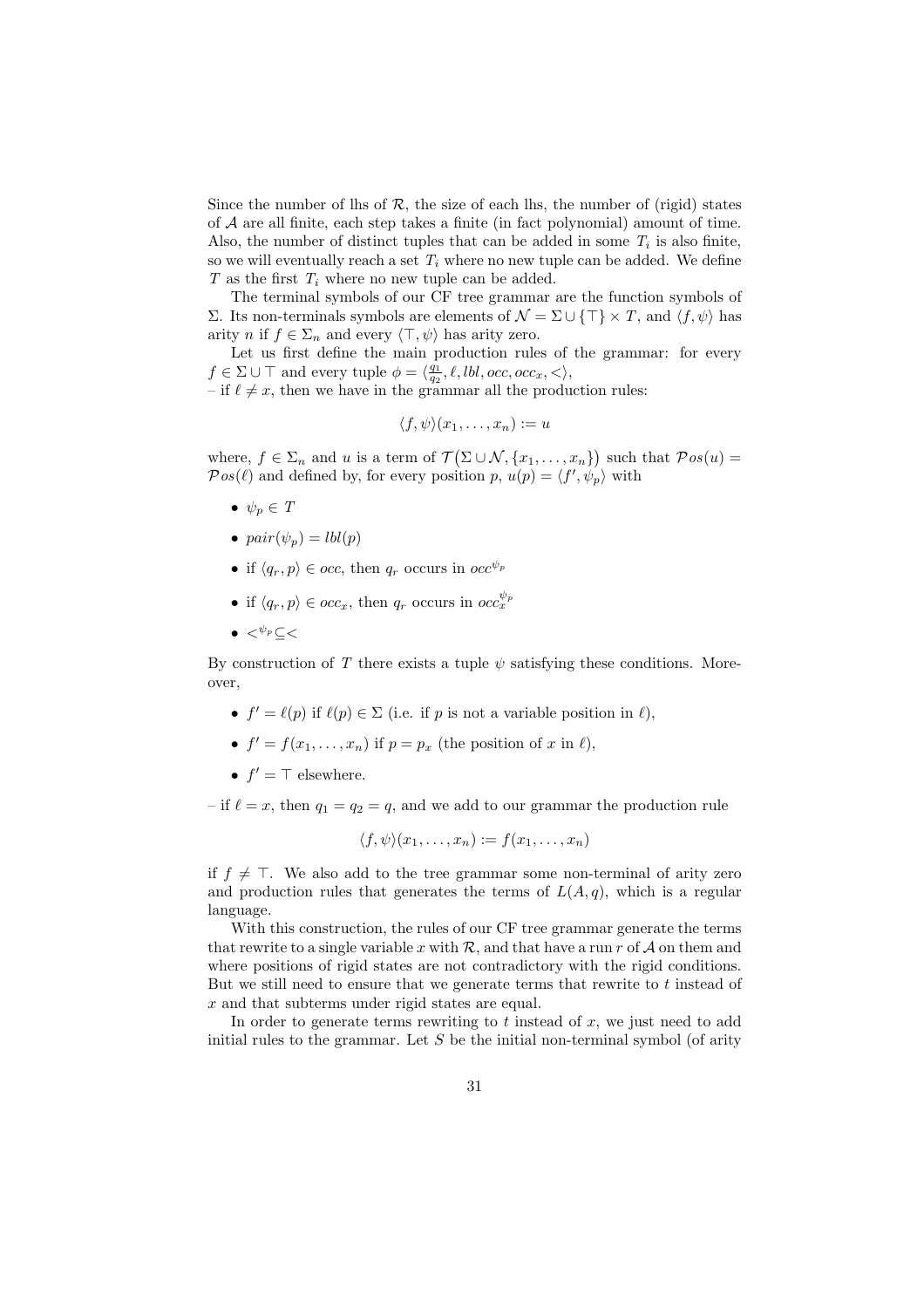zero). For each valid labelling  $\xi$  of t such that  $lq(\xi(\varepsilon))$  is a finite state of A, we add to our grammar the production rule:

 $S := u$ 

where  $u(p) = (t(p), \xi(p))$  for all  $p \in \mathcal{P}os(t)$ .

The CF tree grammar constructed generates all the terms rewriting to t with  $R$  and with a run of  $A$  that have non-contradictory positions of rigid states. Only the rigidity condition is missing.

For the rigidity condition, we need to compare the languages generated by the grammar's production rules, starting from the non-terminal symbols of the form  $\langle f, \psi \rangle$  with  $\psi = \langle \frac{q_r}{q_r}, x, \frac{q_r}{q_r}, \{\langle q_r, \varepsilon \rangle\}, \{\langle q_r, \varepsilon \rangle\}, \langle \rangle$  for some rigid state  $q_r \in R$ . Let us call such languages the language of the grammar associated to  $q_r$ . For this purpose, we use the fact that  $\mathcal R$  is a linear and invisibly pushdown rewrite system. Indeed, it ensures that the above languages of the grammar associated to rigid states are languages of visibly pushdown tree automata (VPTA). Such languages are closed under intersection, and the emptiness is decidable.

We consider the languages of the grammar associated to rigid states, beginning by the maximal rigid states according to the partial order. We compute the intersection of every language that can be generated at different occurrences of a same rigid state. We do that for each rigid state. Then, the intersection language of the minimal rigid states (according to the partial order) is used in the languages of greater rigid sates and in the general language of ancestors of t instead of the different languages of the different occurrences. We repeat this procedure, following the partial order, until having replaced each language of an occurrence of a rigid state by the corresponding intersection. Finally, we just have to decide the emptiness of the general language to know whether a term recognized by  $A$  (with a run respecting the rigidity condition for all rigid states) does rewrite to t.  $\Box$ 

#### 8. Application to the Verification of Security Protocols

In this final section, we would like to present an application of RTA to the verification of security protocols; this application was actually our original motivation for studying rigid tree automata. Our purpose is not to propose new results in this domain, but rather to illustrate the potential of RTA for the automatic verification of some infinite state systems, in particular communicating processes.

Using automata for protocol analysis is a quite popular approach, see e.g. [3, 8, 21]. In particular it is possible to analyze protocols with infinitely many sessions. But this kind of analyses has limitations due to approximations with regular sets. Such approximations may conduct to false alarms, as discussed e.g. in [26] or [19]. The approach with RTA overcomes several sources of imprecisions such as incorrect chaining of messages sent by agents, or ignoring the multiple occurrences of variables in the body of messages sent. Moreover, rigid state also permit to model a local finite memory in which both honest and dishonest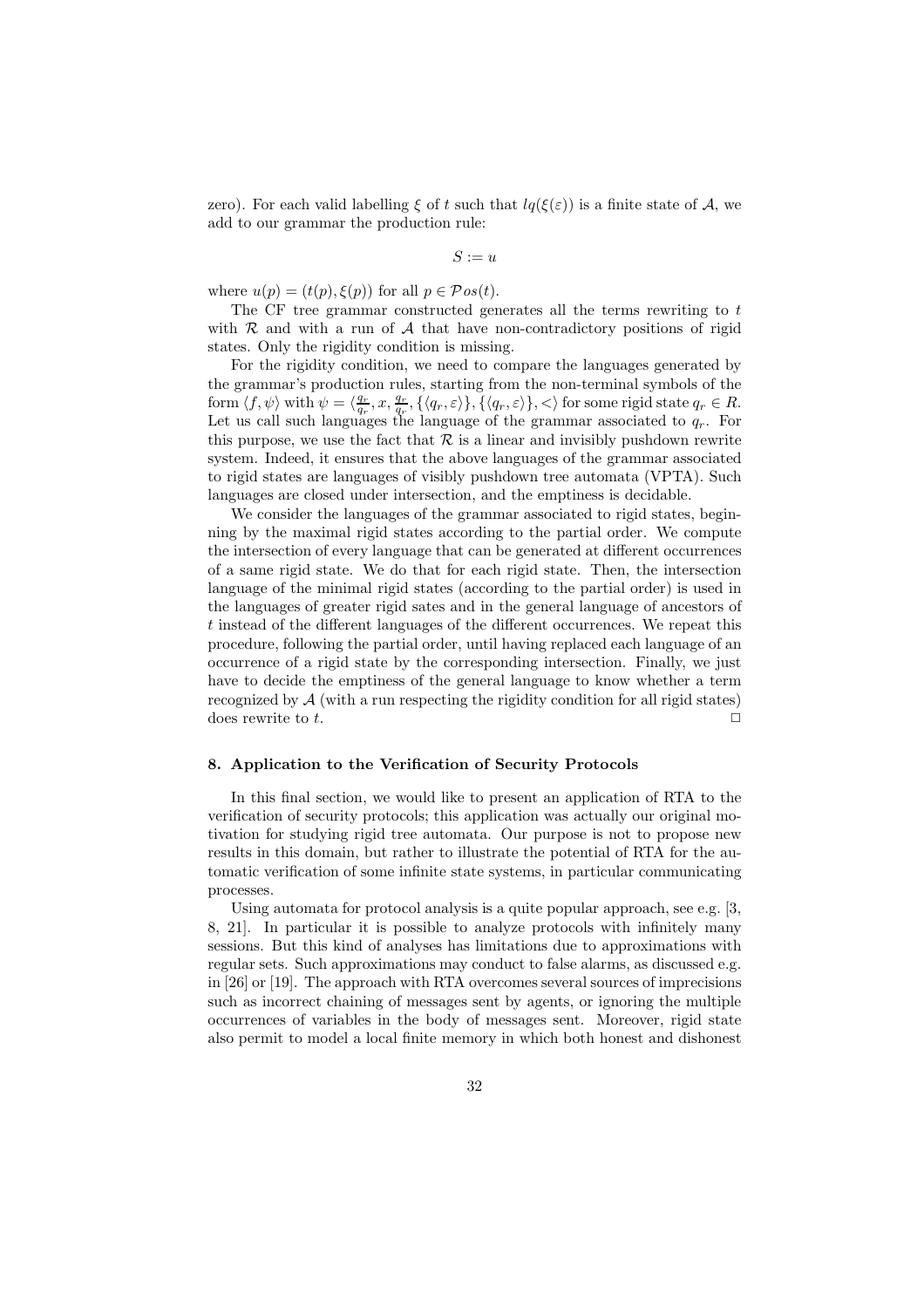agents can store read messages. This feature is generally not supported in other models.

#### 8.1. Protocol Model

We consider a model of security protocols where a finite number of agents exchange messages, following a protocol, asynchronously over an insecure network. The messages are ground terms of  $\mathcal{T}(\Sigma)$  build over cryptographic operators and are interpreted modulo an invisibly TRS  $R$  with rules like the above one for decrypt. For instance, we assume that  $\Sigma$  contains the binary operator crypt for encryption of data (in the first argument) with a public or secret key (in the second argument), and decrypt for the decryption with the associated secret key. We also use two unary operators pk and sk, associating to the name of an agent its public, respectively secret, key. For the name of agents, we use a finite set of constant function symbols of  $\Sigma_0$ , A, B... Amongst the set of function symbols  $\Sigma$ , we distinguish a subset  $\Sigma_{\text{pub}}$  of *public function symbols*, which represent the function publicly known. Below we assume that  $\Sigma_{\text{pub}}$  contains crypt and decrypt, all the agent's names, the function pk (hence we assume that knowing somebody's name is sufficient to know his public key), a function inc for incrementation, but  $\Sigma_{\text{pub}}$  does not contain the function sk.

We have the following rewrite rules in  $\mathcal R$  (for each agent's name A)

$$
decrypt(crypt(x, pk(A)), sk(A)) \rightarrow x
$$

(a message x encrypted using the function crypt with the public key of A,  $pk(A)$ , can be recovered using **decrypt** and the secret key of A,  $\mathsf{sk}(A)$ ). We also have the symmetric rules

$$
decrypt(crypt(x, sk(A)), pk(A)) \rightarrow x
$$

We also consider a binary constructor pair and two unary operators fst and snd for pairing and projection, and the associated rewrite rules

$$
\mathsf{fst}(\mathsf{pair}(x_1,x_2)) \to x_1, \quad \mathsf{snd}(\mathsf{pair}(x_1,x_2)) \to x_2
$$

As noticed in Section 7.3, the TRS containing the above rules is linear invisibly (see Example 11).

Example 12. We consider as a running example a simplified version of the mutual authentication protocol SPLICE/AS [27], which consists of the following two messages exchanged between a client C and a server S.

1. 
$$
C \rightarrow S
$$
 : pair(pair(C, S), crypt(pair(C, crypt(N, pk(S))), sk(C)))  
2.  $S \rightarrow C$  : pair(pair(S, C), crypt(pair(S, inc(N)), pk(C)))

The purpose of this protocol is to establish a handshake between C and S: C sends to  $S$  some integer value  $N$ , encrypted with crypt and the public key of S,  $\mathsf{pk}(S)$ . Then, S sends to C in reply the successor of N,  $\mathsf{inc}(N)$ , encrypted with crypt and the public key of C,  $pk(C)$ , in order to prove that he was the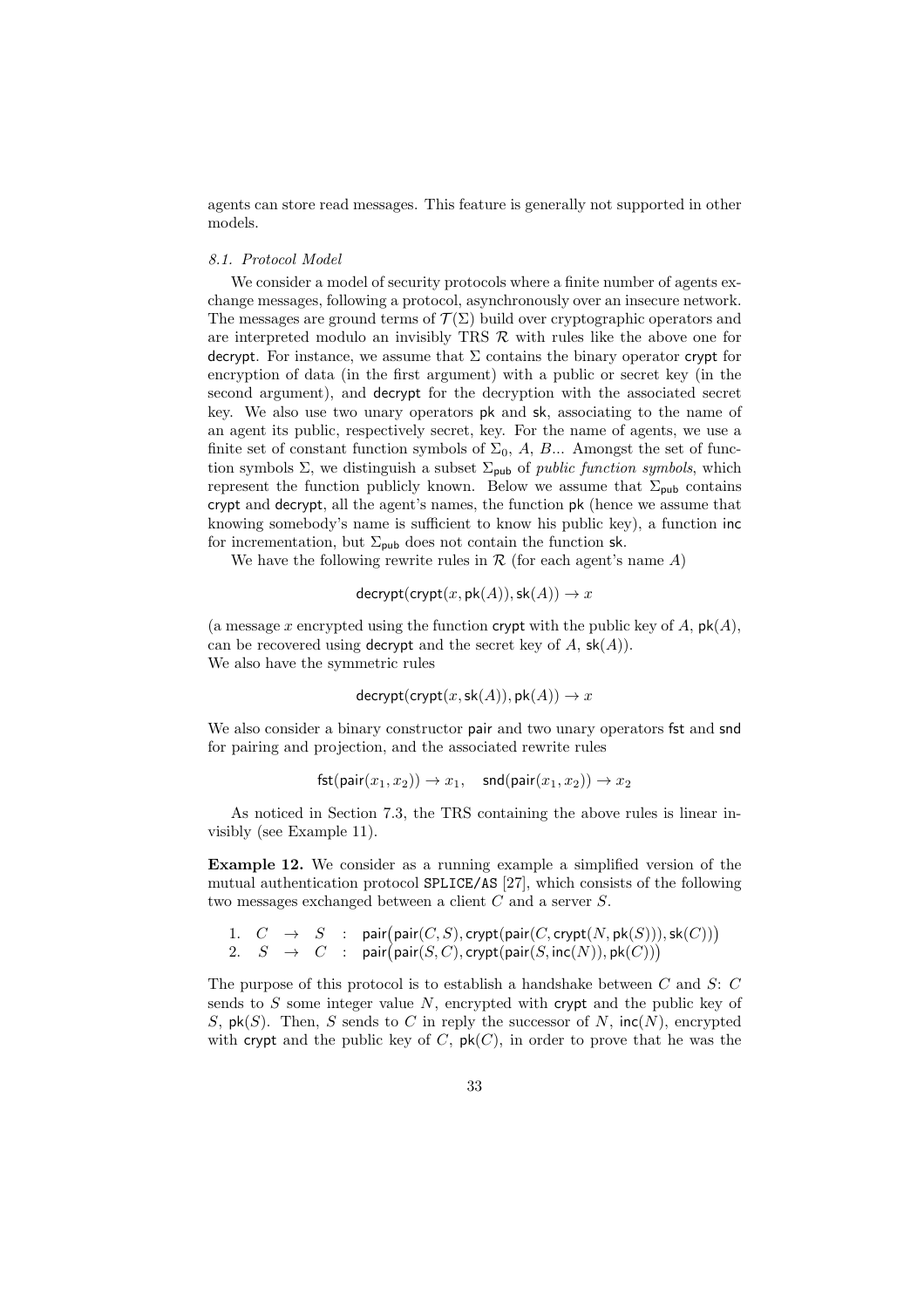real receiver of the first message – since only S has the secret key  $\mathsf{sk}(S)$  which is necessary in order to recover N from  $\text{crypt}(N, \text{pk}(S)).$ 

Moreover, in the first message, C further encrypts  $\text{crypt}(N, \text{pk}(S))$  using the function crypt and its secret key of C,  $sk(C)$ . The purpose of this second step of encryption is to act as a signature: only  $C$  is supposed to know his secret key, and the receiver of the message  $S$ , who knows  $C$ 's public key  $\mathsf{pk}(C)$  can check whether this part of the message was really encrypted with  $sk(C)$ .

Finally, some more information is wrapped in the messages: C recalls his name in the signed part of the first message, for the purpose of the double check of the signature described above; moreover both messages start with a "header", i.e. a pair containing the name of the sender and the intended receiver.

The original SPLICE/AS protocol [27] contains additional messages for the distribution of public keys  $pk(S)$  and  $pk(S)$  by a trusted authority AS, and timestamps. Here, we make the simplifying assumption that every public key is known by everyone (since everyone can obtain it from AS), and we skip the timestamps.  $\Diamond$ 

We consider a simple formal representation of programs executing cryptographic protocols which should fit with most of the formalisms in use.

A program is a finite set of agents, and each agent is a finite sequence of pairs of *instructions* of the form  $\text{recv}(x)$ .send(s).*i* where *i* is a program point (in an arbitrary domain),  $x \in \mathcal{X}$  and  $s \in \mathcal{T}(\Sigma, \mathcal{X})$ . We assume that moreover every agent starts with an initial program point and that all the program points in a program are pairwise distinct. Note that every message is received as a variable (the argument of recv is always a variable). Hence recv acts as a variable binder, like in  $[9]$ . Every agent is supposed to be closed, i.e. every variable x occurring in a send(s) is in the scope of a binder recv(x). For convenience, we assume that the variables in different instructions  $\operatorname{recv}(x)$  of a program are distinct.

Example 13. An example of program executing the simplified version of the SPLICE/AS protocol of Example 12 is made of the two following agents called C and S.

$$
\begin{array}{rl} C:& c_0.\mathsf{recv}(x).\mathsf{send}\big(\mathsf{pair}\big(\mathsf{pair}(C,S),\mathsf{crypt}\big(\mathsf{pair}(C,\mathsf{crypt}(N,\mathsf{pk}(S))),\mathsf{sk}(C))\big)).c_1\\ S:& s_0.\mathsf{recv}(y).\mathsf{send}\big(\mathsf{pair}\big(\mathsf{pair}(t_s,t_c),\mathsf{crypt}\big(\mathsf{pair}(t_s,\mathsf{inc}(t_n)),\mathsf{pk}(t_c))\big)).s_1\\ \text{where} \; t_s = \mathsf{snd}(\mathsf{fst}(y)), t_c = \mathsf{fst}(\mathsf{fst}(y)),\\ & t_n = \mathsf{decrypt}\big(\mathsf{snd}\big(\mathsf{decrypt}(\mathsf{snd}(y),\mathsf{pk}(t_c))\big),\mathsf{sk}(S)\big) \end{array}
$$

The terms  $t_s$ ,  $t_c$  and  $t_n$  describe the recipes used by S to recover respectively the values S, C and N from the message received  $y$ . The variable x is useless. It is only for technical purpose that we assume that C receives an arbitrary value before sending the initial message of the protocol.  $\Diamond$ 

In order to define a semantics for the execution of these programs, we describe in the next section a model of the network used for the communications.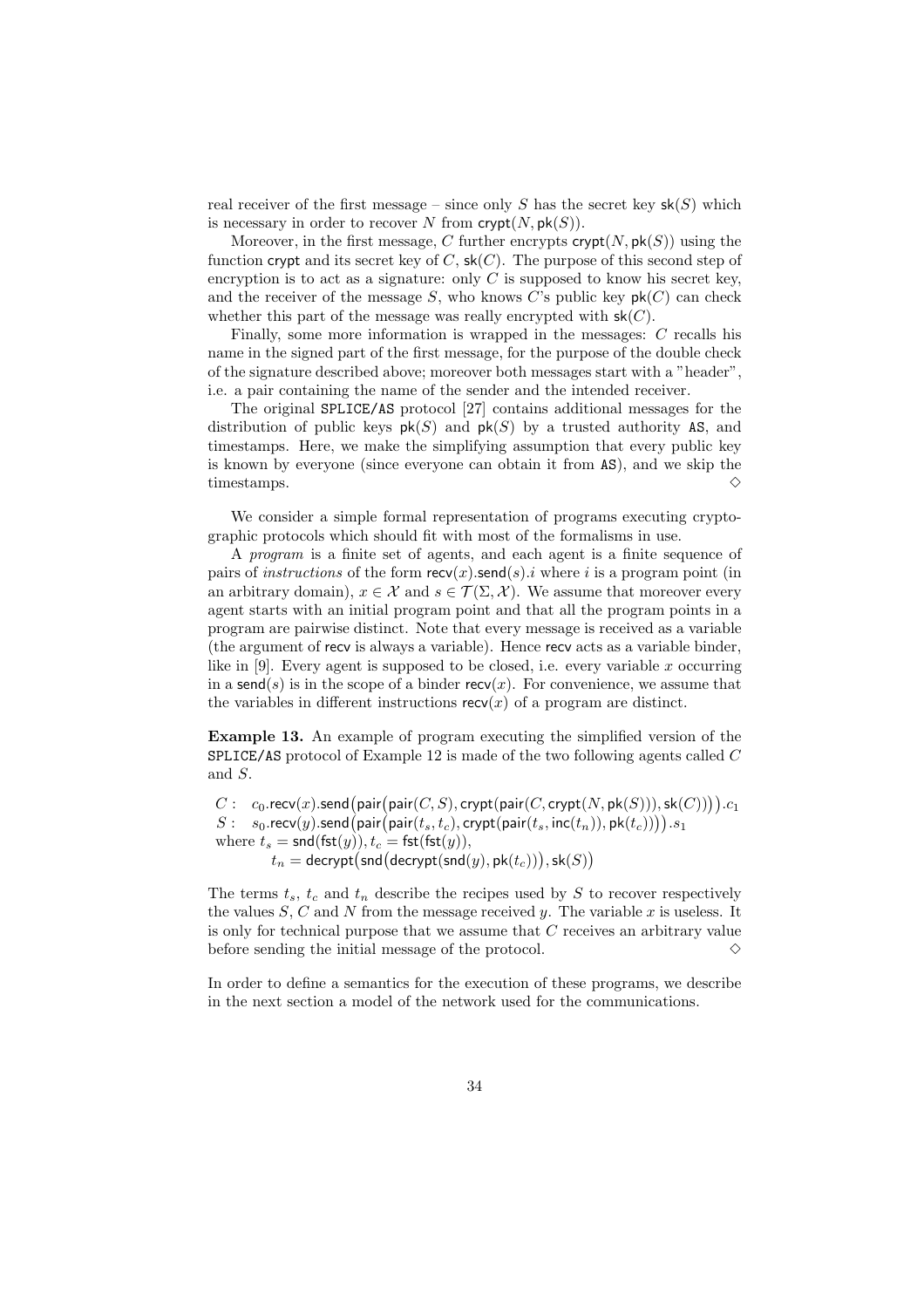#### 8.2. Protocol Semantics

The network is assumed to be under the control of an active attacker who is able to read and divert messages and to sent newly forged messages under fake identities. The attacker is able to use terms and function symbols that he knows (like terms sent by honest processes and public functions such as crypt or decrypt), in order to forge new messages.

To summarize, in this network model, the communication of one message  $m$ between two agents  $C$  and  $S$  can be decomposed into three phases:

- $C$  sends the message  $m$  to the attacker (send instruction),
- the attacker analyze the message as much as he can (applying public functions like decrypt, known public keys like  $pk(S)$  and the rewrite rules of  $R$ ) and possibly changes m into m' (but m' may be equal to m),
- the attacker transfers  $m'$  to  $S$ , pretending that the sender is  $C$ , and  $S$ reads m′ (recv instruction).

Later,  $S$  may reuse  $m'$  in order to prepare an answer to  $C$ , following the rules of the protocol.

A configuration of a program P is a triple  $(S, \sigma, N)$  where S is a set of programs points (one for each agent),  $\sigma$  is a substitution whose domain is the variables of P and codomain is a subset of  $\mathcal{T}(\Sigma)$  and  $N \subset \mathcal{T}(\Sigma)$ . Intuitively, S contains the current program point of each agent of  $P$ ,  $\sigma$  is the list of messages read by the agents so far with instructions  $rev(x)$ , and N represents the set of terms known by the attacker. Hence, according to the above hypotheses, N corresponds to the content of the network (at a step of execution defined by S and  $\sigma$ ) i.e. it is the set of all terms which can be read (with recv(x)) by the agents.

We define now small step semantics for the execution of programs. Each step changes the running configuration  $(S, \sigma, N)$  of P into  $(S', \sigma', N')$  if  $S =$  ${i} \cup U$ , the program point i appears in one agent of P (this agent is unique by assumption that the program points are pairwise distinct) and in this agent, i is followed by the instructions  $\mathsf{recv}(x)$ .send $(s)$ .i', x is not in the domain of  $\sigma$  and

- $S' = \{i'\} \cup U,$
- $\sigma' = \sigma \cup \{x \mapsto m\}$  for some  $m \in N$ ,
- N' is the closure of  $cl(N \cup \{\sigma(s)\})$  under application of public function symbols and  $R$ , as defined below.

The closure  $cl(M)$  of a set  $M \subseteq \mathcal{T}(\Sigma)$  is defined recursively as the smallest set containing all the terms of M and such that for all  $f \in \Sigma_{\text{pub}}$  of arity n, for all  $t_1, \ldots, t_n \in cl(M), \mathcal{R}^*\big(\{f(t_1, \ldots, t_n)\}\big) \subseteq cl(M)$ . Intuitively,  $cl(M)$  represents the set of terms than the attacker can deduce from the terms of M.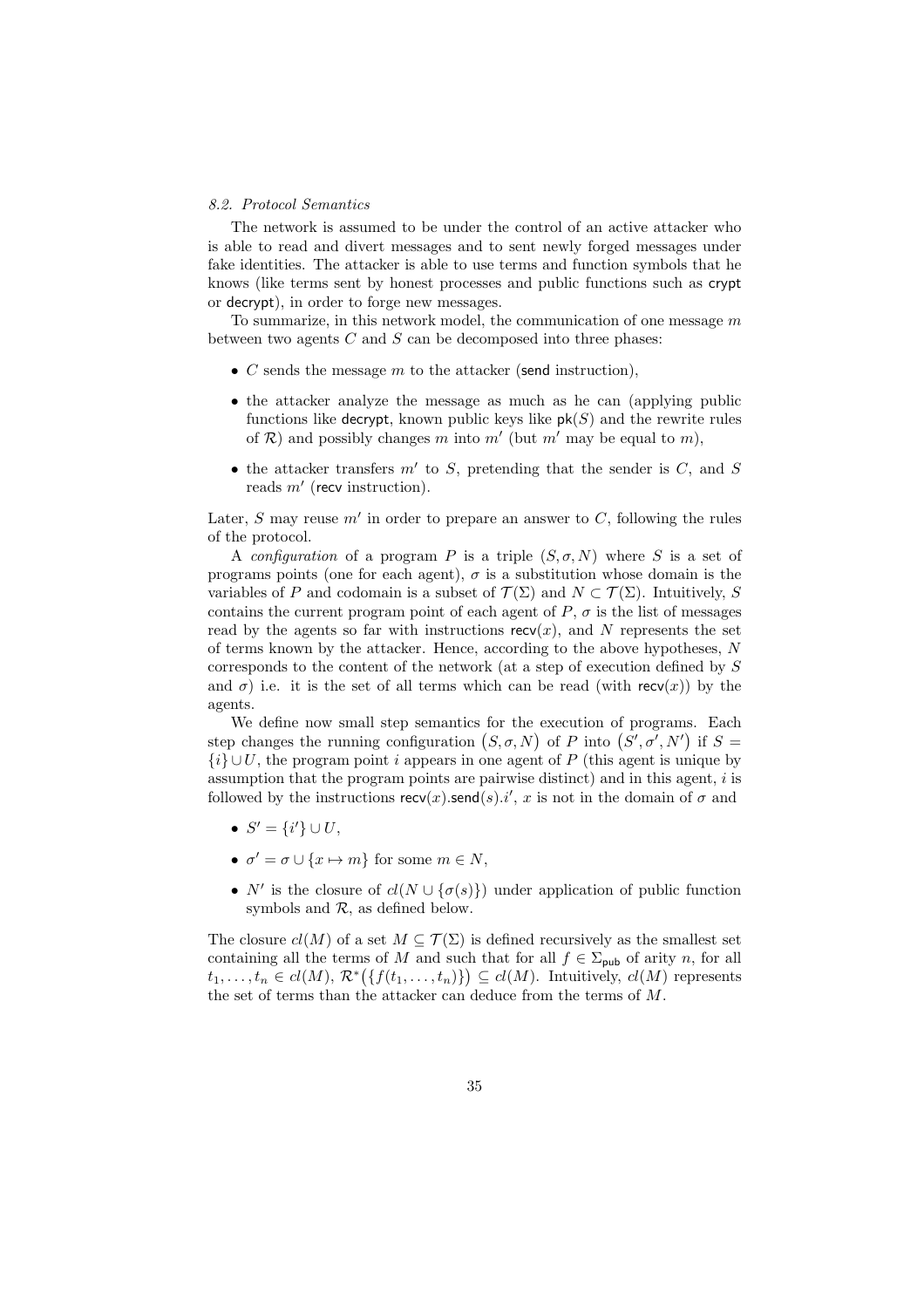Example 14. The following sequence of configurations represents a valid execution of the program in Example 13, where the agent's messages are smoothly transferred without tampering.

 $({c_0, s_0}, \emptyset, N_0), ({c_1, s_0}, {x \mapsto t_0}, N_1), ({c_1, s_1}, {x \mapsto t_0}, y \mapsto s_0}, N_2)$ 

The set  $N_0$  in the first configuration contains the initial knowledge of the attacker. For instance,  $N_0$  contains A,  $\mathsf{pk}(A)$ ,  $\mathsf{sk}(A)$  (A is the official identity of the attacker), the identity of other agents and their public keys  $C, S$ ,  $\mathsf{pk}(C)$ ,  $\mathsf{pk}(S)$ ... and the terms build with these terms by application of the public function symbols pair, fst, snd, inc, crypt, decrypt, e.g.  $pair(A, S)$ , pair $(A, pair(A, S))$ ... In other word,

$$
N_0=cl\big(\{A, {\sf pk}(A), {\sf sk}(A), C, S, {\sf pk}(C), {\sf pk}(S)\}\big).
$$

Note that this set  $N_0$  is infinite but regular. The term  $t_0$  is an arbitrary element of  $N_0$ , and

> $N_1 = cl(N_0 \cup \{s_0\}),$  $s_0$  = pair $\big(\mathsf{pair}(C,S), \mathsf{crypt}(\mathsf{pair}(C,\mathsf{crypt}(N,\mathsf{pk}(S))), \mathsf{sk}(C))\big),$  $N_2 = cl(N_1 \cup \{s_1\}),$  $s_1 =$  $\mathsf{pair}(t_s, t_c), \mathsf{crypt}(\mathsf{pair}(t_s, \mathsf{inc}(t_n)), \mathsf{pk}(t_c))),$  $t_s \quad = \quad \mathsf{snd}(\mathsf{fst}(s_0)), t_c = \mathsf{fst}(\mathsf{fst}(s_0)),$  $t_n \hspace{2mm} = \hspace{2mm} \mathsf{decrypt}\big(\mathsf{snd}\big(\mathsf{decrypt}(\mathsf{snd}(s_0), \mathsf{pk}(t_c))\big), \mathsf{sk}(S)\big).$

Note that in the sequence, the two agents exchange the messages of the protocol, as described in Example 12, because  $s_1$  $\stackrel{*}{\overrightarrow{\mathcal{R}}} \diamond$  $\mathsf{pair}(\mathsf{pair}(S,C),\mathsf{crypt}(\mathsf{pair}(S,\mathsf{inc}(N)),\mathsf{pk}(C)))$ .  $\sim$ 

With the above semantics, every message is build on the top of former messages (either by an agent or the attacker). The monotonicity of the definition of the messages sets  $N_i$  makes bottom-up RTA suitable for their representation.

#### 8.3. RTA construction

We show below that it is possible to build an RTA  $\mathcal A$  recognizing exactly the sets of messages  $N$  (representing the state of the attacker's knowledge) in reachable configurations of a given program  $P$ . By reachable, we mean reachable from an initial configuration, which is specified precisely below and is assumed to be part of the problem. The RTA A models both the behaviour of the honest agents and of the attacker. It uses uses one rigid state to memorize every message received by the honest agents (the codomain of the substitution  $\sigma$  in configuration). The first component of configurations (program points of all agent) is encoded directly into the states (as the amount of information needed is finite).

Assume that the program P contains n agents  $P_1, \ldots, P_n$ . We detail below the construction of the states and transitions of  $A$ . We have in  $A$  one state  $q_{i_1...i_n}$  for each tuple of values  $(i_1,...,i_n)$  of program points of respectively  $P_1, \ldots, P_n$ .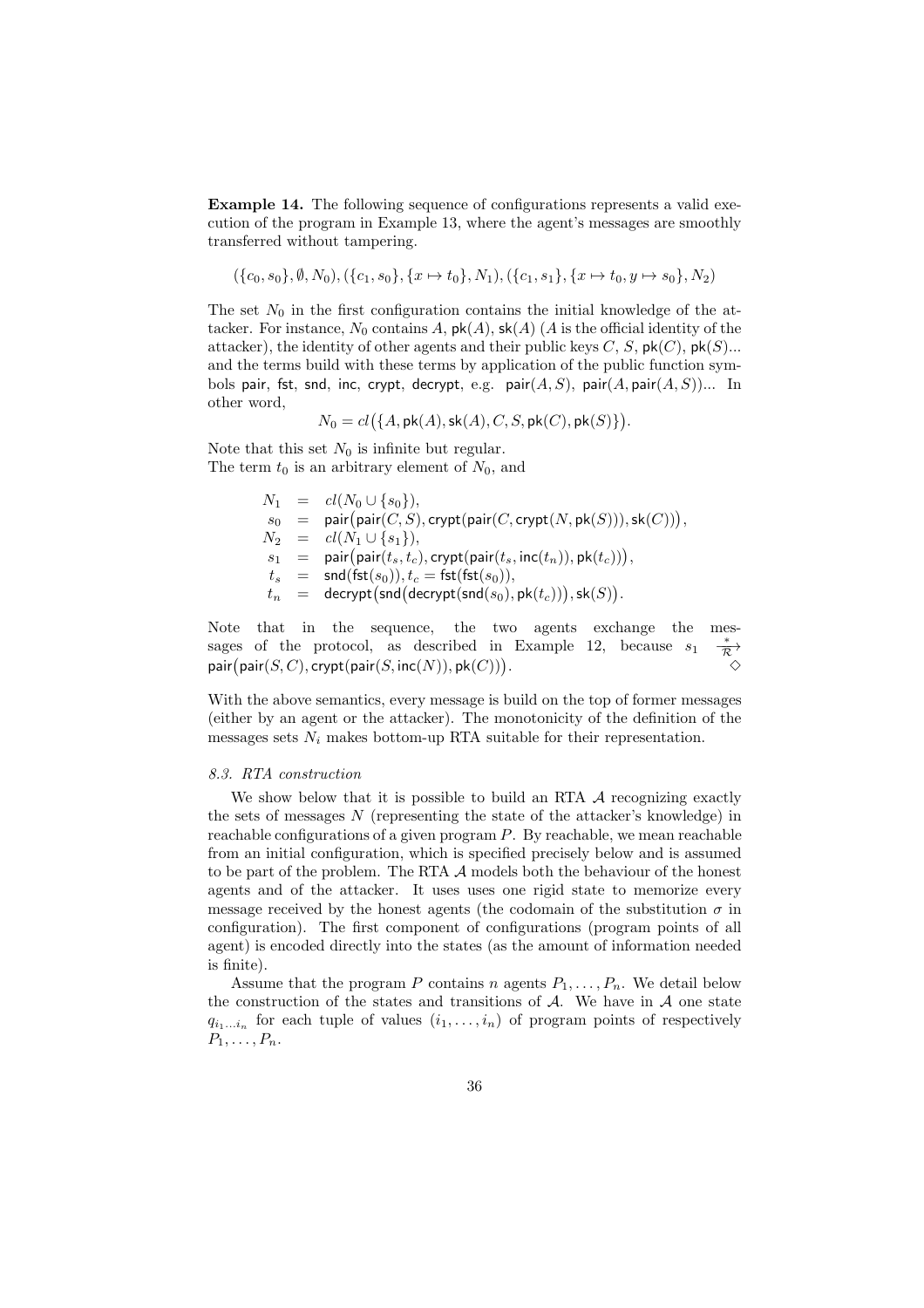Example 15. For the program of Example 13 (for the simplified version of the SPLICE/AS protocol presented in Example 12), with two agents called  $C$  and  $S$ , we have the states  $q_{c_0s_0}, q_{c_1s_0}, q_{c_0s_1}, q_{c_1s_1}$ .  $\Diamond$ 

Intuitively, A will be such that  $L(A, q_{i_1...i_n})$  is the set of messages N such that a configuration  $({i_1 \dots i_n}, \sigma, N)$  is reachable, for some  $\sigma$ . Hence this language contains the set of terms readable (at this point) by the agents and the attacker.

For each state  $q_{i_1...i_n}$  and each (bound) variable x occurring in P, we consider one copy denoted  $q_{i_1...i_n}^x$ , which is a rigid state.

**Example 16.** For the program of Example 13, we have the rigid states  $q_{c_0s_0}^x$ ,  $q_{c_0s_0}^y, q_{c_1s_0}^x, q_{c_1s_0}^y \dots$  Intuitively, A will be such that  $L(\mathcal{A}, q_{c_1s_0}^y)$  is exactly the set of terms t such that there exists a reachable configuration  $({c_1, s_0}, {x \mapsto}$  $t_0, y \mapsto t$ , N), for some  $t_0$  and N.

Now, we will describe the transitions of  $A$  modeling the operations recv and send of the agents. The idea is that when an agent  $P_i$  has an instruction  $\mathsf{send}(s)$ , then A will perform pattern matching of s, using transitions similar to the ones described in the construction of Proposition 1. Like in Proposition 1, we consider for this purpose some auxiliary states of the form  $q_{i_1...i_n}^u$  for every strict subterm u of s and tuple  $(i_1, \ldots, i_n)$  of program points values. Note that for every variable  $x \in vars(s)$ , one rigid states  $q_{i_1...i_n}^x$  has already been added above.

Let  $(i_1, \ldots, i_n)$  be a tuple of program point values, such that  $i_j$  occurs in the agent  $P_j$  and is followed by the instructions  $\operatorname{recv}(x)$ . send $(s)$ .i'<sub>j</sub>. Then the following transitions are added to  $A$  for the recognition of s (like in Proposition 1, we assume that  $s$  is not a variable):

$$
g(q_{i_1...i_n}^{u_1}, \ldots, q_{i_1...i_n}^{u_m}) \to q_{i_1...i_n}^{g(u_1,...,u_m)}
$$
 s.t.  $g \in \Sigma_m$ ,  $g(u_1, \ldots, u_m)$  strict subterm of  $s$ ,  
\n
$$
g(q_{i_1...i_n}^{u_1}, \ldots, q_{i_1...i_n}^{u_m}) \to q_{\vec{i}}
$$
 s.t.  $g(u_1, \ldots, u_m) = s, \vec{i}' = i_1 \ldots i_{j-1} i'_j i_{j+1} \ldots i_n$ .

Note that since the states  $q_{i_1...i_n}^x$  are rigid (when x is a variable), the non linearities in s are respected.

**Example 17.** Let us consider for instance the instructions of the agent  $S$  in the program of Example 13

$$
s_0.\mathsf{recv}(y).\mathsf{send}\big(\mathsf{pair}\big(\mathsf{pair}(t_s, t_c), \mathsf{crypt}\big(\mathsf{pair}(t_s, \mathsf{inc}(t_n)), \mathsf{pk}(t_c)\big)\big)).s_1
$$

with  $t_s =$  snd(fst(y)),  $t_c =$  fst(fst(y)), and  $t_n =$  $\mathsf{decrypt}(\mathsf{snd}(\mathsf{decrypt}(\mathsf{snd}(y), \mathsf{pk}(t_c))), \mathsf{sk}(S))$ . We have the following transitions in A  $\mathcal{L}$ 

$$
\begin{array}{ccc}\n\mathsf{fst}\big(q^y_{c_1s_0}\big)&\to&q^{ \mathsf{tst}(y)}_{c_1s_0} \\
\mathsf{snd}\big(q^{ \mathsf{fst}(y)}_{c_1s_0}\big)&\to&q^{ t_s}_{c_1s_0} \\
&\vdots&&\\ \mathsf{pair}\big(q^{pair}_{c_1s_0}(t_s,t_c),q^{crypt(\ldots)}_{c_1s_0}\big)&\to&q_{c_1s_1}\n\end{array}
$$

| I<br>I<br>I<br>I<br>I<br>I           |
|--------------------------------------|
| I<br>I<br>٦<br>I<br>I<br>I<br>٦<br>I |
|                                      |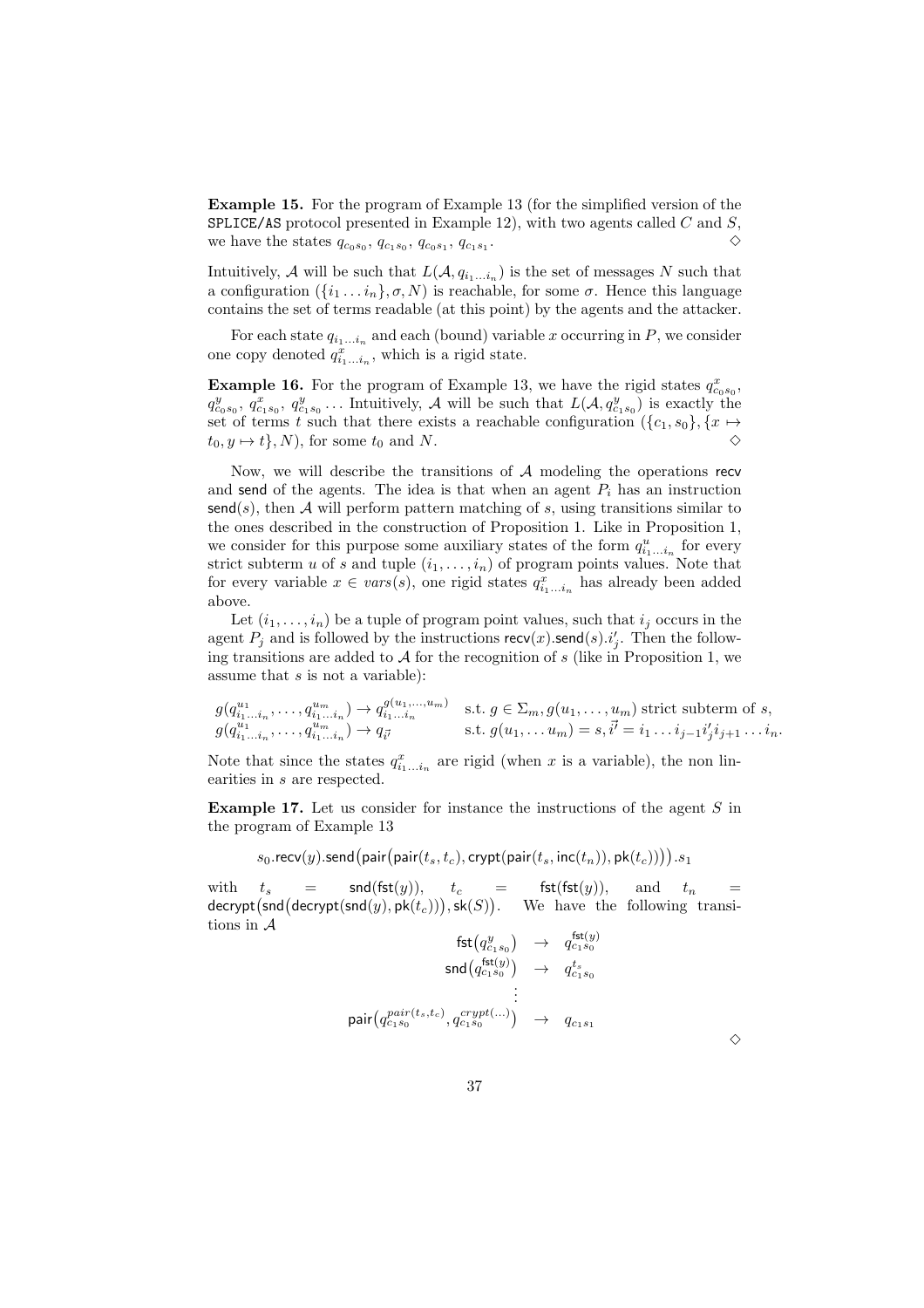We need next some transitions in  $A$  modeling the behaviour of the attacker. As said above, the purpose of a state  $q_{i_1...i_n}$  is to characterize the set of messages N in a reachable configuration  $({i_1 \dots i_n}, \sigma, N)$ . In other words, this state characterizes the knowledge of the attacker when the n agents reached the respective steps  $i_1, \ldots, i_n$ .

Let us consider first the tuple  $(i_1^0, \ldots, i_n^0)$  of the initial program points of the agents  $P_1, \ldots, P_n$  of P. The corresponding set of terms  $N_0$  is characterized explicitly by a set of transitions of A using the states  $q_{i_1^0...i_n^0}$  and  $q_{i_1^0...i_n^0}^x$  (and possibly some auxiliary states used only for that purpose, see the Example 18 below). This set  $N_0$  defines a unique *initial configuration*  $({i_1^0, \ldots, i_n^0}, \emptyset, N_0)$ , which was mentioned when we discussed the reachable configurations, and  $N_0$  is assumed to be part of the verification problem. Note that with this approach, it is possible to consider an infinite initial knowledge for the attacker. Moreover, the regular language  $N_0$  is defined in a way that  $cl(N_0) = N_0$ , in order to conform to the above semantics.

**Example 18.** The initial set of the attacker's knowledge  $N_0$  which was mentioned in Example 14 is defined by the following transitions of  $A$  (for the sake of readability, we denote below the state  $q_{c_0s_0}$  by  $q_0$  and the states  $q_{c_0s_0}|q^x_{c_0s_0}|q^y_{c_0s_0}$ by  $q_0^{xy}$ )

 $A \to q_0^{xy}, A \to q_A, C \to q_0^{xy}, S \to q_0^{xy},$  $\mathsf{pk}(q_0) \to q_0^{xy}, \mathsf{sk}(q_A) \to \widetilde{q_0^{xy}}, \mathsf{fst}(q_0) \to q_0^{xy}, \mathsf{snd}(q_0) \to q_0^{xy}, \mathsf{inc}(q_0) \to q_0^{xy},$  $\mathrm{crypt}(q_0,q_0) \to q_0^{xy}, \mathrm{decrypt}(q_0,q_0) \to q_0^{xy}, \mathrm{pair}(q_0,q_0) \to q_0^{xy}.$ 

where  $q_A$  is an auxiliary state that occurs only in the above 2 transitions of  $A$ , in order to have  $\mathsf{sk}(A) \in N_0$ .

Next, we define some transitions modeling the evolution of the attacker's knowledge during the execution of the protocol. With the transitions defined above, we know that the states  $q_{i_1...i_n}$  characterise the messages that can be sent to the network by the agents. Moreover, we want to enrich the languages of these states with the information that the attacker is able to learn form the messages sent. According to the semantics presented above, the technique used by the attacker to learn information from messages consists in applying public function symbols of  $\Sigma_{\text{pub}}$  at the top of the terms of its knowledge, i.e. the terms recognized in states  $q_{i_1...i_n}$ . It is expressed by transitions of the form:

$$
f(q_{\vec{i_1}},\ldots,q_{\vec{i_m}}) \to q_{\vec{i}} | q_{\vec{i}}^x \quad f \in \Sigma_{\text{pub}}, \vec{i} = \max_{1 \leq j \leq m} \vec{i_j}, x \text{ variable of } P
$$

where the operator max is applied componentwise to the vectors  $\vec{i}_j$  and refers to an order defined on the program points of each agents by their order of appearance in the  $P_j$ 's.

Example 19. For the program of Example 13, we have the following attacker's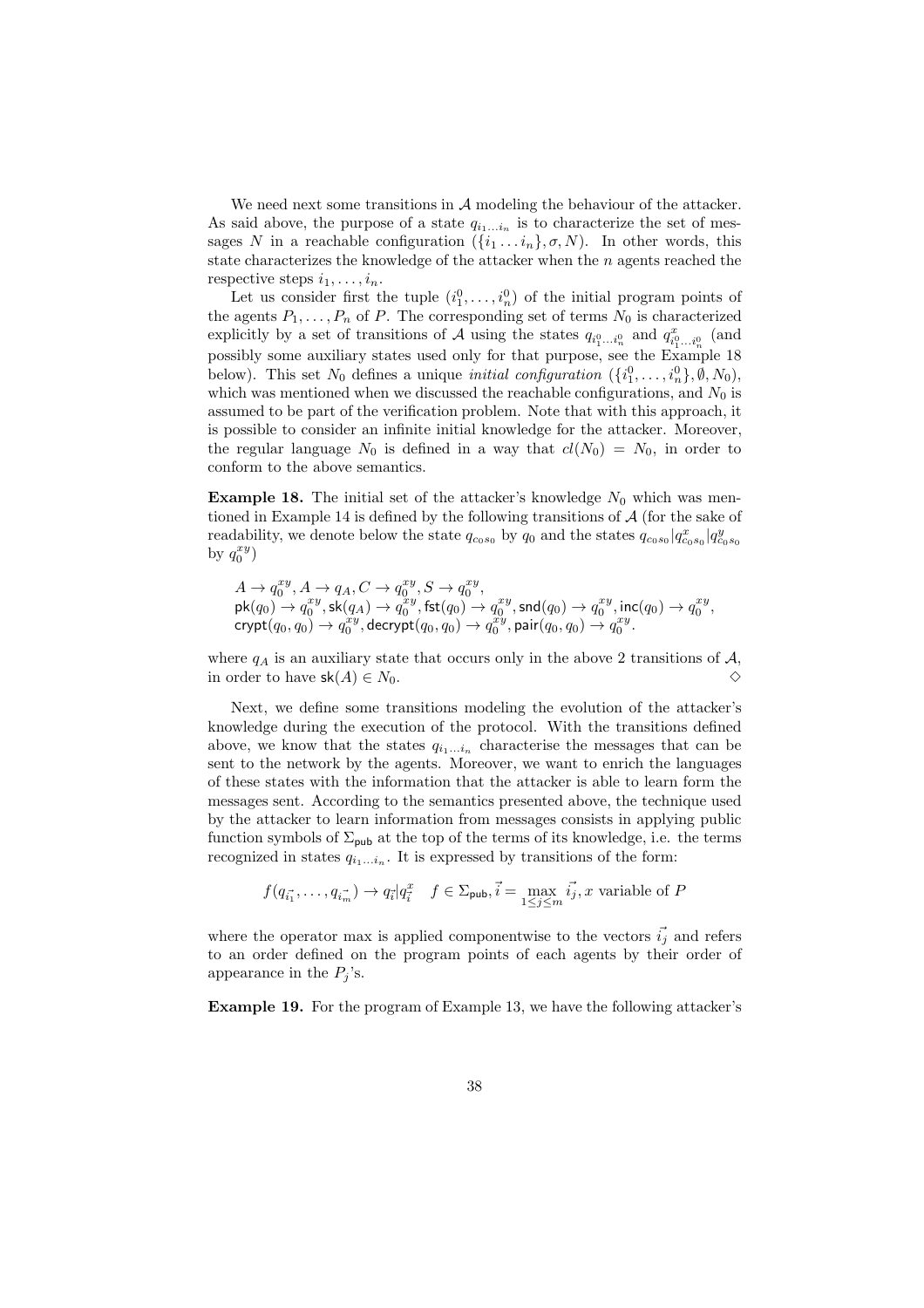transitions (additionally to the one presented in Example 18 above)

 $\mathsf{pk}(q_{c_0s_1}) \to q_{c_0s_1}|q^x_{c_0s_1}|q^y_{c_0s_1},\mathsf{pk}(q_{c_1s_0}) \to q_{c_1s_0}|q^x_{c_1s_0}|q^y_{c_1s_0},$  $\mathsf{pk}(q_{c_1 s_1}) \to q_{c_1 s_1} | q_{c_1 s_1}^x | q_{c_1 s_1}^y$  (and idem for fst, snd, inc),  $\mathrm{crypt}(q_{c_0s_1},q_{c_0s_1}) \to q_{c_0s_1}|q^x_{c_0s_1}|q^y_{c_0s_1},$  $\mathrm{crypt}(q_{c_0s_1},q_{c_1s_0})\to q_{c_1s_1}|q^x_{c_1s_1}|q^y_{c_1s_1}|$ (and idem for decrypt, pair).  $\Diamond$ 

# 8.4. Verification of Security Properties

We will see that in our setting, it is possible to express and verify confidentiality and authentication properties for a protocol by a reduction to decision problems for the RTA A constructed above.

Example 20. The protocol of Example 12 is supposed to ensure the authenticity of the message of S and also the confidentiality of  $\text{inc}(N)$  (for instance the value  $\text{inc}(N)$  can be supposed to be reused later as a key for symmetric encryption of a communication tunnel). However, both these properties can be attacked with a replay attack described in the following counter example.

| -1.            |                         |                   | $C \rightarrow A(S)$ | : pair(pair $(C, S)$ , crypt(pair $(C, \text{crypt}(N, \text{pk}(S))), \text{sk}(C))$ )                   |
|----------------|-------------------------|-------------------|----------------------|-----------------------------------------------------------------------------------------------------------|
| $\frac{1}{2}$  |                         | $A \rightarrow S$ |                      | : $pair(pair(A, S), crypt(pair(A, crypt(N, pk(S))), sk(A)))$                                              |
| $2^{\prime}$ . |                         | $S \rightarrow A$ |                      | : $\textsf{pair}(\textsf{pair}(S, A), \textsf{crypt}(\textsf{pair}(S, \textsf{inc}(N)), \textsf{pk}(A)))$ |
|                | 2. $A(S) \rightarrow C$ |                   |                      | : $\textsf{pair}(\textsf{pair}(S,C),\textsf{crypt}(\textsf{pair}(S,\textsf{inc}(N)),\textsf{pk}(C)))$     |

This counter example involves two parallel sessions of the protocol. In the first session (messages 1 and 2), the client  $C$  contacts the server  $S$ , following the protocol. But the first message is diverted by the attacker, (i.e. the message 1 stays in the network without being delivered to  $S$ ) as indicated by the receiver denoted by  $A(S)$ . Then the attacker opens a new session (messages 1' and 2'), between himself,  $A$ , (acting as a client) and the same server  $S$ . It is important to note that in message  $1'$ , the attacker reuses the same number  $N$  as in 1.

Actually, the attacker is not able to decrypt  $\text{crypt}(N, \text{pk}(S))$ , because he does not know the secret key  $sk(S)$ . However, he is able to decrypt crypt(pair(C, crypt(N, pk(S))), sk(C)), using the public key of C. Hence he reuses this ciphertext crypt $(N, \mathsf{pk}(S))$  in 1', as a ciphertex protecting a fresh value of  $N$ . The server, who is not aware that this is a replay, replies with crypt(pair(S, inc(N)),  $pk(A)$ , a message that the attacker is able to decrypt, with his own secret key  $sk(A)$ . Hence the attacker learns the value  $inc(N)$ which is supposed to be shared only by  $S$  and  $C$ . It means that  $N$  is also compromised if we assume that inc is invertible, i.e. that there exists a public unary function dec  $\in \Sigma_{\text{pub}}$  and a rewrite rule dec(inc(x)) =  $x \in \mathcal{R}$  (we did not consider these additional symbols and rules in our example above because they are not necessary for our purpose).

Moreover, the attacker can send the last message 2, impersonating  $S$  (this is denoted by the sender  $A(S)$ ). Hence this is also an attack on the authenticity of this message (the server S was actually not involved in the session of the protocol made of messages 1 and 2).  $\diamond$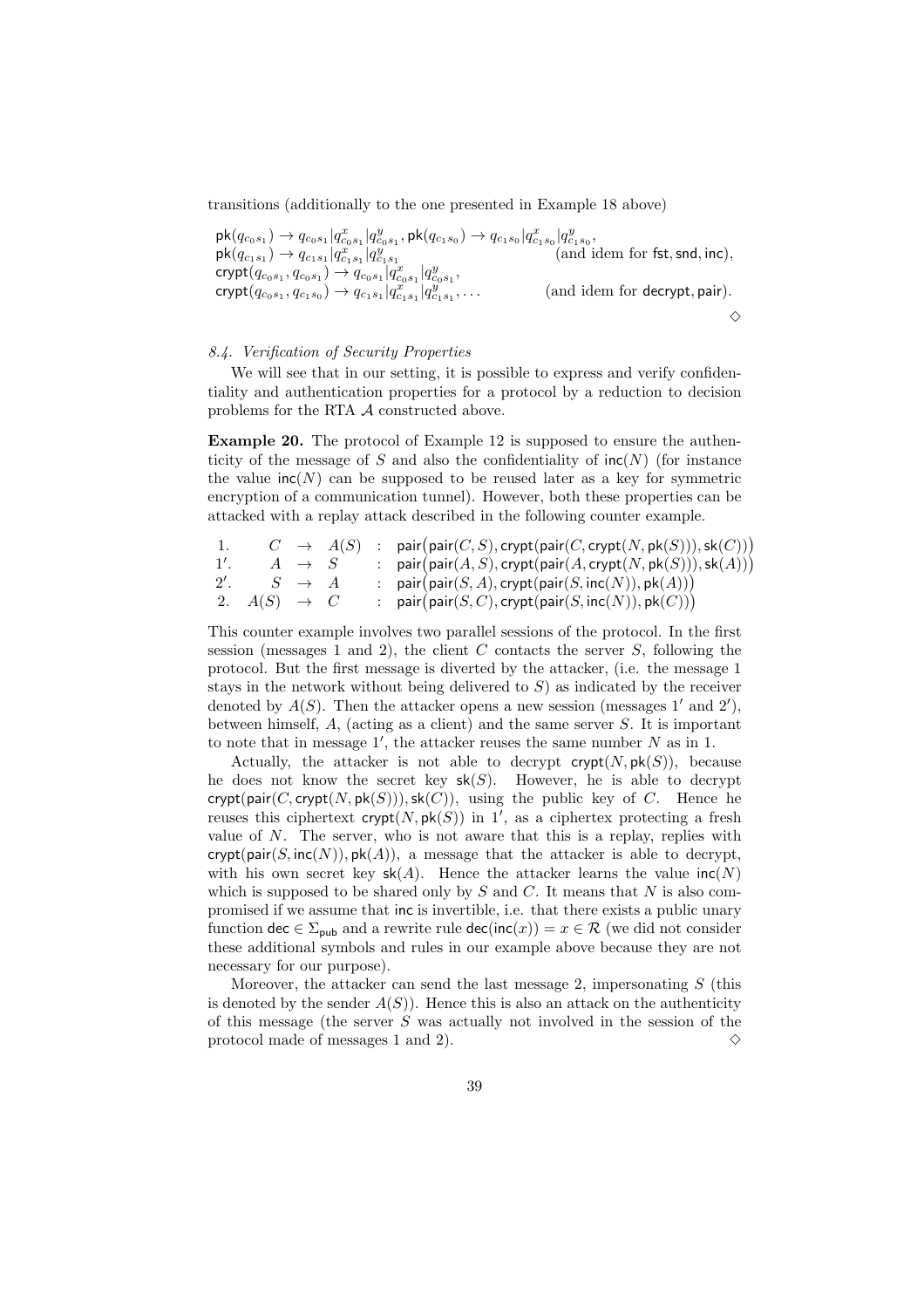The existence of a confidentiality flaw like the one described in Example 20 is reducible to the problem of membership modulo  $\mathcal{R}$   $(t \in \mathcal{R}^*(L(\mathcal{A}))$ , see Section 7.2), for the RTA A constructed above.

Example 21. The confidentiality attack described in Example 20 occurs with two parallel sessions, involving 3 agents: 1 agent C playing the role of the client in the first session, and 2 agents playing the role of the server, respectively in the first and second session. The server agent in the first session is inactive. The role of the client in the second session is played by the attacker.

We can recognize this attack by analysing a program made of the 2 agents C and S defined in Example 13 plus the following second instance of a server

$$
\begin{array}{ll} S : & s'_0.\mathsf{recv}(y').\mathsf{send}\big(\mathsf{pair}\big(\mathsf{pair}\big(t'_s,t'_c\big),\mathsf{crypt}\big(\mathsf{pair}\big(t'_s,\mathsf{inc}\big(t'_n\big)\big),\mathsf{pk}\big(t'_c\big)\big)\big).s'_1\\ \text{where } t'_s = \mathsf{snd}(\mathsf{fst}(y')), t'_c = \mathsf{fst}(\mathsf{fst}(y')),\\ & t'_n = \mathsf{decrypt}\big(\mathsf{snd}\big(\mathsf{decrypt}\big(\mathsf{snd}\big(\mathsf{y'}\big),\mathsf{pk}\big(t'_c\big)\big)\big), \mathsf{sk}(S)\big) \end{array}
$$

This agent has the same identity  $S$  as the first one in Example 13. Despite the renaming of the variable  $y$  into  $y'$  and of the program points (for technical convenience), this agent is the same as the one of Example 13. Let us construct the RTA A for this 3 agents as above. The states of A have the form  $q_{c_i s_j s'_k}$  or  $q^z_{c_i s_j s'_k}$  for  $i, j, k \in \{0, 1\}$  and  $z \in \{x, y, y'\}.$ 

We have that  $\text{inc}(N) \in R^* (L(\mathcal{A}, q_{c_1 s_0 s'_1}))$ . Since the closure under  $\mathcal{R}$  of the language in state  $q_{c_1s_0s'_1}$  represents the knowledge of the attacker, it means that the value  $\textsf{inc}(N)$  has been compromised. Indeed, following the construction of A, we have

 $t_1 = \mathsf{pair}\big(\mathsf{pair}(C,S), \mathsf{crypt}(\mathsf{pair}(C,\mathsf{crypt}(N,\mathsf{pk}(S))), \mathsf{sk}(C))\big) \in L(\mathcal{A}, q_{c_1s_0s_0'}).$ 

This term  $t_1$  corresponds to the message 1 (of C) in Example 20. Using the transitions of the attacker, we obtain that

 $t_{1'} = \mathsf{pair}\big(\mathsf{pair}(A, S), \mathsf{crypt}(\mathsf{pair}(A, \mathsf{snd}(\mathsf{decrypt}(\mathsf{snd}(t_1), pk(C)))), \mathsf{sk}(A))\big) \in L(\mathcal{A}, q_{\text{cat}}^{y'})$  $_{c_1s_0s'_0}).$ 

Note that snd(decrypt(snd(t<sub>1</sub>),  $pk(C)$ ))  $\frac{*}{\mathcal{R}}$  crypt(N, pk(S)). With the transitions for the pattern matching of the message of the second agent playing the role of S, we have

$$
\begin{array}{lcl} t_{2'} & = & \operatorname{pair}\bigl(\operatorname{pair}(t'_{s},t'_{c}),\operatorname{crypt}(\operatorname{pair}(t'_{s},\operatorname{inc}(t'_{n})),\operatorname{pk}(t'_{c}))\bigr) \in L(\mathcal{A},q_{c_{1}s_{0}s'_{1}}) \\ \text{with} & \\ t'_{s} & = & \operatorname{snd}(\operatorname{fst}(t_{1'})),\\ t'_{c} & = & \operatorname{fst}(\operatorname{fst}(t_{1'})),\\ t'_{n} & = & \operatorname{decrypt}\bigl(\operatorname{snd}\bigl(\operatorname{decrypt}(\operatorname{snd}(t_{1'}),\operatorname{pk}(t'_{c}))\bigr),\operatorname{sk}(S)\bigr). \end{array}
$$

Next, using again the transitions of the attacker, we obtain

 $t' = \mathsf{snd}(\mathsf{decrypt}(\mathsf{snd}(t_{2'}), \mathit{sk}(A))) \in L(\mathcal{A}, q_{c_1 s_0 s'_1}),$ 

and we have  $t'(\frac{*}{\mathcal{R}})$  inc(N). Hence there is a positive answer to the problem of membership modulo for  $A$ ,  $R$  and  $\text{inc}(N)$ , meaning that there exists a confidentiality attack.  $\Diamond$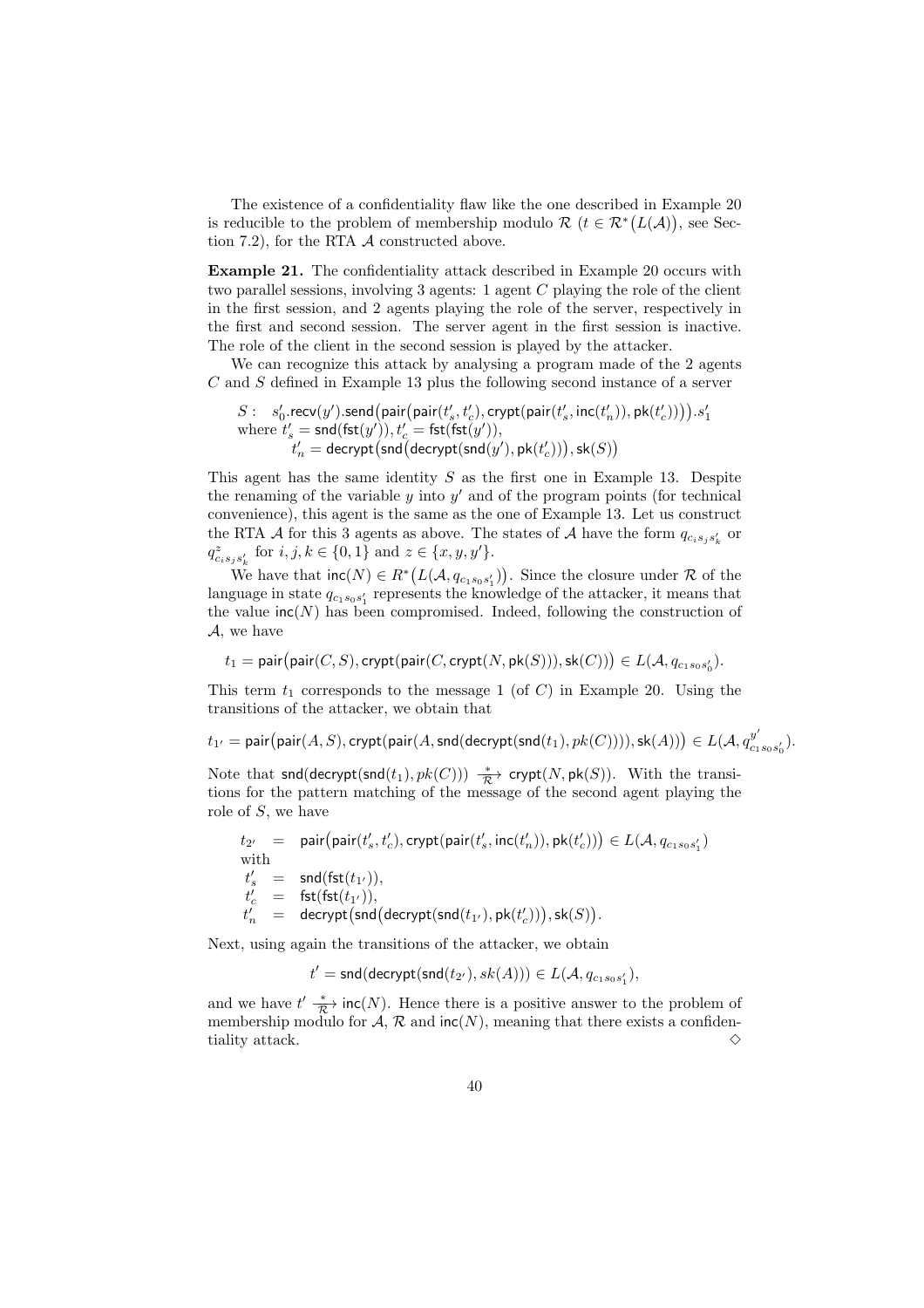Let us make a few remarks on the above analysis. The construction of two generic agents like in Example 13 is the specification of the protocol, written by the user. These agents represent the 2 roles (client and server in the protocol). Adding several instances of each agent in a program (to be verified) can be done automatically, just by variable and program point renaming as described above. The second part of the user specification is the construction of a TA recognizing the initial attacker's knowledge  $N_0$ , like in Example 18. The construction of the rest of the RTA, on the top of the agents and the TA for  $N_0$  is automatic and the definition of the signature  $\Sigma$  and the TRS  $\mathcal R$  are generic and independent of the protocol.

To summarize, RTA techniques permit an automatic analysis of the confidentiality property for security protocols, by reduction to the problem of membership modulo for RTA, given

- a definition of the set of public symbols  $\Sigma_{\text{pub}}$ ,
- a user specification (as programs) of the roles of the protocol,
- the number and identities of the agents playing the different roles of the protocol (generic results like [28] can help),
- a finite representation of the initial knowledge of the attacker  $N_0$ , and
- a ground term whose confidentiality must be ensured.

Note that the verification technique described above is exact: it requires no approximation on the protocol and attacker model (as long as the protocol is a program in the syntax of Section 8.1). Hence, every attack reported is a real attack, all the confidentiality attacks are reported and a negative answer is reported to the problem of membership modulo only if there exists no confidentiality attack, under the above hypotheses.

Authentication flaws like the one described in Example 20 can be reduced to the problem of emptiness of the intersection between the RTA A and a TA  $\mathcal E$  (does  $L(\mathcal A) \cap L(\mathcal E) = \emptyset$ ). The idea is to add some tags in the agent's messages, for instance marking the end of every agent. The tags are built with function symbols which are not public (hence they can only be added by the agents, with special instructions), but we can also consider other public functions that the attacker can apply to remove the tags (modulo some rules in  $\mathcal R$  for that purpose). Then the TA  $\mathcal E$  characterizes some traces corresponding to authentication errors. For instance, the authentication flaw described in Example 20 can be characterized by the fact that C has received a message 2 (in the first session) and entered program point  $c_1$  (this is characterised by the presence of a tag  $T_c$  in the term) while S did not send it, and is still at program point  $s_0$  (this is characterised by the absence of a tag above  $T_c$  in the term). The emptiness of the intersection of  $L(\mathcal{E})$  and  $L(\mathcal{A})$  (note that this language is not considered modulo  $R$  in this case) means that there is no authentication flaw.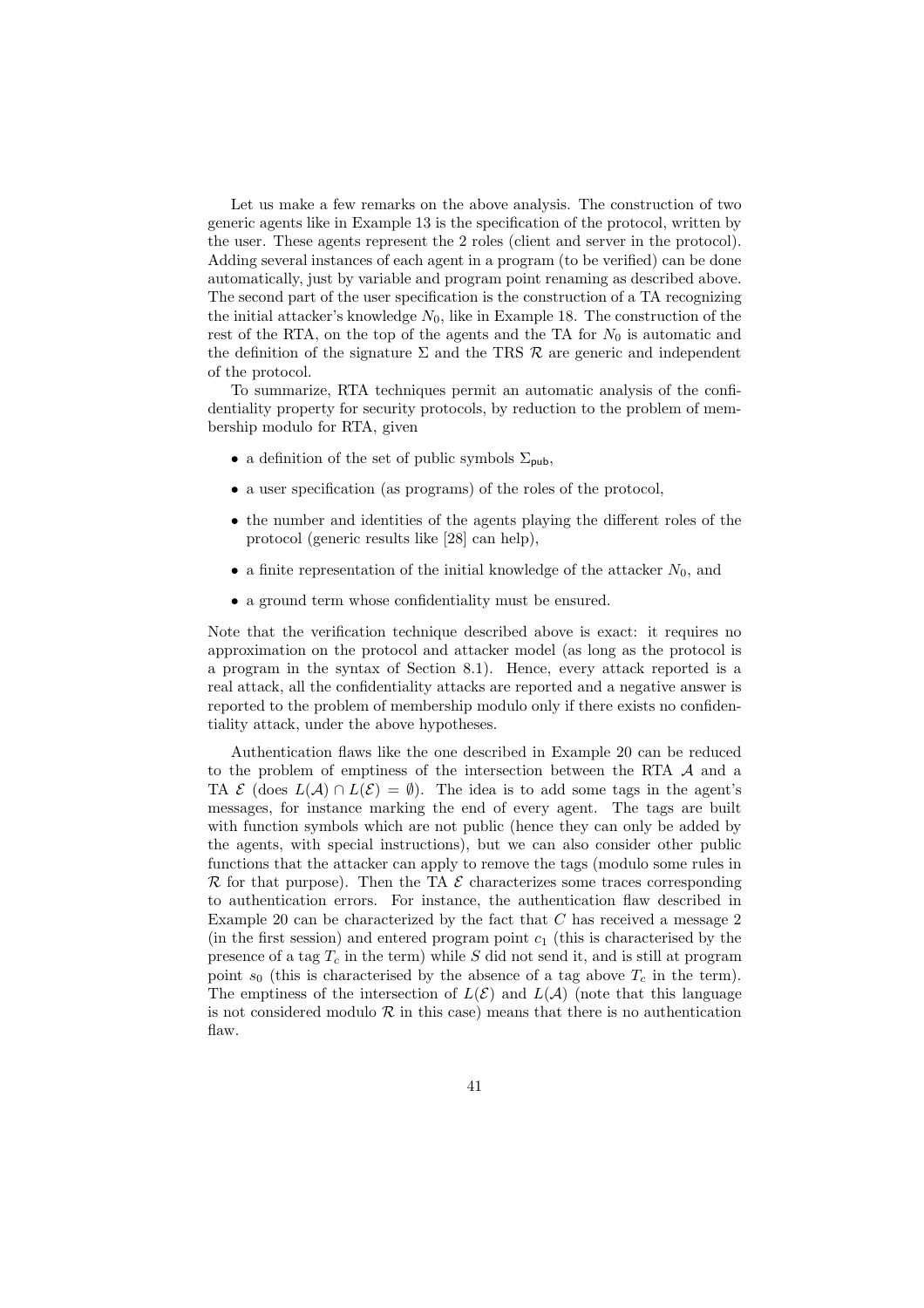However, with the above model this approach is quite limited, since the agents can accept any message in the input. Hence, many false authentication attacks will be reported. This verification technique, related to regular tree model checking, would make more sense with a model with some conditionals in the agents, between instructions  $\text{recv}(x)$  and  $\text{send}(s)$ .

#### Conclusion and Further Work

We have presented the class of Rigid Tree Automata and its properties. We have also studied the closure of RTA languages under term rewriting, and proposed an algorithm to decide that a given term belong to the closure for linear and invisibly pushdown TRS.

This class of tree automata is thought to be well suited for the automatic verification of some infinite state systems, and in particular for the verification of traces or equivalence properties of security protocols, using regular tree model checking like techniques. In this context, it would be interesting to extend the result of Theorem 15 to invisibly pushdown (non-linear) TRS, in order to handle axioms like decrypt(encrypt(x, y), y) = x. We are also interested about the symmetric form of the TRS of [5], whose rhs's are not single variables but have the form  $f(x_1, \ldots, x_n)$ .

In Section 3.5, we have also mentioned the possibility to define RTA as sets of Horn clauses and the use of general purpose first order theorem proving tools in order to decide properties like the ones related to the rewrite closure. Such an approach could be interesting for instance for the extension of RTA with equational tests like in [10], in order to be able to capture conditionals in the model of security protocols presented in Section 8.

A comparison with restricted TA with registers was also mentioned in Section 3.5. Another potential application is indeed concerned with the processing of trees containing data from an infinite domain (this was for instance the motivation for the definition of TAGED in [12]). With a modeling of such data into subterms in  $\mathcal{T}(\Sigma')$  (where  $\Sigma'$  is an auxiliary alphabet), some comparisons between data values can be expressed with rigid states. In this context, it could be interesting to find a decidable extension of VRTA with some other constraints complementary to the rigidity condition, in order to obtain a class closed under complement. This closure could permit to ensure a correspondence with a logic in which some queries on data trees can be expressed.

#### References

- [1] B. Bogaert, S. Tison, Equality and disequality constraints on direct subterms in tree automata, in: 9th Symp. on Theoretical Aspects of Computer Science, STACS, volume 577 of LNCS, Springer, 1992, pp. 161–171.
- [2] M. Dauchet, A.-C. Caron, J.-L. Coquidé, Automata for Reduction Properties Solving, Journal of Symbolic Computation 20 (1995) 215–233.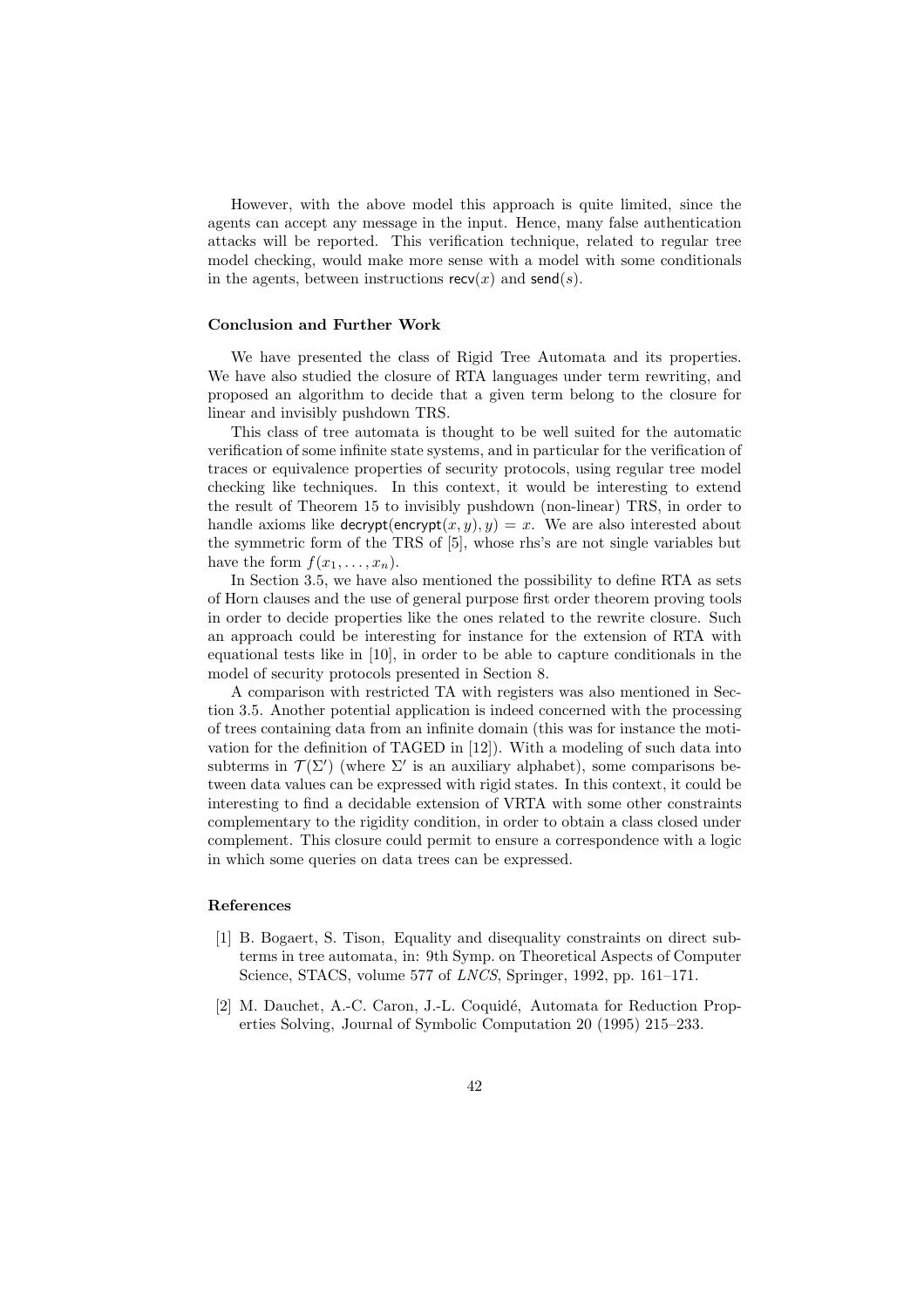- [3] H. Comon, V. Cortier, Tree automata with one memory, set constraints and cryptographic protocols, Theoretical Computer Science 331 (2005) 143–214.
- [4] I. Guessarian, Pushdown tree automata, Mathematical Systems Theory 16 (1983) 237–263.
- [5] J. Chabin, P. Réty, Visibly pushdown languages and term rewriting, in: 6th International Symposium on Frontiers of Combining Systems, FroCos, volume 4720 of LNCS, Springer, 2007, pp. 252–266.
- [6] E. Filiot, J.-M. Talbot, S. Tison, Tree automata with global constraints, in: 12th International Conference in Developments in Language Theory, DLT, volume 5257 of LNCS, Springer, 2008, pp. 314–326.
- [7] A. Bouajjani, T. Touili, On computing reachability sets of process rewrite systems, in: 16th International Conference on Term Rewriting and Applications, RTA, volume 3467 of LNCS, Springer, 2005, pp. 484–499.
- [8] T. Genet, F. Klay, Rewriting for Cryptographic Protocol Verification, in: Proc. of 17th Int. Conf. on Automated Deduction, CADE, volume 1831 of LNCS, Springer, 2000, pp. 271–290.
- [9] M. Abadi, C. Fournet, Mobile values, new names, and secure communication, in: 28th ACM SIGPLAN-SIGACT Symposium on Principles of Programming Languages, POPL, pp. 104–115.
- [10] F. Jacquemard, M. Rusinowitch, L. Vigneron, Tree automata with equality constraints modulo equational theories, Journal of Logic and Algebraic Programming 75 (2008) 182–208.
- [11] H. Comon, M. Dauchet, R. Gilleron, F. Jacquemard, C. Löding, D. Lugiez, S. Tison, M. Tommasi, Tree Automata Techniques and Applications, http: //tata.gforge.inria.fr, 2007.
- [12] E. Filiot, J.-M. Talbot, S. Tison, Satisfiability of a spatial logic with tree variables, in: 21st International Workshop on Computer Science Logic, CSL, volume  $4646$  of *LNCS*, Springer, 2007, pp. 130–145.
- [13] L. Barguñó, C. Creus, G. Godoy, F. Jacquemard, C. Vacher, The emptiness problem for tree automata with global constraints, in: Proceedings of the 25th Annual IEEE Symposium on Logic in Computer Science (LICS'10), IEEE Computer Society Press, Edinburgh, Scotland, UK, 2010, pp. 263– 272.
- [14] J. Mongy, Transformation de noyaux reconnaissables d'arbres. Forêts RATEG, Ph.D. thesis, Laboratoire d'Informatique Fondamentale de Lille, UST, Villeneuve d'Ascq, France, 1981.